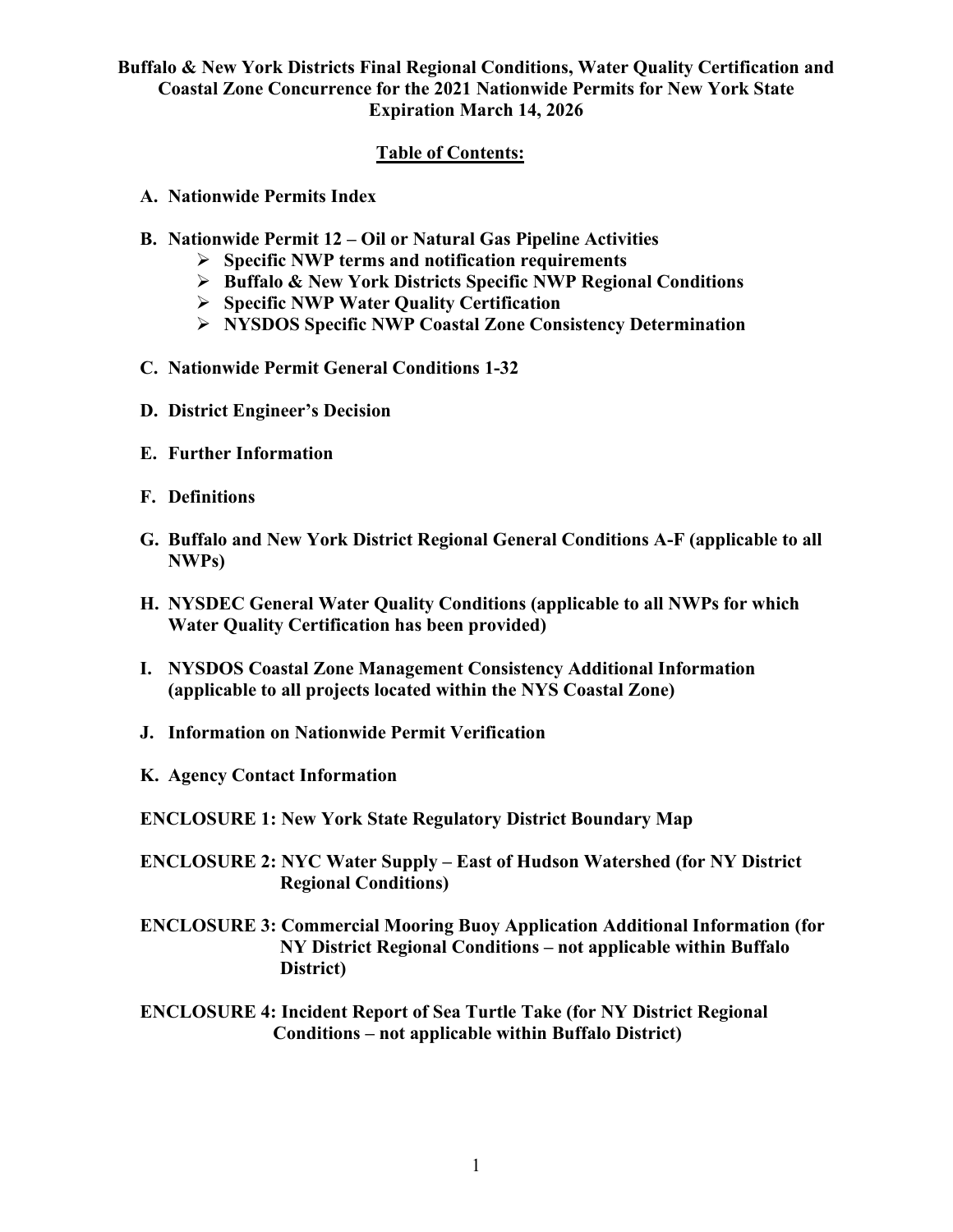#### **A. Nationwide Permits Index:**

- 12. Oil or Natural Gas Pipeline Activities
- 21. Surface Coal Mining Activities
- 29. Residential Developments
- 39. Commercial and Institutional Developments
- 40. Agricultural Activities
- 42. Recreational Facilities
- 43. Stormwater Management Facilities
- 44. Mining Activities
- 48. Commercial Shellfish Mariculture Activities
- 50. Underground Coal Mining Activities
- 51. Land-Based Renewable Energy Generation Facilities
- 52. Water-Based Renewable Energy Generation Pilot Projects
- 55. Seaweed Mariculture Activities
- 56. Finfish Mariculture Activities
- 57. Electric Utility Line and Telecommunications Activities
- 58. Utility Line Activities for Water and Other Substances

#### **B. Nationwide Permits**

**12. Oil or Natural Gas Pipeline Activities.** Activities required for the construction, maintenance, repair, and removal of oil and natural gas pipelines and associated facilities in waters of the United States, provided the activity does not result in the loss of greater than 1/2-acre of waters of the United States for each single and complete project.

Oil or natural gas pipelines: This NWP authorizes discharges of dredged or fill material into waters of the United States and structures or work in navigable waters for crossings of those waters associated with the construction, maintenance, or repair of oil and natural gas pipelines. There must be no change in pre-construction contours of waters of the United States. An "oil or natural gas pipeline" is defined as any pipe or pipeline for the transportation of any form of oil or natural gas, including products derived from oil or natural gas, such as gasoline, jet fuel, diesel fuel, heating oil, petrochemical feedstocks, waxes, lubricating oils, and asphalt.

Material resulting from trench excavation may be temporarily sidecast into waters of the United States for no more than three months, provided the material is not placed in such a manner that it is dispersed by currents or other forces. The district engineer may extend the period of temporary side casting for no more than a total of 180 days, where appropriate. In wetlands, the top 6 to 12 inches of the trench should normally be backfilled with topsoil from the trench. The trench cannot be constructed or backfilled in such a manner as to drain waters of the United States (e.g., backfilling with extensive gravel layers, creating a french drain effect). Any exposed slopes and stream banks must be stabilized immediately upon completion of the utility line crossing of each waterbody.

Oil or natural gas pipeline substations: This NWP authorizes the construction, maintenance, or expansion of substation facilities (e.g., oil or natural gas or gaseous fuel custody transfer stations, boosting stations, compression stations, metering stations, pressure regulating stations) associated with an oil or natural gas pipeline in non-tidal waters of the United States, provided the activity, in combination with all other activities included in one single and complete project, does not result in the loss of greater than 1/2-acre of waters of the United States. This NWP does not authorize discharges of dredged or fill material into non-tidal wetlands adjacent to tidal waters of the United States to construct, maintain, or expand substation facilities.

Foundations for above-ground oil or natural gas pipelines: This NWP authorizes the construction or maintenance of foundations for above-ground oil or natural gas pipelines in all waters of the United States, provided the foundations are the minimum size necessary.

Access roads: This NWP authorizes the construction of access roads for the construction and maintenance of oil or natural gas pipelines, in non-tidal waters of the United States, provided the activity, in combination with all other activities included in one single and complete project, does not cause the loss of greater than 1/2-acre of non-tidal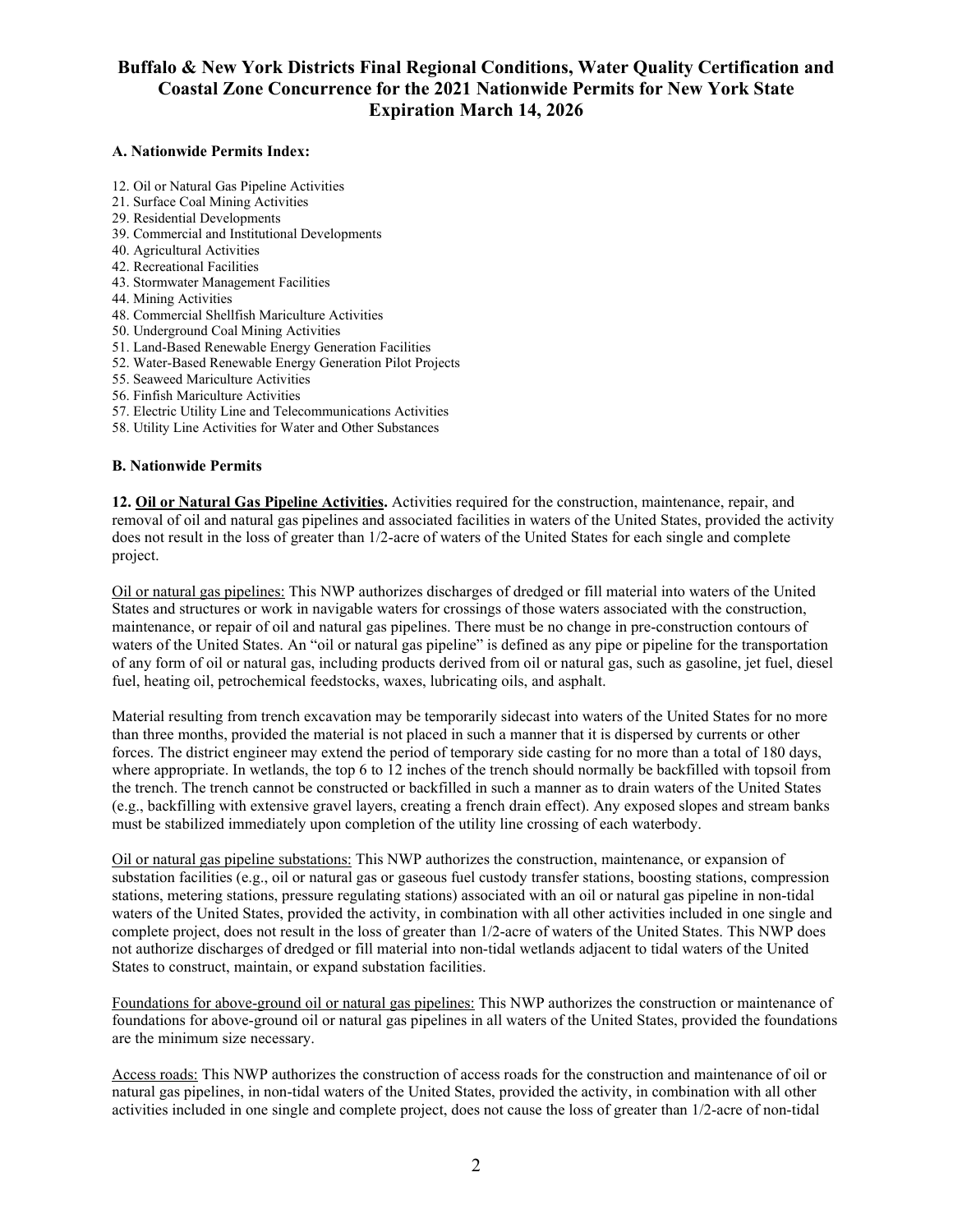waters of the United States. This NWP does not authorize discharges of dredged or fill material into non-tidal wetlands adjacent to tidal waters for access roads. Access roads must be the minimum width necessary (see Note 2, below). Access roads must be constructed so that the length of the road minimizes any adverse effects on waters of the United States and must be as near as possible to pre-construction contours and elevations (e.g., at grade corduroy roads or geotextile/gravel roads). Access roads constructed above pre-construction contours and elevations in waters of the United States must be properly bridged or culverted to maintain surface flows.

This NWP may authorize oil or natural gas pipelines in or affecting navigable waters of the United States even if there is no associated discharge of dredged or fill material (see 33 CFR part 322). Oil or natural gas pipelines routed in, over, or under section 10 waters without a discharge of dredged or fill material may require a section 10 permit.

This NWP authorizes, to the extent that Department of the Army authorization is required, temporary structures, fills, and work necessary for the remediation of inadvertent returns of drilling fluids to waters of the United States through sub-soil fissures or fractures that might occur during horizontal directional drilling activities conducted for the purpose of installing or replacing oil or natural gas pipelines. These remediation activities must be done as soon as practicable, to restore the affected waterbody. District engineers may add special conditions to this NWP to require a remediation plan for addressing inadvertent returns of drilling fluids to waters of the United States during horizontal directional drilling activities conducted for the purpose of installing or replacing oil or natural gas pipelines.

This NWP also authorizes temporary structures, fills, and work, including the use of temporary mats, necessary to conduct the oil or natural gas pipeline activity. Appropriate measures must be taken to maintain normal downstream flows and minimize flooding to the maximum extent practicable, when temporary structures, work, and discharges of dredged or fill material, including cofferdams, are necessary for construction activities, access fills, or dewatering of construction sites. Temporary fills must consist of materials, and be placed in a manner, that will not be eroded by expected high flows. After construction, temporary fills must be removed in their entirety and the affected areas returned to pre-construction elevations. The areas affected by temporary fills must be revegetated, as appropriate.

**Notification:** The permittee must submit a pre-construction notification to the district engineer prior to commencing the activity if: (1) a section 10 permit is required; (2) the discharge will result in the loss of greater than  $1/10$ -acre of waters of the United States; or (3) the proposed oil or natural gas pipeline activity is associated with an overall project that is greater than 250 miles in length and the project purpose is to install new pipeline (vs. conduct repair or maintenance activities) along the majority of the distance of the overall project length. If the proposed oil or gas pipeline is greater than 250 miles in length, the pre-construction notification must include the locations and proposed impacts (in acres or other appropriate unit of measure) for all crossings of waters of the United States that require DA authorization, including those crossings authorized by an NWP would not otherwise require pre-construction notification. (See general condition 32.) (Authorities: Sections 10 and 404)

**Note 1:** Where the oil or natural gas pipeline is constructed, installed, or maintained in navigable waters of the United States (i.e., section 10 waters) within the coastal United States, the Great Lakes, and United States territories, a copy of the NWP verification will be sent by the Corps to the National Oceanic and Atmospheric Administration (NOAA), National Ocean Service (NOS), for charting the oil or natural gas pipeline to protect navigation.

**Note 2:** For oil or natural gas pipeline activities crossing a single waterbody more than one time at separate and distant locations, or multiple waterbodies at separate and distant locations, each crossing is considered a single and complete project for purposes of NWP authorization. Oil or natural gas pipeline activities must comply with 33 CFR 330.6(d).

**Note 3:** Access roads used for both construction and maintenance may be authorized, provided they meet the terms and conditions of this NWP. Access roads used solely for construction of the oil or natural gas pipeline must be removed upon completion of the work, in accordance with the requirements for temporary fills.

**Note 4:** Pipes or pipelines used to transport gaseous, liquid, liquescent, or slurry substances over navigable waters of the United States, are considered to be bridges and may require a permit from the U.S. Coast Guard pursuant to the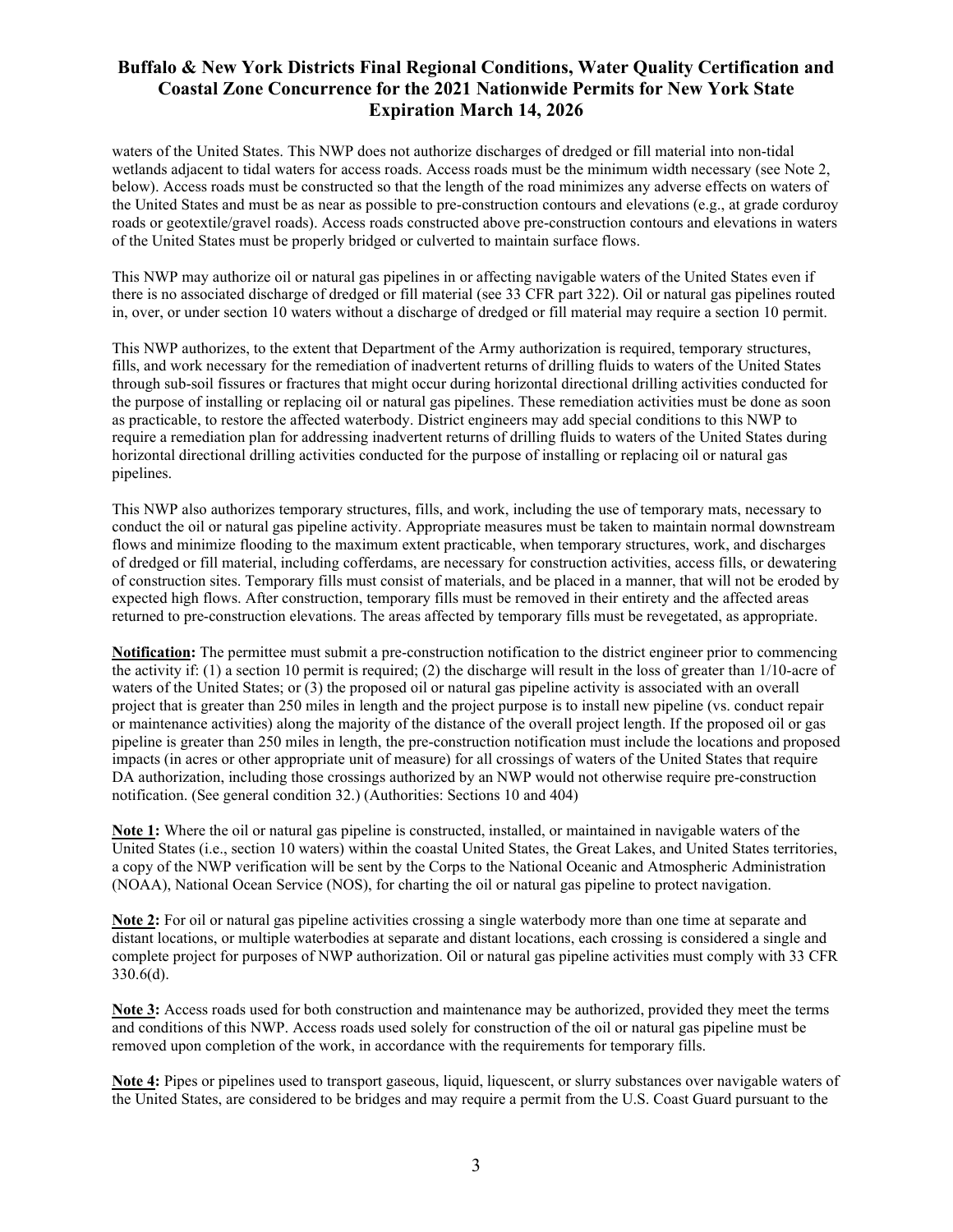General Bridge Act of 1946. However, any discharges of dredged or fill material into waters of the United States associated with such oil or natural gas pipelines will require a section 404 permit (see NWP 15).

**Note 5:** This NWP authorizes oil or natural gas pipeline maintenance and repair activities that do not qualify for the Clean Water Act section 404(f) exemption for maintenance of currently serviceable fills or fill structures.

**Note 6:** For NWP 12 activities that require pre-construction notification, the PCN must include any other NWP(s), regional general permit(s), or individual permit(s) used or intended to be used to authorize any part of the proposed project or any related activity, including other separate and distant crossings that require Department of the Army authorization but do not require pre-construction notification (see paragraph (b)(4) of general condition 32). The district engineer will evaluate the PCN in accordance with Section D, "District Engineer's Decision." The district engineer may require mitigation to ensure that the authorized activity results in no more than minimal individual and cumulative adverse environmental effects (see general condition 23).

#### **Permit-specific Regional Conditions (Buffalo and New York Districts):**

a. For Submerged Pipelines Across Navigable Waters and Federal Navigation Channels:

1. This nationwide permit is not applicable to activities on the following waterways across deep-draft Federal Navigation Channels: (1) Arthur Kill; (2) Atlantic Ocean; (3) East River; (4) Harlem River; (5) Hudson River, downstream of the southern limit of the New York State Barge Canal at Waterford, New York; (6) Jamaica Bay/Rockaway Inlet, 20 foot deep entrance channel from the mouth of the inlet, upstream to the second channel bend at Rockaway Point; (7) Kill Van Kull; (8) Long Island Sound; (9) Lower New York Bay; (10) Newark Bay; (11) Raritan Bay; (12) Rondout Creek/Harbor, downstream of the Route 9W highway bridge; and (13) Upper New York Bay, including Bay Ridge, Red Hook and Buttermilk Channels.

2. For proposed submerged pipelines buried within navigable waterways, excluding waters listed in 12.a.1. above:

- i. The top of the pipeline crossing any Federal project channel, fleeting or anchorage area, shall be located a minimum of 12 feet below the authorized project channel depth.
- ii. The burial depth is measured from the authorized project channel depth to the top of the outermost layer of the utility line.
- iii. In cases where the channel's existing bottom is already deeper than the authorized project depth, the utility line shall be located a minimum of 7 feet below the existing bottom in sediment and 2 feet below the existing bottom in compacted rock.
- iv. In areas outside of Federal project channels, fleeting or anchorage areas, the top of the utility line shall be located a minimum of 7 feet below the existing bottom in sediment and 2 feet below the existing bottom in compacted rock.
- v. The District Engineer, on a case-by-case basis, may modify these depth requirements where circumstances are deemed appropriate (i.e. water intake lines, dry hydrants, etc.). Any request to modify these depth requirements must include a discussion of potential effects of the utility line to public safety associated with public use of the waterway (i.e. fishing anchorage, boating, swimming, navigation, etc.), how the line will be protected from ice scour and movement by waves or currents, and details as to any anchoring systems.
- vi. Where trenching and backfilling are proposed, backfill material shall consist of suitable heavy materials and shall be placed no higher or lower than the adjacent river bottom elevation.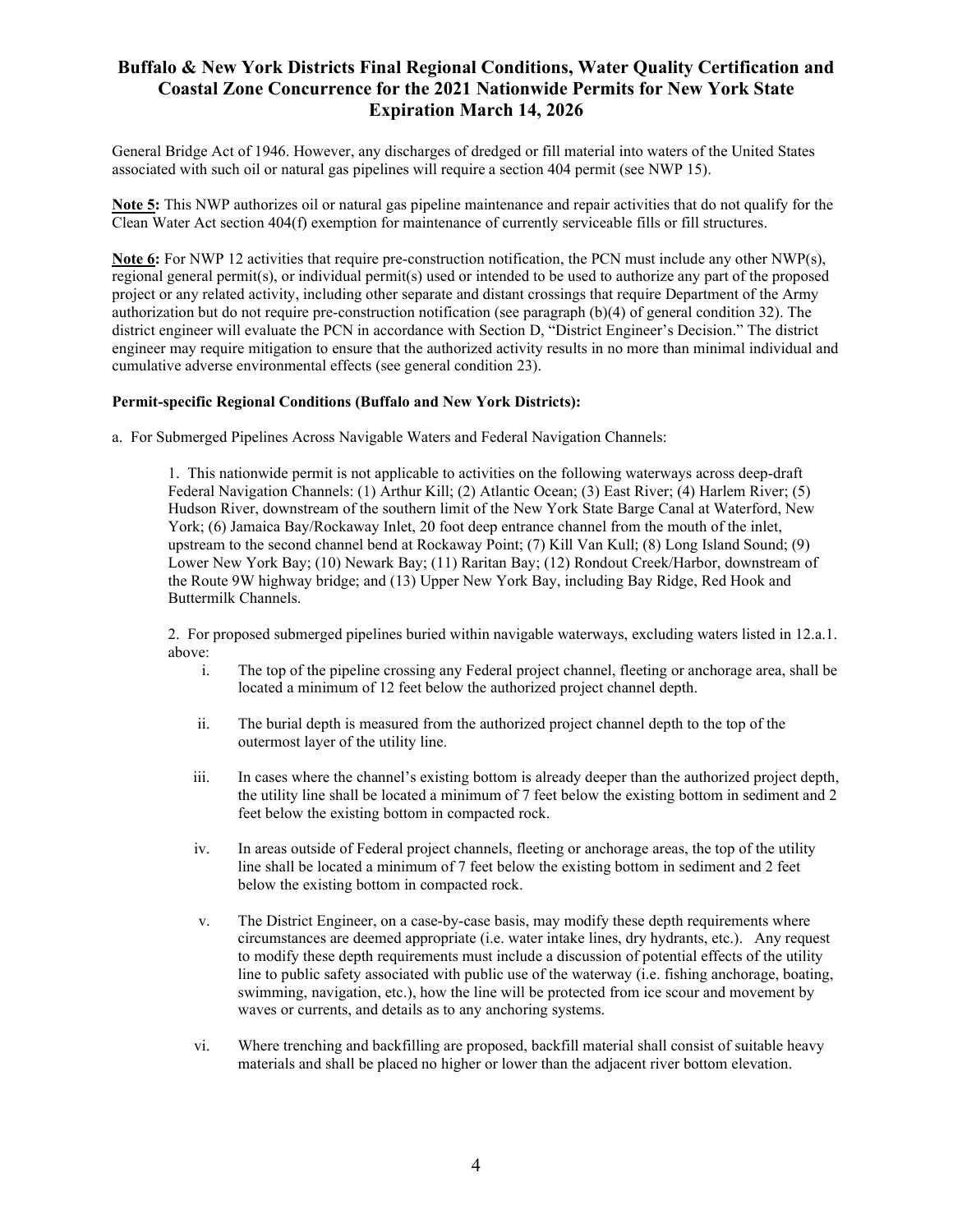3. For proposed submerged pipelines placed on the waterway bottom within navigable waters, excluding waters listed in 12.a.1. above and Federal project channels, fleeting or anchorage areas: the Pre-Construction Notification (PCN) shall include justification for the need to place the utility line on the waterway bottom, a discussion on potential effects of the proposed exposed utility line to public safety associated with public use of the waterway (i.e. fishing, anchorage, boating, swimming, navigation, etc.), how the line will be protected from ice scour and movement by waves or currents, and details as to any anchoring systems.

4. This nationwide permit is not applicable for single and complete linear projects in navigable waters that would exceed 500 linear feet and the pipeline is located in but would not cross the waterway, unless a variance is issued by the District Engineer.

5. Within 15 days after completion of the authorized work, the permittee shall post visible signage on weatherproof placards no smaller than 4 feet by 4 feet on each shoreline at the location of the authorized crossing. The placard shall contain language informing waterway users of the presence of a pipeline crossing (e.g., "WARNING PIPELINE CROSSING"), unless specifically authorized otherwise by the District Engineer. The sign shall be maintained in place for as long as the pipeline remains in place.

6. Within 60 days of completion of the work, the permittee shall furnish the Corps and the National Oceanic and Atmospheric Administration, National Ocean Service, N/CS261, Marine Chart Division, Nautical Data Branch, Station 7317, 1315 East-West Highway, Silver Springs, MD 20910-3282, with certification that the cable or pipeline has been installed in compliance with the approved plans. The certification shall include a survey, conducted by a licensed surveyor, which clearly shows the elevations and alignment of the pipeline across the waterway. If the post-completion survey reveals a discrepancy between the authorized and actual alignment of the pipeline, the permittee shall note clearly these discrepancies in the survey.

b. A PCN is required for any utility line or transmission facility whenever the Federal Energy Regulatory Commission (FERC) requires an Environmental Impact Statement.

#### **New York District Only Permit-specific Regional Conditions:**

c. For those waterways not already disqualified by Condition 12.a.1. above, and located within Essential Fish Habitat (EFH) or within areas supporting anadromous fish migration and spawning, as discussed in Section G-E.8. below, sediment removal and pile and sheet pile/cofferdam installation and removal shall be avoided from March 1 to June 30 of any year. Work within cofferdams can proceed any time during the year provided that the cofferdams are installed or removed outside of the seasonal work restriction. A PCN is required if a variance of this seasonal work window is requested.

d. For those waterways not already disqualified by Condition 12.a.1. above, and located within Essential Fish Habitat (EFH), if any work is proposed within areas identified as EFH for winter flounder eggs and larvae, in-water work shall be avoided from January 15 to May 31 of any year. A PCN is required if a variance of this seasonal work window is requested.

e. Within Essential Fish Habitat (EFH), this NWP does not authorize the discharge into waters of the United States of any drilling muds that may be generated through such methods as directional boring or drilling. Further, any directional drilling or boring activities must include a plan that addresses prevention, containment and cleanup of any accidental discharges known as "frack out".

f. Within Essential Fish Habitat (EFH), as discussed in Section G-E.8. below, if any work is proposed within 50 feet of SAV, a map generated from the SAV data tools in Note 5 or a current SAV survey of the area shall be submitted with the PCN for USACE coordination with National Marine Fisheries Service (NMFS).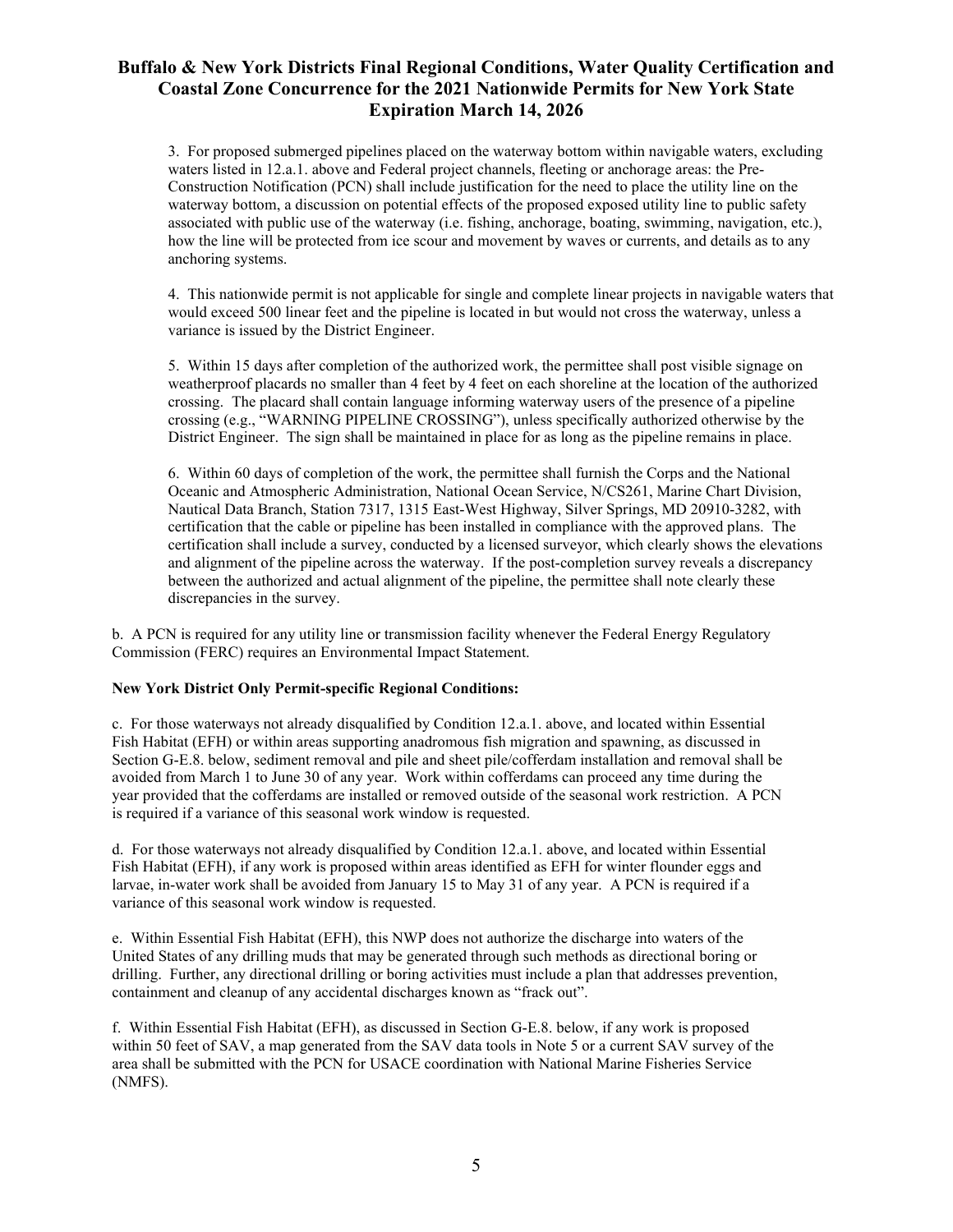#### **Section 401 Water Quality Certification (WQC):**

The WQC has been denied for this NWP by all certifying authorities as follows:

i. New York State Department of Public Services (NYSDPS) for activities that relate to the construction and operation of major natural gas or electric transmission facilities undertaken pursuant to New York State Public Service Law (PSL) Article VII.

ii. New York State Office of Renewable Energy Siting (NYSORES) for activities that relate to the construction and operation of major renewable electric generating facilities undertaken pursuant to New York State Executive Law Article 6, Section 94-C.

iii. New York State Board on Electric Generation Siting and the Environment (Siting Board) for activities that relate to new and repowered or modified major electric generating facilities of 25 megawatts or more undertaken pursuant to PSL Article 10.

iv. U.S. Environmental Protection Agency (USEPA), as the certifying agency for the seven federally recognized Indian Nations in New York (Cayuga Nation, Onondaga Nation, Oneida Nation of Indians, Seneca Nation of Indians, Shinnecock Indian Nation, Tonawanda Seneca Nation, and Tuscarora Nation) for all activities occurring on these tribal lands.

v. Saint Regis Mohawk Tribe for all activities occurring on Saint Regis Mohawk Tribal land.

vi. New York State Department of Environmental Conservation (NYSDEC) for those activities not covered above in i. through v. in New York State.

Any party conducting proposing to conduct the activities authorized by this NWP must apply for and obtain an individual WQC or waiver thereof from the appropriate certifying authority. Refer to Section K below for agency contact information.

#### **New York State Department of State Coastal Zone Management Consistency Determination:**

Pursuant to 15 CFR Parts 930.41 and 930.43, the New York State Department of State (NYSDOS) objected to the USACE' consistency determination for this NWP anywhere in the New York coastal area. Activities authorized pursuant to this Nationwide Permit shall be submitted to NYSDOS for review by the applicant. NYSDOS will review the proposed activities pursuant to 15 CFR Part 930 Subpart D. NYSDOS concurrence with an applicant's consistency certification shall not be presumed unless NYSDOS fails to concur with or object to an applicant's consistency certification within six (6) months of commencement of NYSDOS' review of an applicant's consistency certification and all necessary data and information in accordance with 15 CFR § 930.62 or § 930.63. See Section I below for further information.

#### **C. Nationwide Permit General Conditions**

Note: To qualify for NWP authorization, the prospective permittee must comply with the following general conditions, as applicable, in addition to any regional or case-specific conditions imposed by the division engineer or district engineer. Prospective permittees should contact the appropriate Corps district office to determine if regional conditions have been imposed on an NWP. Prospective permittees should also contact the appropriate Corps district office to determine the status of Clean Water Act Section 401 water quality certification and/or Coastal Zone Management Act consistency for an NWP. Every person who may wish to obtain permit authorization under one or more NWPs, or who is currently relying on an existing or prior permit authorization under one or more NWPs, has been and is on notice that all of the provisions of 33 CFR 330.1 through 330.6 apply to every NWP authorization. Note especially 33 CFR 330.5 relating to the modification, suspension, or revocation of any NWP authorization.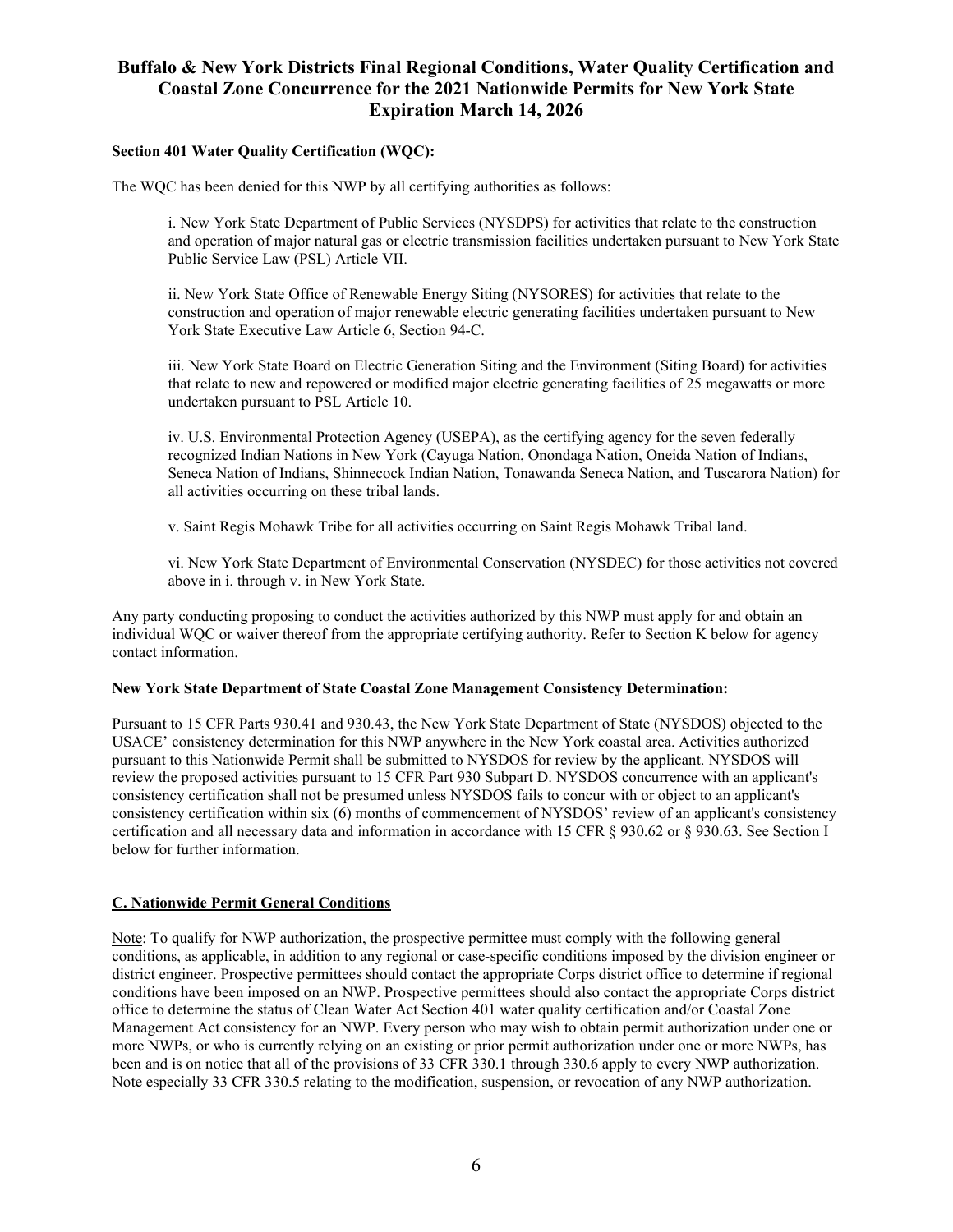**1. Navigation.** (a) No activity may cause more than a minimal adverse effect on navigation.

(b) Any safety lights and signals prescribed by the U.S. Coast Guard, through regulations or otherwise, must be installed and maintained at the permittee's expense on authorized facilities in navigable waters of the United States.

(c) The permittee understands and agrees that, if future operations by the United States require the removal, relocation, or other alteration, of the structure or work herein authorized, or if, in the opinion of the Secretary of the Army or his or her authorized representative, said structure or work shall cause unreasonable obstruction to the free navigation of the navigable waters, the permittee will be required, upon due notice from the Corps of Engineers, to remove, relocate, or alter the structural work or obstructions caused thereby, without expense to the United States. No claim shall be made against the United States on account of any such removal or alteration.

**2. Aquatic Life Movements.** No activity may substantially disrupt the necessary life cycle movements of those species of aquatic life indigenous to the waterbody, including those species that normally migrate through the area, unless the activity's primary purpose is to impound water. All permanent and temporary crossings of waterbodies shall be suitably culverted, bridged, or otherwise designed and constructed to maintain low flows to sustain the movement of those aquatic species. If a bottomless culvert cannot be used, then the crossing should be designed and constructed to minimize adverse effects to aquatic life movements.

**3. Spawning Areas.** Activities in spawning areas during spawning seasons must be avoided to the maximum extent practicable. Activities that result in the physical destruction (e.g., through excavation, fill, or downstream smothering by substantial turbidity) of an important spawning area are not authorized.

**4. Migratory Bird Breeding Areas.** Activities in waters of the United States that serve as breeding areas for migratory birds must be avoided to the maximum extent practicable.

**5. Shellfish Beds.** No activity may occur in areas of concentrated shellfish populations, unless the activity is directly related to a shellfish harvesting activity authorized by NWPs 4 and 48, or is a shellfish seeding or habitat restoration activity authorized by NWP 27.

**6. Suitable Material.** No activity may use unsuitable material (e.g., trash, debris, car bodies, asphalt, etc.). Material used for construction or discharged must be free from toxic pollutants in toxic amounts (see section 307 of the Clean Water Act).

**7. Water Supply Intakes.** No activity may occur in the proximity of a public water supply intake, except where the activity is for the repair or improvement of public water supply intake structures or adjacent bank stabilization.

**8. Adverse Effects From Impoundments.** If the activity creates an impoundment of water, adverse effects to the aquatic system due to accelerating the passage of water, and/or restricting its flow must be minimized to the maximum extent practicable.

**9. Management of Water Flows.** To the maximum extent practicable, the pre-construction course, condition, capacity, and location of open waters must be maintained for each activity, including stream channelization, storm water management activities, and temporary and permanent road crossings, except as provided below. The activity must be constructed to withstand expected high flows. The activity must not restrict or impede the passage of normal or high flows, unless the primary purpose of the activity is to impound water or manage high flows. The activity may alter the pre-construction course, condition, capacity, and location of open waters if it benefits the aquatic environment (e.g., stream restoration or relocation activities).

**10. Fills Within 100-Year Floodplains.** The activity must comply with applicable FEMA-approved state or local floodplain management requirements.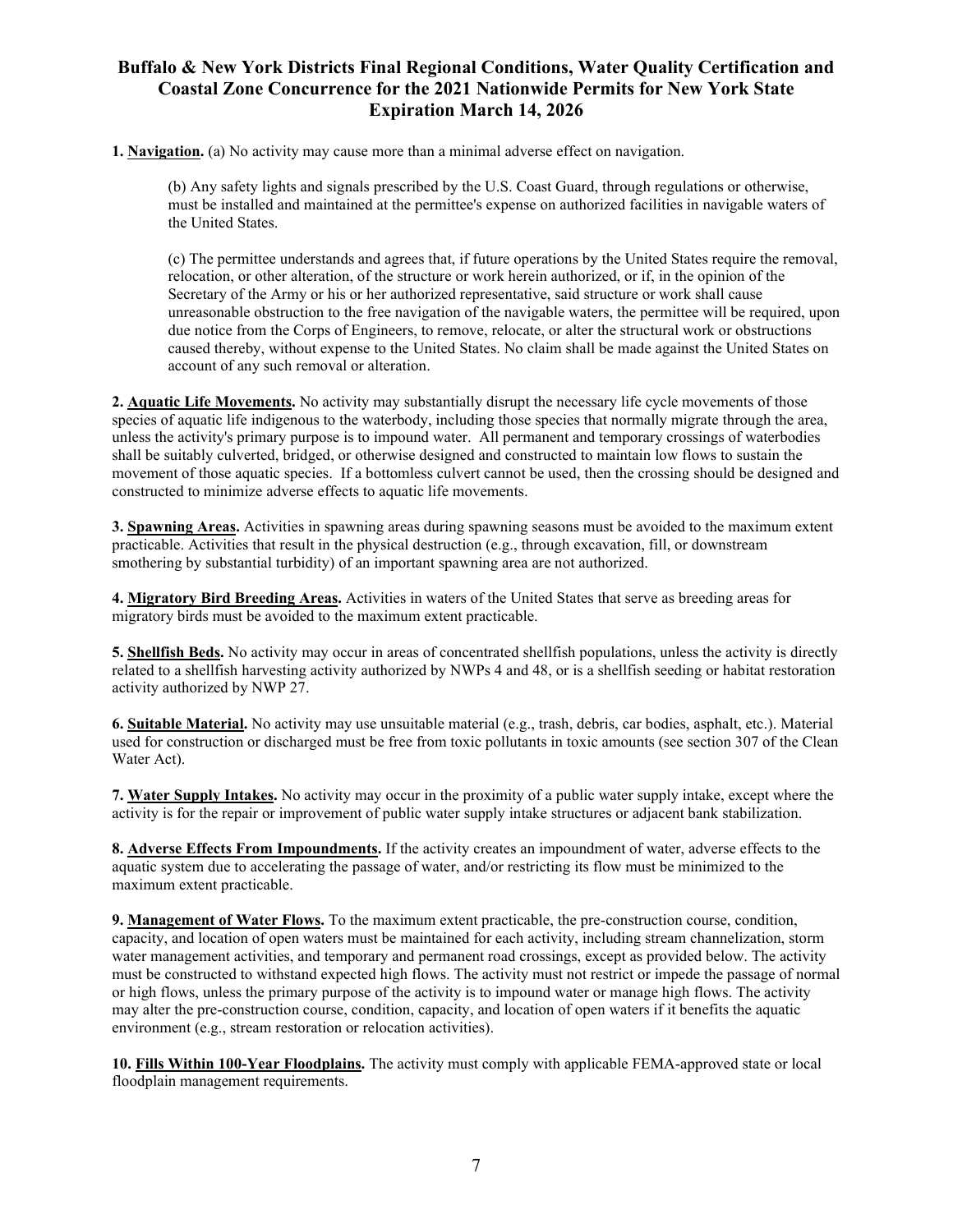**11. Equipment.** Heavy equipment working in wetlands or mudflats must be placed on mats, or other measures must be taken to minimize soil disturbance.

**12. Soil Erosion and Sediment Controls.** Appropriate soil erosion and sediment controls must be used and maintained in effective operating condition during construction, and all exposed soil and other fills, as well as any work below the ordinary high water mark or high tide line, must be permanently stabilized at the earliest practicable date. Permittees are encouraged to perform work within waters of the United States during periods of low-flow or no-flow, or during low tides.

**13. Removal of Temporary Structures and Fills.** Temporary structures must be removed, to the maximum extent practicable, after their use has been discontinued. Temporary fills must be removed in their entirety and the affected areas returned to pre-construction elevations. The affected areas must be revegetated, as appropriate.

**14. Proper Maintenance.** Any authorized structure or fill shall be properly maintained, including maintenance to ensure public safety and compliance with applicable NWP general conditions, as well as any activity-specific conditions added by the district engineer to an NWP authorization.

**15. Single and Complete Project.** The activity must be a single and complete project. The same NWP cannot be used more than once for the same single and complete project.

**16. Wild and Scenic Rivers.** (a) No NWP activity may occur in a component of the National Wild and Scenic River System, or in a river officially designated by Congress as a "study river" for possible inclusion in the system while the river is in an official study status, unless the appropriate Federal agency with direct management responsibility for such river, has determined in writing that the proposed activity will not adversely affect the Wild and Scenic River designation or study status.

(b) If a proposed NWP activity will occur in a component of the National Wild and Scenic River System, or in a river officially designated by Congress as a "study river" for possible inclusion in the system while the river is in an official study status, the permittee must submit a pre-construction notification (see general condition 32). The district engineer will coordinate the PCN with the Federal agency with direct management responsibility for that river. Permittees shall not begin the NWP activity until notified by the district engineer that the Federal agency with direct management responsibility for that river has determined in writing that the proposed NWP activity will not adversely affect the Wild and Scenic River designation or study status.

(c) Information on Wild and Scenic Rivers may be obtained from the appropriate Federal land management agency responsible for the designated Wild and Scenic River or study river (e.g., National Park Service, U.S. Forest Service, Bureau of Land Management, U.S. Fish and Wildlife Service). Information on these rivers is also available at: http://www.rivers.gov/.

**17. Tribal Rights.** No activity or its operation may impair reserved tribal rights, including, but not limited to, reserved water rights and treaty fishing and hunting rights.

**18. Endangered Species.** (a) No activity is authorized under any NWP which is likely to directly or indirectly jeopardize the continued existence of a threatened or endangered species or a species proposed for such designation, as identified under the Federal Endangered Species Act (ESA), or which will directly or indirectly destroy or adversely modify designated critical habitat or critical habitat proposed for such designation. No activity is authorized under any NWP which "may affect" a listed species or critical habitat, unless ESA section 7 consultation addressing the consequences of the proposed activity on listed species or critical habitat has been completed. See 50 CFR 402.02 for the definition of "effects of the action" for the purposes of ESA section 7 consultation, as well as 50 CFR 402.17, which provides further explanation under ESA section 7 regarding "activities that are reasonably certain to occur" and "consequences caused by the proposed action."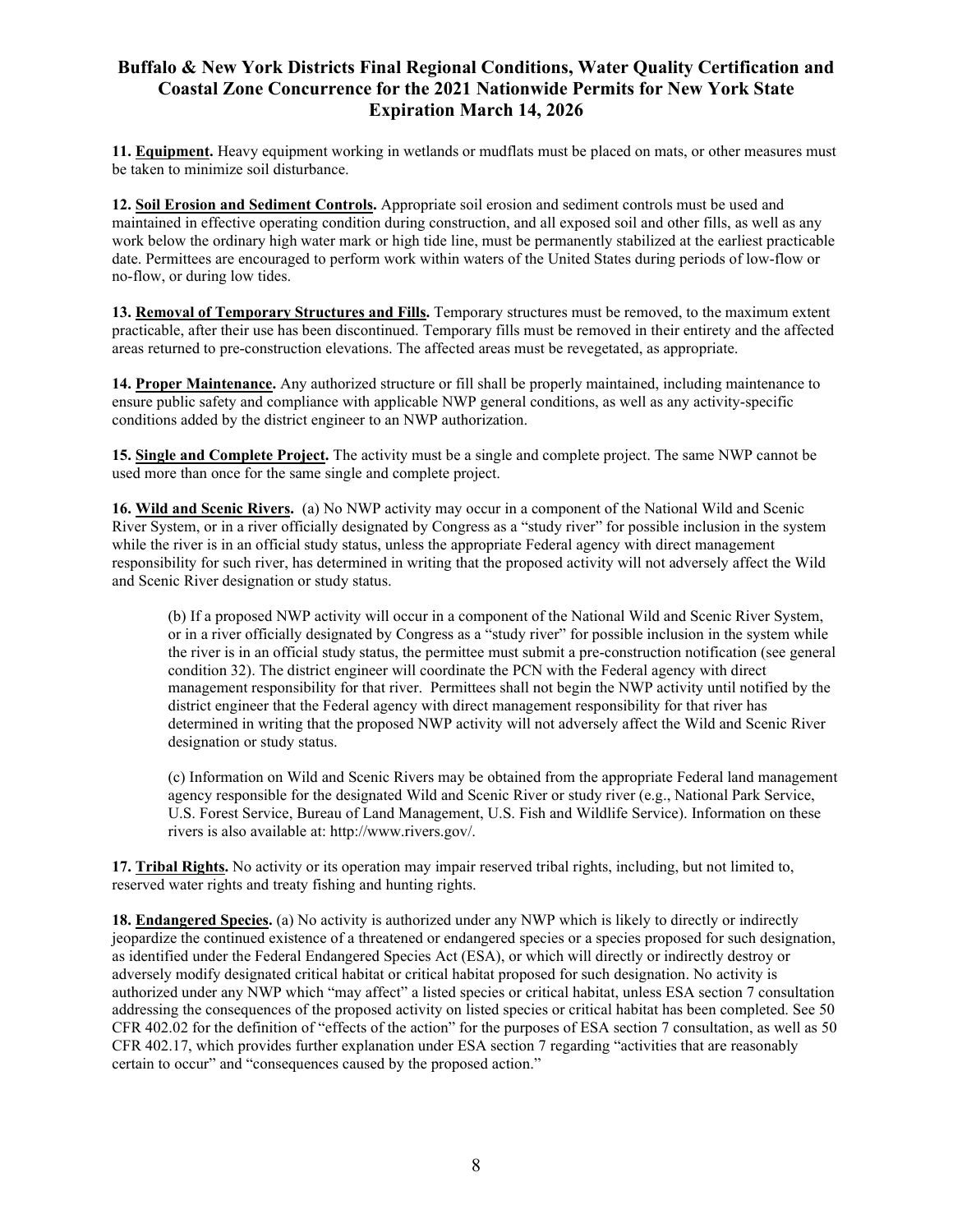(b) Federal agencies should follow their own procedures for complying with the requirements of the ESA (see 33 CFR 330.4(f)(1)). If pre-construction notification is required for the proposed activity, the Federal permittee must provide the district engineer with the appropriate documentation to demonstrate compliance with those requirements. The district engineer will verify that the appropriate documentation has been submitted. If the appropriate documentation has not been submitted, additional ESA section 7 consultation may be necessary for the activity and the respective federal agency would be responsible for fulfilling its obligation under section 7 of the ESA.

(c) Non-federal permittees must submit a pre-construction notification to the district engineer if any listed species (or species proposed for listing) or designated critical habitat (or critical habitat proposed such designation) might be affected or is in the vicinity of the activity, or if the activity is located in designated critical habitat or critical habitat proposed for such designation, and shall not begin work on the activity until notified by the district engineer that the requirements of the ESA have been satisfied and that the activity is authorized. For activities that might affect Federally-listed endangered or threatened species (or species proposed for listing) or designated critical habitat (or critical habitat proposed for such designation), the pre-construction notification must include the name(s) of the endangered or threatened species (or species proposed for listing) that might be affected by the proposed activity or that utilize the designated critical habitat (or critical habitat proposed for such designation) that might be affected by the proposed activity. The district engineer will determine whether the proposed activity "may affect" or will have "no effect" to listed species and designated critical habitat and will notify the non-Federal applicant of the Corps' determination within 45 days of receipt of a complete pre-construction notification. For activities where the non-Federal applicant has identified listed species (or species proposed for listing) or designated critical habitat (or critical habitat proposed for such designation) that might be affected or is in the vicinity of the activity, and has so notified the Corps, the applicant shall not begin work until the Corps has provided notification that the proposed activity will have "no effect" on listed species (or species proposed for listing or designated critical habitat (or critical habitat proposed for such designation), or until ESA section 7 consultation or conference has been completed. If the non-Federal applicant has not heard back from the Corps within 45 days, the applicant must still wait for notification from the Corps.

(d) As a result of formal or informal consultation or conference with the FWS or NMFS the district engineer may add species-specific permit conditions to the NWPs.

(e) Authorization of an activity by an NWP does not authorize the "take" of a threatened or endangered species as defined under the ESA. In the absence of separate authorization (e.g., an ESA Section 10 Permit, a Biological Opinion with "incidental take" provisions, etc.) from the FWS or the NMFS, the Endangered Species Act prohibits any person subject to the jurisdiction of the United States to take a listed species, where "take" means to harass, harm, pursue, hunt, shoot, wound, kill, trap, capture, or collect, or to attempt to engage in any such conduct. The word "harm" in the definition of "take'' means an act which actually kills or injures wildlife. Such an act may include significant habitat modification or degradation where it actually kills or injures wildlife by significantly impairing essential behavioral patterns, including breeding, feeding or sheltering.

(f) If the non-federal permittee has a valid ESA section  $10(a)(1)(B)$  incidental take permit with an approved Habitat Conservation Plan for a project or a group of projects that includes the proposed NWP activity, the non-federal applicant should provide a copy of that ESA section  $10(a)(1)(B)$  permit with the PCN required by paragraph (c) of this general condition. The district engineer will coordinate with the agency that issued the ESA section  $10(a)(1)(B)$  permit to determine whether the proposed NWP activity and the associated incidental take were considered in the internal ESA section 7 consultation conducted for the ESA section  $10(a)(1)(B)$  permit. If that coordination results in concurrence from the agency that the proposed NWP activity and the associated incidental take were considered in the internal ESA section 7 consultation for the ESA section  $10(a)(1)(B)$  permit, the district engineer does not need to conduct a separate ESA section 7 consultation for the proposed NWP activity. The district engineer will notify the non-federal applicant within 45 days of receipt of a complete pre-construction notification whether the ESA section  $10(a)(1)(B)$ permit covers the proposed NWP activity or whether additional ESA section 7 consultation is required.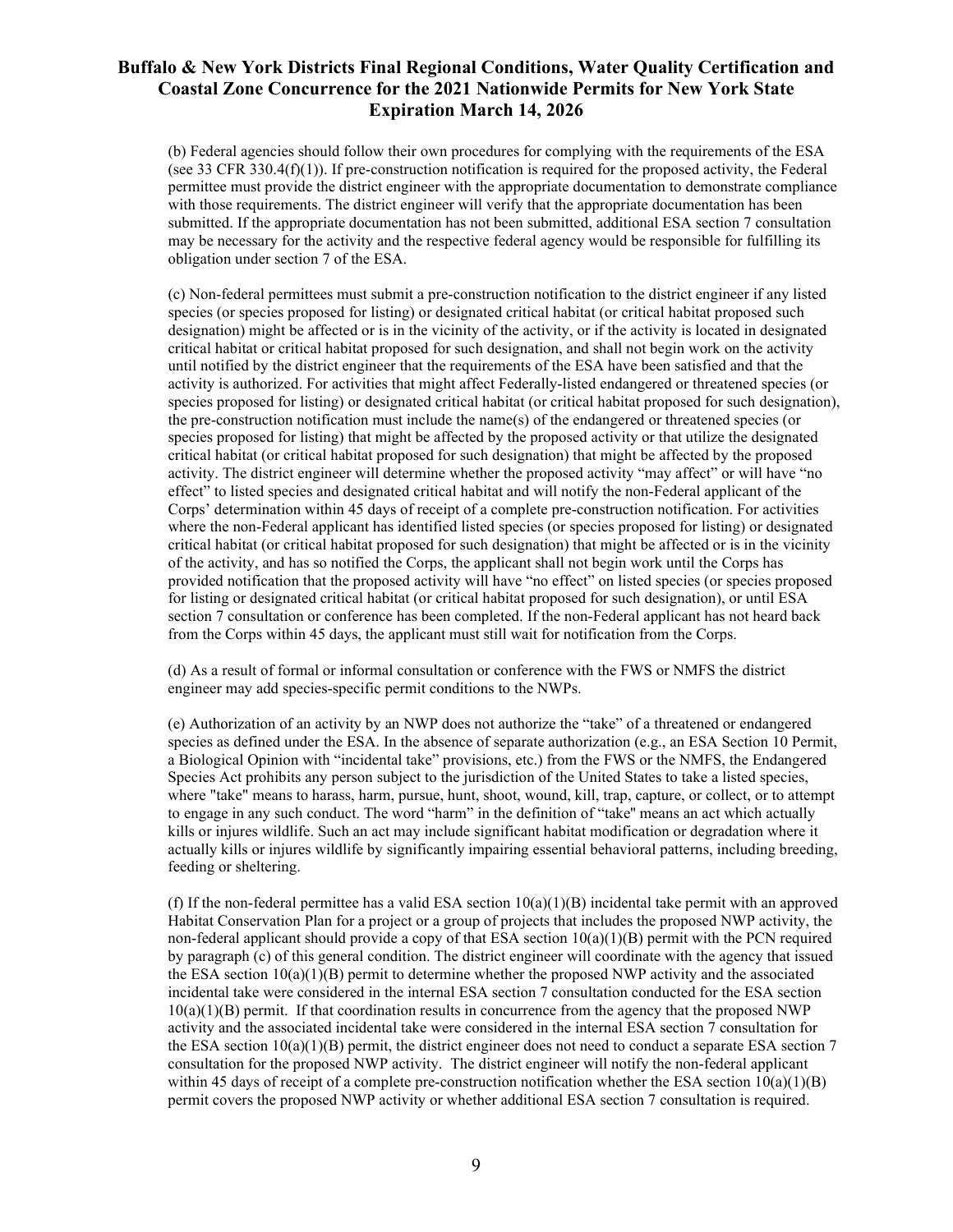(g) Information on the location of threatened and endangered species and their critical habitat can be obtained directly from the offices of the FWS and NMFS or their world wide web pages at http://www.fws.gov/ or http://www.fws.gov/ipac and http://www.nmfs.noaa.gov/pr/species/esa/ respectively.

**19. Migratory Birds and Bald and Golden Eagles.** The permittee is responsible for ensuring that an action authorized by an NWP complies with the Migratory Bird Treaty Act and the Bald and Golden Eagle Protection Act. The permittee is responsible for contacting the appropriate local office of the U.S. Fish and Wildlife Service to determine what measures, if any, are necessary or appropriate to reduce adverse effects to migratory birds or eagles, including whether "incidental take" permits are necessary and available under the Migratory Bird Treaty Act or Bald and Golden Eagle Protection Act for a particular activity.

**20. Historic Properties.** (a) No activity is authorized under any NWP which may have the potential to cause effects to properties listed, or eligible for listing, in the National Register of Historic Places until the requirements of Section 106 of the National Historic Preservation Act (NHPA) have been satisfied.

(b) Federal permittees should follow their own procedures for complying with the requirements of section 106 of the National Historic Preservation Act (see 33 CFR 330.4(g)(1)). If pre-construction notification is required for the proposed NWP activity, the Federal permittee must provide the district engineer with the appropriate documentation to demonstrate compliance with those requirements. The district engineer will verify that the appropriate documentation has been submitted. If the appropriate documentation is not submitted, then additional consultation under section 106 may be necessary. The respective federal agency is responsible for fulfilling its obligation to comply with section 106.

(c) Non-federal permittees must submit a pre-construction notification to the district engineer if the NWP activity might have the potential to cause effects to any historic properties listed on, determined to be eligible for listing on, or potentially eligible for listing on the National Register of Historic Places, including previously unidentified properties. For such activities, the pre-construction notification must state which historic properties might have the potential to be affected by the proposed NWP activity or include a vicinity map indicating the location of the historic properties or the potential for the presence of historic properties. Assistance regarding information on the location of, or potential for, the presence of historic properties can be sought from the State Historic Preservation Officer, Tribal Historic Preservation Officer, or designated tribal representative, as appropriate, and the National Register of Historic Places (see 33 CFR 330.4(g)). When reviewing pre-construction notifications, district engineers will comply with the current procedures for addressing the requirements of section 106 of the National Historic Preservation Act. The district engineer shall make a reasonable and good faith effort to carry out appropriate identification efforts commensurate with potential impacts, which may include background research, consultation, oral history interviews, sample field investigation, and/or field survey. Based on the information submitted in the PCN and these identification efforts, the district engineer shall determine whether the proposed NWP activity has the potential to cause effects on the historic properties. Section 106 consultation is not required when the district engineer determines that the activity does not have the potential to cause effects on historic properties (see 36 CFR 800.3(a)). Section 106 consultation is required when the district engineer determines that the activity has the potential to cause effects on historic properties. The district engineer will conduct consultation with consulting parties identified under 36 CFR 800.2(c) when he or she makes any of the following effect determinations for the purposes of section 106 of the NHPA: no historic properties affected, no adverse effect, or adverse effect.

(d) Where the non-Federal applicant has identified historic properties on which the proposed NWP activity might have the potential to cause effects and has so notified the Corps, the non-Federal applicant shall not begin the activity until notified by the district engineer either that the activity has no potential to cause effects to historic properties or that NHPA section 106 consultation has been completed. For non-federal permittees, the district engineer will notify the prospective permittee within 45 days of receipt of a complete pre-construction notification whether NHPA section 106 consultation is required. If NHPA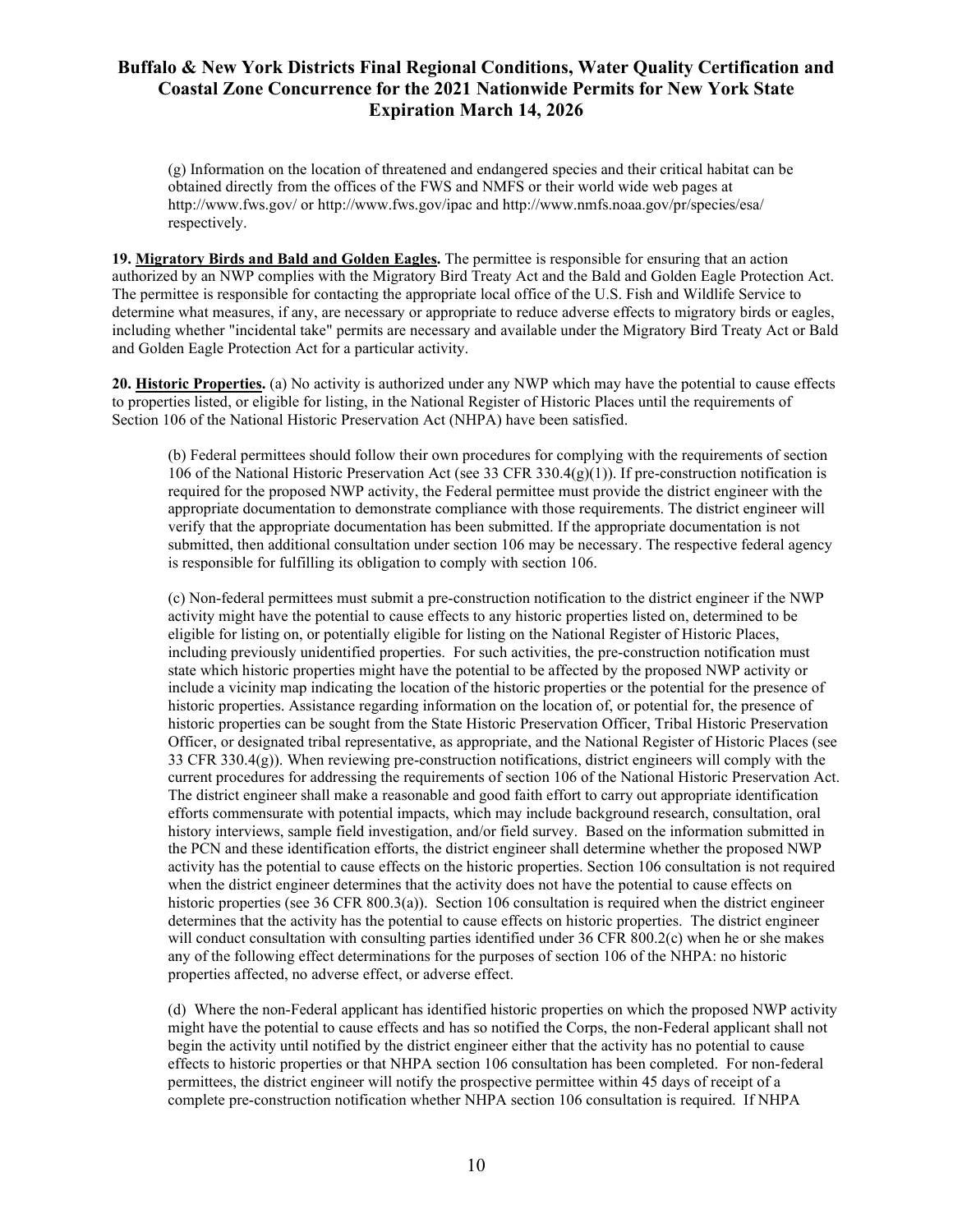section 106 consultation is required, the district engineer will notify the non-Federal applicant that he or she cannot begin the activity until section 106 consultation is completed. If the non-Federal applicant has not heard back from the Corps within 45 days, the applicant must still wait for notification from the Corps.

(e) Prospective permittees should be aware that section 110k of the NHPA (54 U.S.C. 306113) prevents the Corps from granting a permit or other assistance to an applicant who, with intent to avoid the requirements of section 106 of the NHPA, has intentionally significantly adversely affected a historic property to which the permit would relate, or having legal power to prevent it, allowed such significant adverse effect to occur, unless the Corps, after consultation with the Advisory Council on Historic Preservation (ACHP), determines that circumstances justify granting such assistance despite the adverse effect created or permitted by the applicant. If circumstances justify granting the assistance, the Corps is required to notify the ACHP and provide documentation specifying the circumstances, the degree of damage to the integrity of any historic properties affected, and proposed mitigation. This documentation must include any views obtained from the applicant, SHPO/THPO, appropriate Indian tribes if the undertaking occurs on or affects historic properties on tribal lands or affects properties of interest to those tribes, and other parties known to have a legitimate interest in the impacts to the permitted activity on historic properties.

**21. Discovery of Previously Unknown Remains and Artifacts.** Permittees that discover any previously unknown historic, cultural or archeological remains and artifacts while accomplishing the activity authorized by an NWP, they must immediately notify the district engineer of what they have found, and to the maximum extent practicable, avoid construction activities that may affect the remains and artifacts until the required coordination has been completed. The district engineer will initiate the Federal, Tribal, and state coordination required to determine if the items or remains warrant a recovery effort or if the site is eligible for listing in the National Register of Historic Places.

**22. Designated Critical Resource Waters.** Critical resource waters include, NOAA-managed marine sanctuaries and marine monuments, and National Estuarine Research Reserves. The district engineer may designate, after notice and opportunity for public comment, additional waters officially designated by a state as having particular environmental or ecological significance, such as outstanding national resource waters or state natural heritage sites. The district engineer may also designate additional critical resource waters after notice and opportunity for public comment.

(a) Discharges of dredged or fill material into waters of the United States are not authorized by NWPs 7, 12, 14, 16, 17, 21, 29, 31, 35, 39, 40, 42, 43, 44, 49, 50, 51, 52, 57 and 58 for any activity within, or directly affecting, critical resource waters, including wetlands adjacent to such waters.

(b) For NWPs 3, 8, 10, 13, 15, 18, 19, 22, 23, 25, 27, 28, 30, 33, 34, 36, 37, 38, and 54, notification is required in accordance with general condition 32, for any activity proposed by permittees in the designated critical resource waters including wetlands adjacent to those waters. The district engineer may authorize activities under these NWPs only after she or he determines that the impacts to the critical resource waters will be no more than minimal.

**23. Mitigation.** The district engineer will consider the following factors when determining appropriate and practicable mitigation necessary to ensure that the individual and cumulative adverse environmental effects are no more than minimal:

(a) The activity must be designed and constructed to avoid and minimize adverse effects, both temporary and permanent, to waters of the United States to the maximum extent practicable at the project site (i.e., on site).

(b) Mitigation in all its forms (avoiding, minimizing, rectifying, reducing, or compensating for resource losses) will be required to the extent necessary to ensure that the individual and cumulative adverse environmental effects are no more than minimal.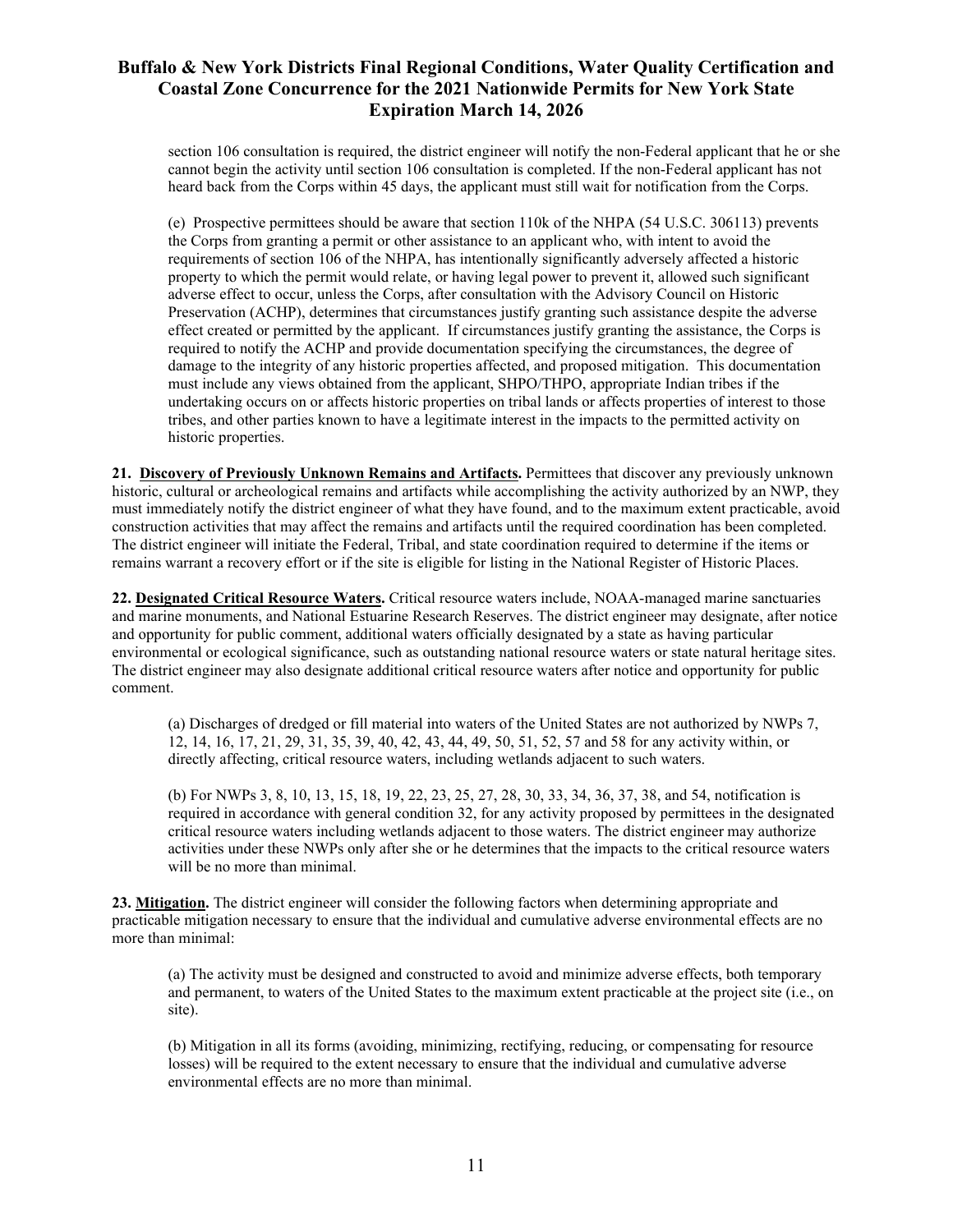(c) Compensatory mitigation at a minimum one-for-one ratio will be required for all wetland losses that exceed 1/10-acre and require pre-construction notification, unless the district engineer determines in writing that either some other form of mitigation would be more environmentally appropriate or the adverse environmental effects of the proposed activity are no more than minimal, and provides an activity-specific waiver of this requirement. For wetland losses of 1/10-acre or less that require pre-construction notification, the district engineer may determine on a case-by-case basis that compensatory mitigation is required to ensure that the activity results in only minimal adverse environmental effects.

(d) Compensatory mitigation at a minimum one-for-one ratio will be required for all losses of stream bed that exceed 3/100-acre and require pre-construction notification, unless the district engineer determines in writing that either some other form of mitigation would be more environmentally appropriate or the adverse environmental effects of the proposed activity are no more than minimal, and provides an activity-specific waiver of this requirement. This compensatory mitigation requirement may be satisfied through the restoration or enhancement of riparian areas next to streams in accordance with paragraph (e) of this general condition. For losses of stream bed of 3/100-acre or less that require pre-construction notification, the district engineer may determine on a case-by-case basis that compensatory mitigation is required to ensure that the activity results in only minimal adverse environmental effects. Compensatory mitigation for losses of streams should be provided, if practicable, through stream rehabilitation, enhancement, or preservation, since streams are difficult-to-replace resources (see 33 CFR 332.3(e)(3)).

(e) Compensatory mitigation plans for NWP activities in or near streams or other open waters will normally include a requirement for the restoration or enhancement, maintenance, and legal protection (e.g., conservation easements) of riparian areas next to open waters. In some cases, the restoration or maintenance/protection of riparian areas may be the only compensatory mitigation required. If restoring riparian areas involves planting vegetation, only native species should be planted. The width of the required riparian area will address documented water quality or aquatic habitat loss concerns. Normally, the riparian area will be 25 to 50 feet wide on each side of the stream, but the district engineer may require slightly wider riparian areas to address documented water quality or habitat loss concerns. If it is not possible to restore or maintain/protect a riparian area on both sides of a stream, or if the waterbody is a lake or coastal waters, then restoring or maintaining/protecting a riparian area along a single bank or shoreline may be sufficient. Where both wetlands and open waters exist on the project site, the district engineer will determine the appropriate compensatory mitigation (e.g., riparian areas and/or wetlands compensation) based on what is best for the aquatic environment on a watershed basis. In cases where riparian areas are determined to be the most appropriate form of minimization or compensatory mitigation, the district engineer may waive or reduce the requirement to provide wetland compensatory mitigation for wetland losses.

(f) Compensatory mitigation projects provided to offset losses of aquatic resources must comply with the applicable provisions of 33 CFR part 332.

(1) The prospective permittee is responsible for proposing an appropriate compensatory mitigation option if compensatory mitigation is necessary to ensure that the activity results in no more than minimal adverse environmental effects. For the NWPs, the preferred mechanism for providing compensatory mitigation is mitigation bank credits or in-lieu fee program credits (see 33 CFR  $332.3(b)(2)$  and  $(3)$ ). However, if an appropriate number and type of mitigation bank or in-lieu credits are not available at the time the PCN is submitted to the district engineer, the district engineer may approve the use of permittee-responsible mitigation.

(2) The amount of compensatory mitigation required by the district engineer must be sufficient to ensure that the authorized activity results in no more than minimal individual and cumulative adverse environmental effects (see 33 CFR 330.1(e)(3)). (See also 33 CFR 332.3(f).)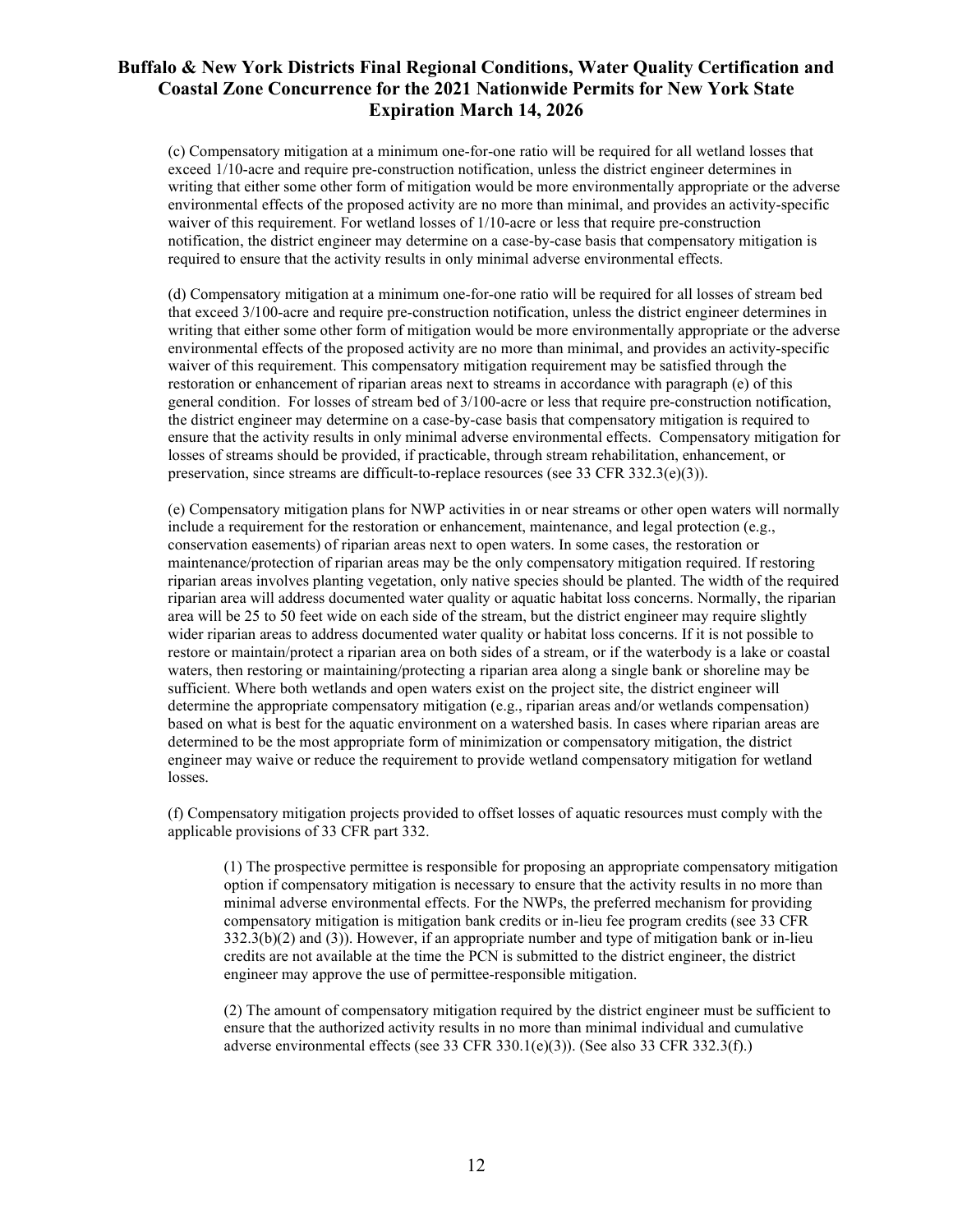(3) Since the likelihood of success is greater and the impacts to potentially valuable uplands are reduced, aquatic resource restoration should be the first compensatory mitigation option considered for permittee-responsible mitigation.

(4) If permittee-responsible mitigation is the proposed option, the prospective permittee is responsible for submitting a mitigation plan. A conceptual or detailed mitigation plan may be used by the district engineer to make the decision on the NWP verification request, but a final mitigation plan that addresses the applicable requirements of 33 CFR 332.4(c)(2) through  $(14)$ must be approved by the district engineer before the permittee begins work in waters of the United States, unless the district engineer determines that prior approval of the final mitigation plan is not practicable or not necessary to ensure timely completion of the required compensatory mitigation (see 33 CFR 332.3(k)(3)). If permittee-responsible mitigation is the proposed option, and the proposed compensatory mitigation site is located on land in which another federal agency holds an easement, the district engineer will coordinate with that federal agency to determine if proposed compensatory mitigation project is compatible with the terms of the easement.

(5) If mitigation bank or in-lieu fee program credits are the proposed option, the mitigation plan needs to address only the baseline conditions at the impact site and the number of credits to be provided (see 33 CFR 332.4(c)(1)(ii)).

(6) Compensatory mitigation requirements (e.g., resource type and amount to be provided as compensatory mitigation, site protection, ecological performance standards, monitoring requirements) may be addressed through conditions added to the NWP authorization, instead of components of a compensatory mitigation plan (see 33 CFR 332.4(c)(1)(ii)).

(g) Compensatory mitigation will not be used to increase the acreage losses allowed by the acreage limits of the NWPs. For example, if an NWP has an acreage limit of 1/2-acre, it cannot be used to authorize any NWP activity resulting in the loss of greater than 1/2-acre of waters of the United States, even if compensatory mitigation is provided that replaces or restores some of the lost waters. However, compensatory mitigation can and should be used, as necessary, to ensure that an NWP activity already meeting the established acreage limits also satisfies the no more than minimal impact requirement for the NWPs.

(h) Permittees may propose the use of mitigation banks, in-lieu fee programs, or permittee-responsible mitigation. When developing a compensatory mitigation proposal, the permittee must consider appropriate and practicable options consistent with the framework at 33 CFR 332.3(b). For activities resulting in the loss of marine or estuarine resources, permittee-responsible mitigation may be environmentally preferable if there are no mitigation banks or in-lieu fee programs in the area that have marine or estuarine credits available for sale or transfer to the permittee. For permittee-responsible mitigation, the special conditions of the NWP verification must clearly indicate the party or parties responsible for the implementation and performance of the compensatory mitigation project, and, if required, its long-term management.

(i) Where certain functions and services of waters of the United States are permanently adversely affected by a regulated activity, such as discharges of dredged or fill material into waters of the United States that will convert a forested or scrub-shrub wetland to a herbaceous wetland in a permanently maintained utility line right-of-way, mitigation may be required to reduce the adverse environmental effects of the activity to the no more than minimal level.

**24. Safety of Impoundment Structures.** To ensure that all impoundment structures are safely designed, the district engineer may require non-Federal applicants to demonstrate that the structures comply with established state or federal, dam safety criteria or have been designed by qualified persons. The district engineer may also require documentation that the design has been independently reviewed by similarly qualified persons, and appropriate modifications made to ensure safety.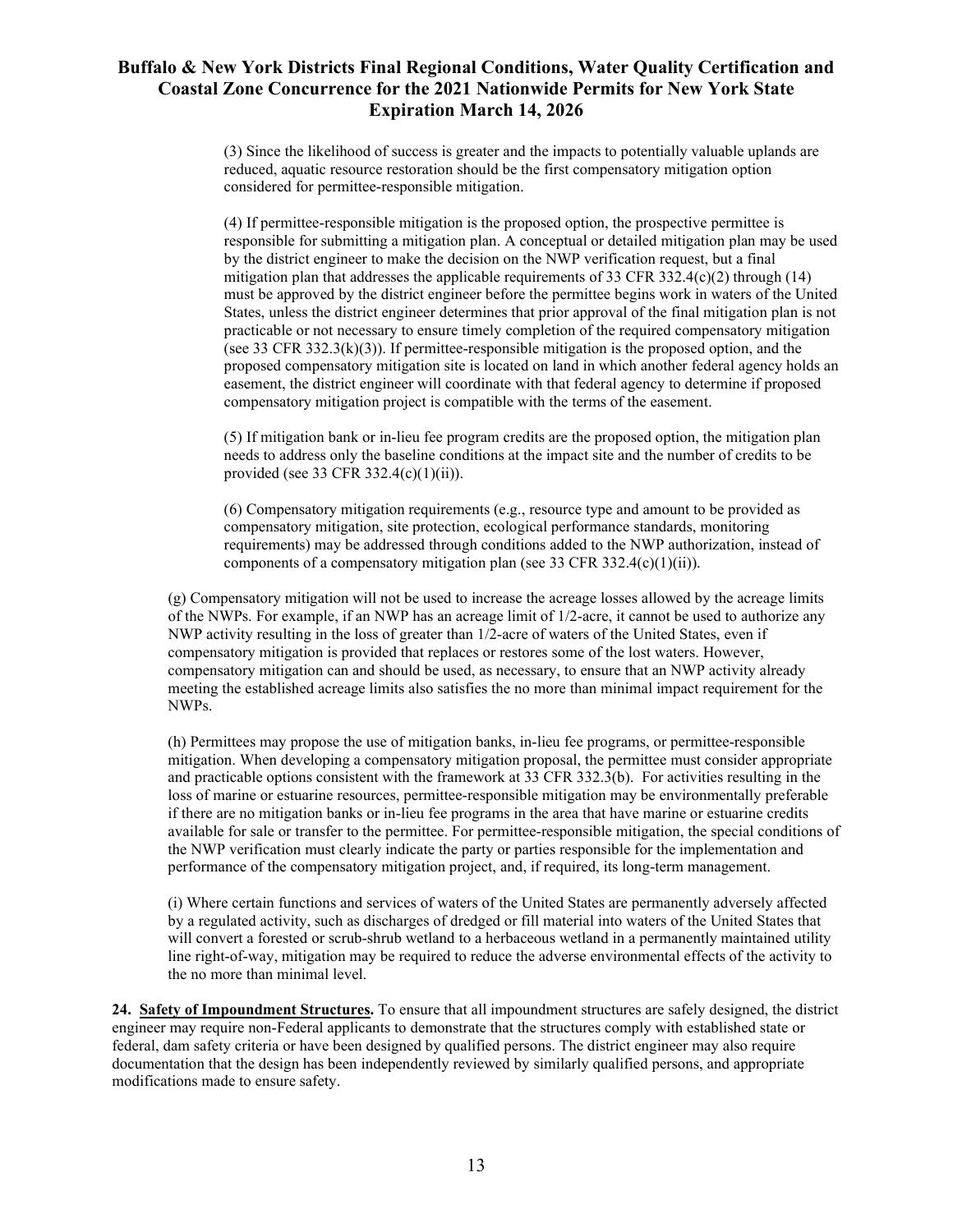**25. Water Quality.** (a) Where the certifying authority (state, authorized tribe, or EPA, as appropriate) has not previously certified compliance of an NWP with CWA section 401, a CWA section 401 water quality certification for the proposed discharge must be obtained or waived (see 33 CFR 330.4(c)). If the permittee cannot comply with all of the conditions of a water quality certification previously issued by certifying authority for the issuance of the NWP, then the permittee must obtain a water quality certification or waiver for the proposed discharge in order for the activity to be authorized by an NWP.

(b) If the NWP activity requires pre-construction notification and the certifying authority has not previously certified compliance of an NWP with CWA section 401, the proposed discharge is not authorized by an NWP until water quality certification is obtained or waived. If the certifying authority issues a water quality certification for the proposed discharge, the permittee must submit a copy of the certification to the district engineer. The discharge is not authorized by an NWP until the district engineer has notified the permittee that the water quality certification requirement has been satisfied by the issuance of a water quality certification or a waiver.

(c) The district engineer or certifying authority may require additional water quality management measures to ensure that the authorized activity does not result in more than minimal degradation of water quality.

**26. Coastal Zone Management.** In coastal states where an NWP has not previously received a state coastal zone management consistency concurrence, an individual state coastal zone management consistency concurrence must be obtained, or a presumption of concurrence must occur (see 33 CFR 330.4(d)). If the permittee cannot comply with all of the conditions of a coastal zone management consistency concurrence previously issued by the state, then the permittee must obtain an individual coastal zone management consistency concurrence or presumption of concurrence in order for the activity to be authorized by an NWP. The district engineer or a state may require additional measures to ensure that the authorized activity is consistent with state coastal zone management requirements.

**27. Regional and Case-By-Case Conditions.** The activity must comply with any regional conditions that may have been added by the Division Engineer (see 33 CFR 330.4(e)) and with any case specific conditions added by the Corps or by the state, Indian Tribe, or U.S. EPA in its CWA section 401 Water Quality Certification, or by the state in its Coastal Zone Management Act consistency determination.

**28. Use of Multiple Nationwide Permits.** The use of more than one NWP for a single and complete project is authorized, subject to the following restrictions:

(a) If only one of the NWPs used to authorize the single and complete project has a specified acreage limit, the acreage loss of waters of the United States cannot exceed the acreage limit of the NWP with the highest specified acreage limit. For example, if a road crossing over tidal waters is constructed under NWP 14, with associated bank stabilization authorized by NWP 13, the maximum acreage loss of waters of the United States for the total project cannot exceed 1⁄3-acre.

(b) If one or more of the NWPs used to authorize the single and complete project has specified acreage limits, the acreage loss of waters of the United States authorized by those NWPs cannot exceed their respective specified acreage limits. For example, if a commercial development is constructed under NWP 39, and the single and complete project includes the filling of an upland ditch authorized by NWP 46, the maximum acreage loss of waters of the United States for the commercial development under NWP 39 cannot exceed 1/2-acre, and the total acreage loss of waters of United States due to the NWP 39 and 46 activities cannot exceed 1 acre.

**29. Transfer of Nationwide Permit Verifications.** If the permittee sells the property associated with a nationwide permit verification, the permittee may transfer the nationwide permit verification to the new owner by submitting a letter to the appropriate Corps district office to validate the transfer. A copy of the nationwide permit verification must be attached to the letter, and the letter must contain the following statement and signature: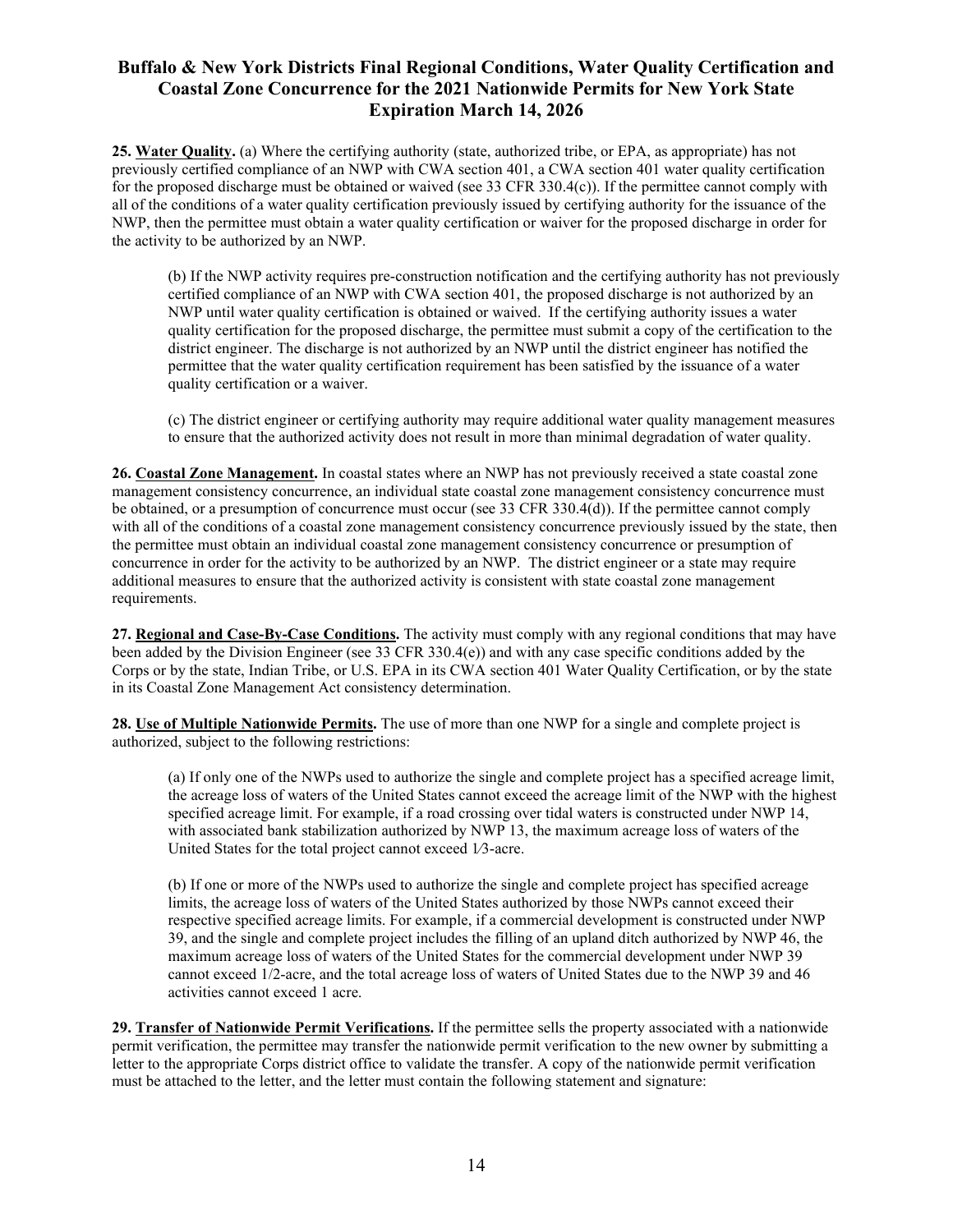"When the structures or work authorized by this nationwide permit are still in existence at the time the property is transferred, the terms and conditions of this nationwide permit, including any special conditions, will continue to be binding on the new owner(s) of the property. To validate the transfer of this nationwide permit and the associated liabilities associated with compliance with its terms and conditions, have the transferee sign and date below."

\_\_\_\_\_\_\_\_\_\_\_\_\_\_\_\_\_\_\_\_\_\_\_\_\_\_\_\_\_\_\_\_\_\_\_\_\_\_\_\_\_\_\_\_\_ (Transferee)

\_\_\_\_\_\_\_\_\_\_\_\_\_\_\_\_\_\_\_\_\_\_\_\_\_\_\_\_\_\_\_\_\_\_\_\_\_\_\_\_\_\_\_\_\_

(Date)

**30. Compliance Certification.** Each permittee who receives an NWP verification letter from the Corps must provide a signed certification documenting completion of the authorized activity and implementation of any required compensatory mitigation. The success of any required permittee-responsible mitigation, including the achievement of ecological performance standards, will be addressed separately by the district engineer. The Corps will provide the permittee the certification document with the NWP verification letter. The certification document will include:

(a) A statement that the authorized activity was done in accordance with the NWP authorization, including any general, regional, or activity-specific conditions;

(b) A statement that the implementation of any required compensatory mitigation was completed in accordance with the permit conditions. If credits from a mitigation bank or in-lieu fee program are used to satisfy the compensatory mitigation requirements, the certification must include the documentation required by 33 CFR 332.3(l)(3) to confirm that the permittee secured the appropriate number and resource type of credits; and

(c) The signature of the permittee certifying the completion of the activity and mitigation.

The completed certification document must be submitted to the district engineer within 30 days of completion of the authorized activity or the implementation of any required compensatory mitigation, whichever occurs later.

**31. Activities Affecting Structures or Works Built by the United States.** If an NWP activity also requires review by, or permission from, the Corps pursuant to 33 U.S.C. 408 because it will alter or temporarily or permanently occupy or use a U.S. Army Corps of Engineers (USACE) federally authorized Civil Works project (a "USACE project"), the prospective permittee must submit a pre-construction notification. See paragraph (b)(10) of general condition 32. An activity that requires section 408 permission and/or review is not authorized by an NWP until the appropriate Corps office issues the section 408 permission or completes its review to alter, occupy, or use the USACE project, and the district engineer issues a written NWP verification.

#### **32. Pre-Construction Notification.**

(a) Timing. Where required by the terms of the NWP, the prospective permittee must notify the district engineer by submitting a pre-construction notification (PCN) as early as possible. The district engineer must determine if the PCN is complete within 30 calendar days of the date of receipt and, if the PCN is determined to be incomplete, notify the prospective permittee within that 30 day period to request the additional information necessary to make the PCN complete. The request must specify the information needed to make the PCN complete. As a general rule, district engineers will request additional information necessary to make the PCN complete only once. However, if the prospective permittee does not provide all of the requested information, then the district engineer will notify the prospective permittee that the PCN is still incomplete and the PCN review process will not commence until all of the requested information has been received by the district engineer. The prospective permittee shall not begin the activity until either: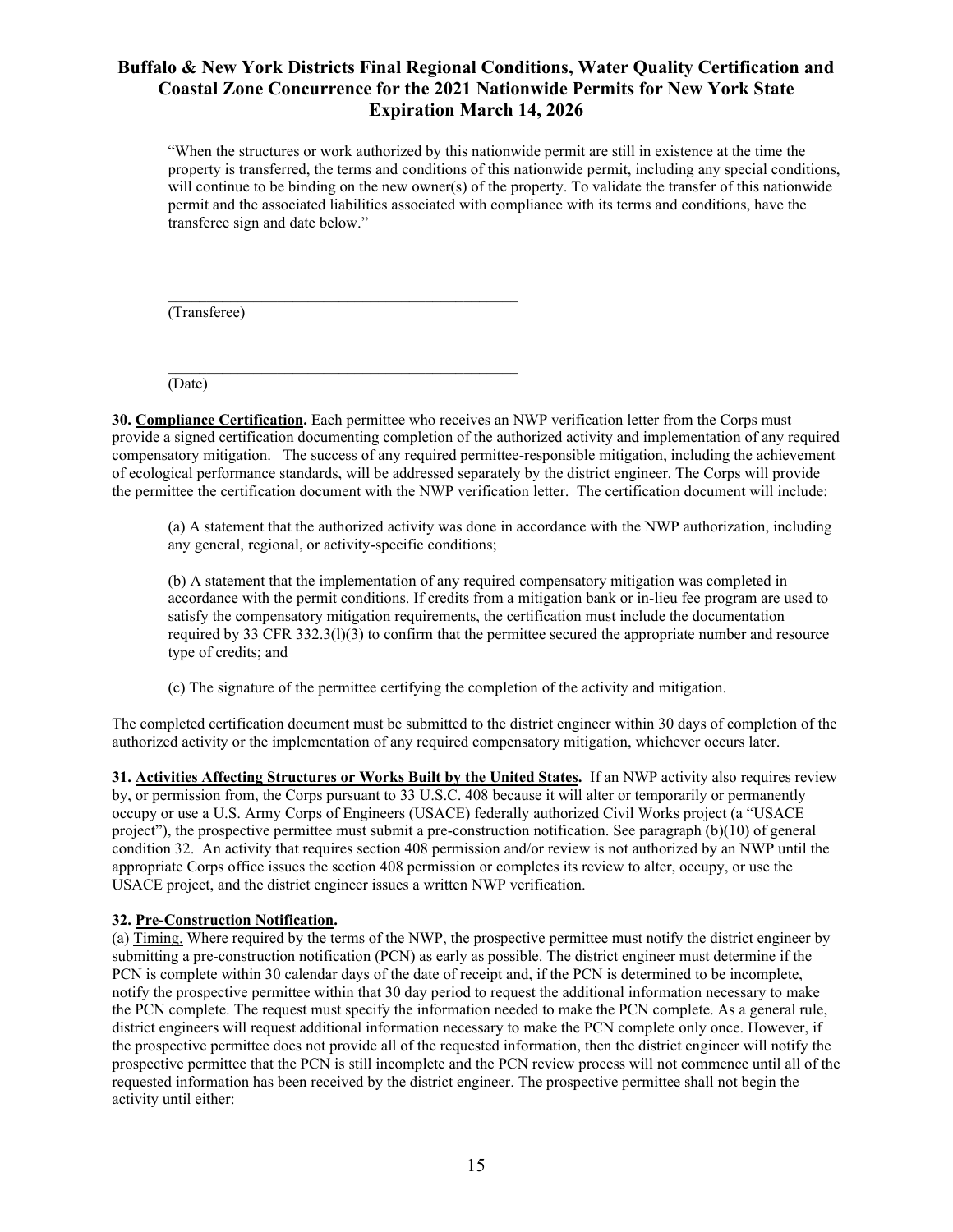(1) He or she is notified in writing by the district engineer that the activity may proceed under the NWP with any special conditions imposed by the district or division engineer; or

(2) 45 calendar days have passed from the district engineer's receipt of the complete PCN and the prospective permittee has not received written notice from the district or division engineer. However, if the permittee was required to notify the Corps pursuant to general condition 18 that listed species or critical habitat might be affected or are in the vicinity of the activity, or to notify the Corps pursuant to general condition 20 that the activity might have the potential to cause effects to historic properties, the permittee cannot begin the activity until receiving written notification from the Corps that there is "no effect" on listed species or "no potential to cause effects" on historic properties, or that any consultation required under Section 7 of the Endangered Species Act (see 33 CFR 330.4(f)) and/or section 106 of the National Historic Preservation Act (see 33 CFR 330.4(g)) has been completed. If the proposed activity requires a written waiver to exceed specified limits of an NWP, the permittee may not begin the activity until the district engineer issues the waiver. If the district or division engineer notifies the permittee in writing that an individual permit is required within 45 calendar days of receipt of a complete PCN, the permittee cannot begin the activity until an individual permit has been obtained. Subsequently, the permittee's right to proceed under the NWP may be modified, suspended, or revoked only in accordance with the procedure set forth in 33 CFR 330.5(d)(2).

(b) Contents of Pre-Construction Notification: The PCN must be in writing and include the following information:

- (1) Name, address and telephone numbers of the prospective permittee;
- (2) Location of the proposed activity;
- (3) Identify the specific NWP or NWP(s) the prospective permittee wants to use to authorize the proposed activity;

(4) (i) A description of the proposed activity; the activity's purpose; direct and indirect adverse environmental effects the activity would cause, including the anticipated amount of loss of wetlands, other special aquatic sites, and other waters expected to result from the NWP activity, in acres, linear feet, or other appropriate unit of measure; a description of any proposed mitigation measures intended to reduce the adverse environmental effects caused by the proposed activity; and any other NWP(s), regional general permit(s), or individual permit(s) used or intended to be used to authorize any part of the proposed project or any related activity, including other separate and distant crossings for linear projects that require Department of the Army authorization but do not require pre-construction notification. The description of the proposed activity and any proposed mitigation measures should be sufficiently detailed to allow the district engineer to determine that the adverse environmental effects of the activity will be no more than minimal and to determine the need for compensatory mitigation or other mitigation measures.

(ii) For linear projects where one or more single and complete crossings require pre-construction notification, the PCN must include the quantity of anticipated losses of wetlands, other special aquatic sites, and other waters for each single and complete crossing of those wetlands, other special aquatic sites, and other waters (including those single and complete crossings authorized by an NWP but do not require PCNs). This information will be used by the district engineer to evaluate the cumulative adverse environmental effects of the proposed linear project, and does not change those non-PCN NWP activities into NWP PCNs.

(iii) Sketches should be provided when necessary to show that the activity complies with the terms of the NWP. (Sketches usually clarify the activity and when provided results in a quicker decision. Sketches should contain sufficient detail to provide an illustrative description of the proposed activity (e.g., a conceptual plan), but do not need to be detailed engineering plans);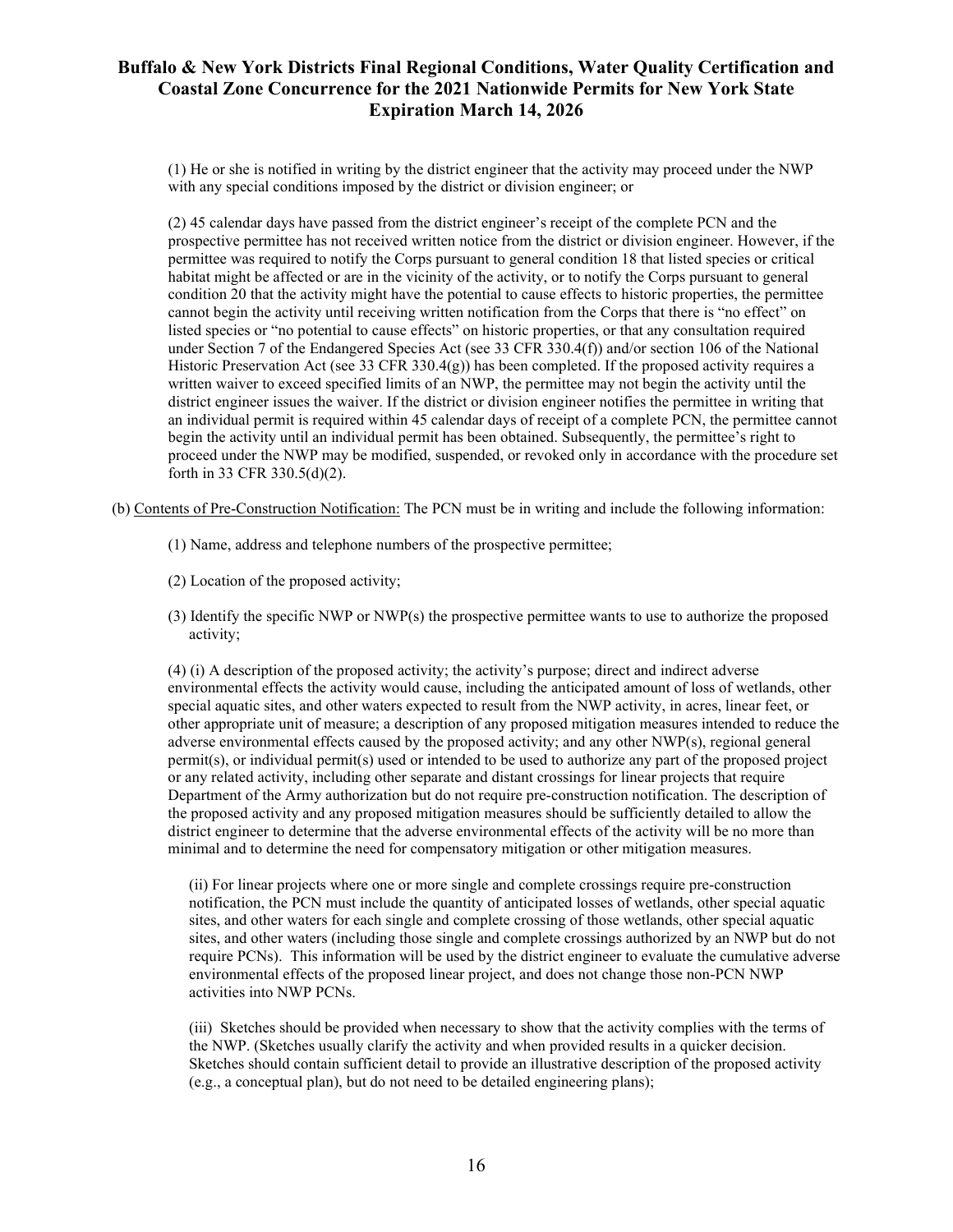(5) The PCN must include a delineation of wetlands, other special aquatic sites, and other waters, such as lakes and ponds, and perennial and intermittent streams, on the project site. Wetland delineations must be prepared in accordance with the current method required by the Corps. The permittee may ask the Corps to delineate the special aquatic sites and other waters on the project site, but there may be a delay if the Corps does the delineation, especially if the project site is large or contains many wetlands, other special aquatic sites, and other waters. Furthermore, the 45-day period will not start until the delineation has been submitted to or completed by the Corps, as appropriate;

(6) If the proposed activity will result in the loss of greater than 1/10-acre of wetlands or 3/100-acre of stream bed and a PCN is required, the prospective permittee must submit a statement describing how the mitigation requirement will be satisfied, or explaining why the adverse environmental effects are no more than minimal and why compensatory mitigation should not be required. As an alternative, the prospective permittee may submit a conceptual or detailed mitigation plan.

(7) For non-federal permittees, if any listed species (or species proposed for listing) or designated critical habitat (or critical habitat proposed for such designation) might be affected or is in the vicinity of the activity, or if the activity is located in designated critical habitat (or critical habitat proposed for such designation), the PCN must include the name(s) of those endangered or threatened species (or species proposed for listing) that might be affected by the proposed activity or utilize the designated critical habitat (or critical habitat proposed for such designation) that might be affected by the proposed activity. For NWP activities that require pre-construction notification, Federal permittees must provide documentation demonstrating compliance with the Endangered Species Act;

(8) For non-federal permittees, if the NWP activity might have the potential to cause effects to a historic property listed on, determined to be eligible for listing on, or potentially eligible for listing on, the National Register of Historic Places, the PCN must state which historic property might have the potential to be affected by the proposed activity or include a vicinity map indicating the location of the historic property. For NWP activities that require pre-construction notification, Federal permittees must provide documentation demonstrating compliance with section 106 of the National Historic Preservation Act;

(9) For an activity that will occur in a component of the National Wild and Scenic River System, or in a river officially designated by Congress as a "study river" for possible inclusion in the system while the river is in an official study status, the PCN must identify the Wild and Scenic River or the "study river" (see general condition 16); and

(10) For an NWP activity that requires permission from, or review by, the Corps pursuant to 33 U.S.C. 408 because it will alter or temporarily or permanently occupy or use a U.S. Army Corps of Engineers federally authorized civil works project, the pre-construction notification must include a statement confirming that the project proponent has submitted a written request for section 408 permission from, or review by, the Corps office having jurisdiction over that USACE project.

(c) Form of Pre-Construction Notification: The nationwide permit pre-construction notification form (Form ENG 6082) should be used for NWP PCNs. A letter containing the required information may also be used. Applicants may provide electronic files of PCNs and supporting materials if the district engineer has established tools and procedures for electronic submittals.

#### (d) Agency Coordination:

(1) The district engineer will consider any comments from Federal and state agencies concerning the proposed activity's compliance with the terms and conditions of the NWPs and the need for mitigation to reduce the activity's adverse environmental effects so that they are no more than minimal.

(2) Agency coordination is required for: (i) all NWP activities that require pre-construction notification and result in the loss of greater than 1/2-acre of waters of the United States; (ii) NWP 13 activities in excess of 500 linear feet, fills greater than one cubic yard per running foot, or involve discharges of dredged or fill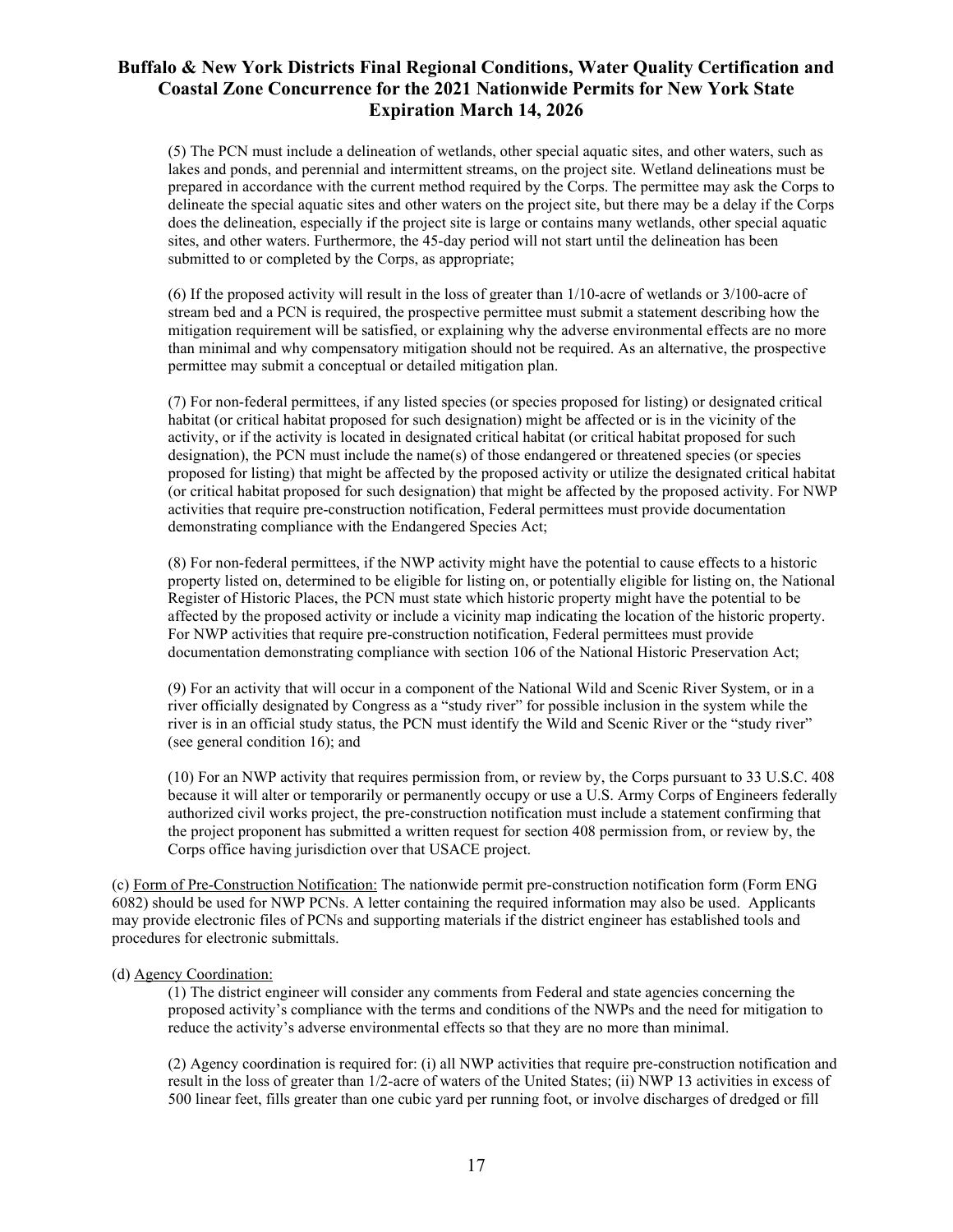material into special aquatic sites; and (iii) NWP 54 activities in excess of 500 linear feet, or that extend into the waterbody more than 30 feet from the mean low water line in tidal waters or the ordinary high water mark in the Great Lakes.

(3) When agency coordination is required, the district engineer will immediately provide (e.g., via e-mail, facsimile transmission, overnight mail, or other expeditious manner) a copy of the complete PCN to the appropriate Federal or state offices (FWS, state natural resource or water quality agency, EPA, and, if appropriate, the NMFS). With the exception of NWP 37, these agencies will have 10 calendar days from the date the material is transmitted to notify the district engineer via telephone, facsimile transmission, or email that they intend to provide substantive, site-specific comments. The comments must explain why the agency believes the adverse environmental effects will be more than minimal. If so contacted by an agency, the district engineer will wait an additional 15 calendar days before making a decision on the preconstruction notification. The district engineer will fully consider agency comments received within the specified time frame concerning the proposed activity's compliance with the terms and conditions of the NWPs, including the need for mitigation to ensure that the net adverse environmental effects of the proposed activity are no more than minimal. The district engineer will provide no response to the resource agency, except as provided below. The district engineer will indicate in the administrative record associated with each pre-construction notification that the resource agencies' concerns were considered. For NWP 37, the emergency watershed protection and rehabilitation activity may proceed immediately in cases where there is an unacceptable hazard to life or a significant loss of property or economic hardship will occur. The district engineer will consider any comments received to decide whether the NWP 37 authorization should be modified, suspended, or revoked in accordance with the procedures at 33 CFR 330.5.

(4) In cases of where the prospective permittee is not a Federal agency, the district engineer will provide a response to NMFS within 30 calendar days of receipt of any Essential Fish Habitat conservation recommendations, as required by section 305(b)(4)(B) of the Magnuson-Stevens Fishery Conservation and Management Act.

(5) Applicants are encouraged to provide the Corps with either electronic files or multiple copies of preconstruction notifications to expedite agency coordination.

#### **D. District Engineer's Decision**

1. In reviewing the PCN for the proposed activity, the district engineer will determine whether the activity authorized by the NWP will result in more than minimal individual or cumulative adverse environmental effects or may be contrary to the public interest. If a project proponent requests authorization by a specific NWP, the district engineer should issue the NWP verification for that activity if it meets the terms and conditions of that NWP, unless he or she determines, after considering mitigation, that the proposed activity will result in more than minimal individual and cumulative adverse effects on the aquatic environment and other aspects of the public interest and exercises discretionary authority to require an individual permit for the proposed activity. For a linear project, this determination will include an evaluation of the single and complete crossings of waters of the United States that require PCNs to determine whether they individually satisfy the terms and conditions of the NWP(s), as well as the cumulative effects caused by all of the crossings of waters of the United States authorized by an NWP. If an applicant requests a waiver of an applicable limit, as provided for in NWPs 13, 36, or 54, the district engineer will only grant the waiver upon a written determination that the NWP activity will result in only minimal individual and cumulative adverse environmental effects.

2. When making minimal adverse environmental effects determinations the district engineer will consider the direct and indirect effects caused by the NWP activity. He or she will also consider the cumulative adverse environmental effects caused by activities authorized by an NWP and whether those cumulative adverse environmental effects are no more than minimal. The district engineer will also consider site specific factors, such as the environmental setting in the vicinity of the NWP activity, the type of resource that will be affected by the NWP activity, the functions provided by the aquatic resources that will be affected by the NWP activity, the degree or magnitude to which the aquatic resources perform those functions, the extent that aquatic resource functions will be lost as a result of the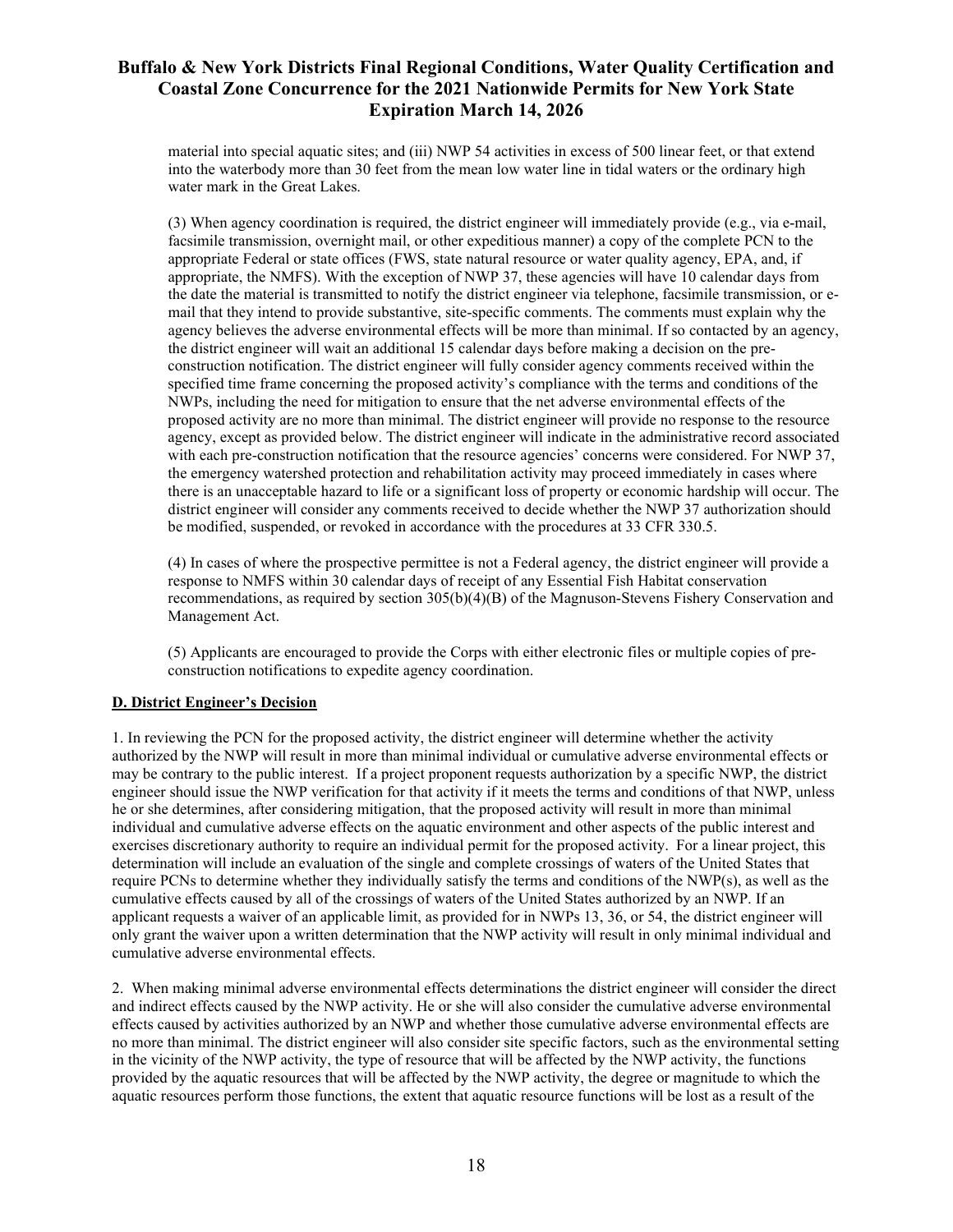NWP activity (e.g., partial or complete loss), the duration of the adverse effects (temporary or permanent), the importance of the aquatic resource functions to the region (e.g., watershed or ecoregion), and mitigation required by the district engineer. If an appropriate functional or condition assessment method is available and practicable to use, that assessment method may be used by the district engineer to assist in the minimal adverse environmental effects determination. The district engineer may add case-specific special conditions to the NWP authorization to address site-specific environmental concerns.

3. If the proposed activity requires a PCN and will result in a loss of greater than 1/10-acre of wetlands or 3/100-acre of stream bed, the prospective permittee should submit a mitigation proposal with the PCN. Applicants may also propose compensatory mitigation for NWP activities with smaller impacts, or for impacts to other types of waters. The district engineer will consider any proposed compensatory mitigation or other mitigation measures the applicant has included in the proposal in determining whether the net adverse environmental effects of the proposed activity are no more than minimal. The compensatory mitigation proposal may be either conceptual or detailed. If the district engineer determines that the activity complies with the terms and conditions of the NWP and that the adverse environmental effects are no more than minimal, after considering mitigation, the district engineer will notify the permittee and include any activity-specific conditions in the NWP verification the district engineer deems necessary. Conditions for compensatory mitigation requirements must comply with the appropriate provisions at 33 CFR 332.3(k). The district engineer must approve the final mitigation plan before the permittee commences work in waters of the United States, unless the district engineer determines that prior approval of the final mitigation plan is not practicable or not necessary to ensure timely completion of the required compensatory mitigation. If the prospective permittee elects to submit a compensatory mitigation plan with the PCN, the district engineer will expeditiously review the proposed compensatory mitigation plan. The district engineer must review the proposed compensatory mitigation plan within 45 calendar days of receiving a complete PCN and determine whether the proposed mitigation would ensure that the NWP activity results in no more than minimal adverse environmental effects. If the net adverse environmental effects of the NWP activity (after consideration of the mitigation proposal) are determined by the district engineer to be no more than minimal, the district engineer will provide a timely written response to the applicant. The response will state that the NWP activity can proceed under the terms and conditions of the NWP, including any activity-specific conditions added to the NWP authorization by the district engineer.

4. If the district engineer determines that the adverse environmental effects of the proposed activity are more than minimal, then the district engineer will notify the applicant either: (a) that the activity does not qualify for authorization under the NWP and instruct the applicant on the procedures to seek authorization under an individual permit; (b) that the activity is authorized under the NWP subject to the applicant's submission of a mitigation plan that would reduce the adverse environmental effects so that they are no more than minimal; or (c) that the activity is authorized under the NWP with specific modifications or conditions. Where the district engineer determines that mitigation is required to ensure no more than minimal adverse environmental effects, the activity will be authorized within the 45-day PCN period (unless additional time is required to comply with general conditions 18, 20, and/or 31), with activity-specific conditions that state the mitigation requirements. The authorization will include the necessary conceptual or detailed mitigation plan or a requirement that the applicant submit a mitigation plan that would reduce the adverse environmental effects so that they are no more than minimal. When compensatory mitigation is required, no work in waters of the United States may occur until the district engineer has approved a specific mitigation plan or has determined that prior approval of a final mitigation plan is not practicable or not necessary to ensure timely completion of the required compensatory mitigation.

#### **E. Further Information**

- 1. District engineers have authority to determine if an activity complies with the terms and conditions of an NWP.
- 2. NWPs do not obviate the need to obtain other federal, state, or local permits, approvals, or authorizations required by law.
- 3. NWPs do not grant any property rights or exclusive privileges.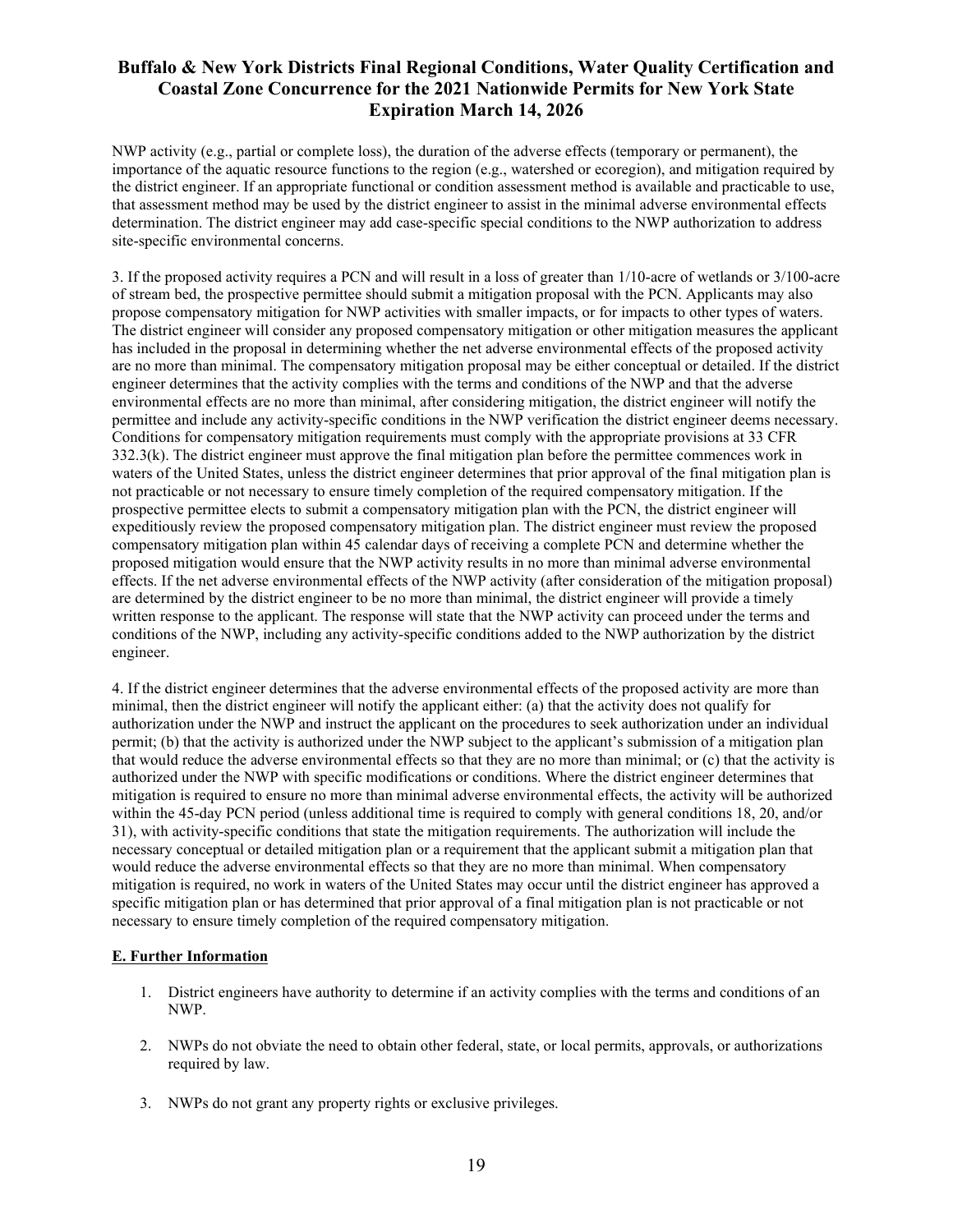- 4. NWPs do not authorize any injury to the property or rights of others.
- 5. NWPs do not authorize interference with any existing or proposed Federal project (see general condition 31).

#### **F. Definitions**

Best management practices (BMPs): Policies, practices, procedures, or structures implemented to mitigate the adverse environmental effects on surface water quality resulting from development. BMPs are categorized as structural or non-structural.

Compensatory mitigation: The restoration (re-establishment or rehabilitation), establishment (creation), enhancement, and/or in certain circumstances preservation of aquatic resources for the purposes of offsetting unavoidable adverse impacts which remain after all appropriate and practicable avoidance and minimization has been achieved.

Currently serviceable: Useable as is or with some maintenance, but not so degraded as to essentially require reconstruction.

Direct effects: Effects that are caused by the activity and occur at the same time and place.

Discharge: The term "discharge" means any discharge of dredged or fill material into waters of the United States.

Ecological reference: A model used to plan and design an aquatic habitat and riparian area restoration, enhancement, or establishment activity under NWP 27. An ecological reference may be based on the structure, functions, and dynamics of an aquatic habitat type or a riparian area type that currently exists in the region where the proposed NWP 27 activity is located. Alternatively, an ecological reference may be based on a conceptual model for the aquatic habitat type or riparian area type to be restored, enhanced, or established as a result of the proposed NWP 27 activity. An ecological reference takes into account the range of variation of the aquatic habitat type or riparian area type in the region.

Enhancement: The manipulation of the physical, chemical, or biological characteristics of an aquatic resource to heighten, intensify, or improve a specific aquatic resource function(s). Enhancement results in the gain of selected aquatic resource function(s), but may also lead to a decline in other aquatic resource function(s). Enhancement does not result in a gain in aquatic resource area.

Establishment (creation): The manipulation of the physical, chemical, or biological characteristics present to develop an aquatic resource that did not previously exist at an upland site. Establishment results in a gain in aquatic resource area.

High Tide Line: The line of intersection of the land with the water's surface at the maximum height reached by a rising tide. The high tide line may be determined, in the absence of actual data, by a line of oil or scum along shore objects, a more or less continuous deposit of fine shell or debris on the foreshore or berm, other physical markings or characteristics, vegetation lines, tidal gages, or other suitable means that delineate the general height reached by a rising tide. The line encompasses spring high tides and other high tides that occur with periodic frequency but does not include storm surges in which there is a departure from the normal or predicted reach of the tide due to the piling up of water against a coast by strong winds such as those accompanying a hurricane or other intense storm.

Historic Property: Any prehistoric or historic district, site (including archaeological site), building, structure, or other object included in, or eligible for inclusion in, the National Register of Historic Places maintained by the Secretary of the Interior. This term includes artifacts, records, and remains that are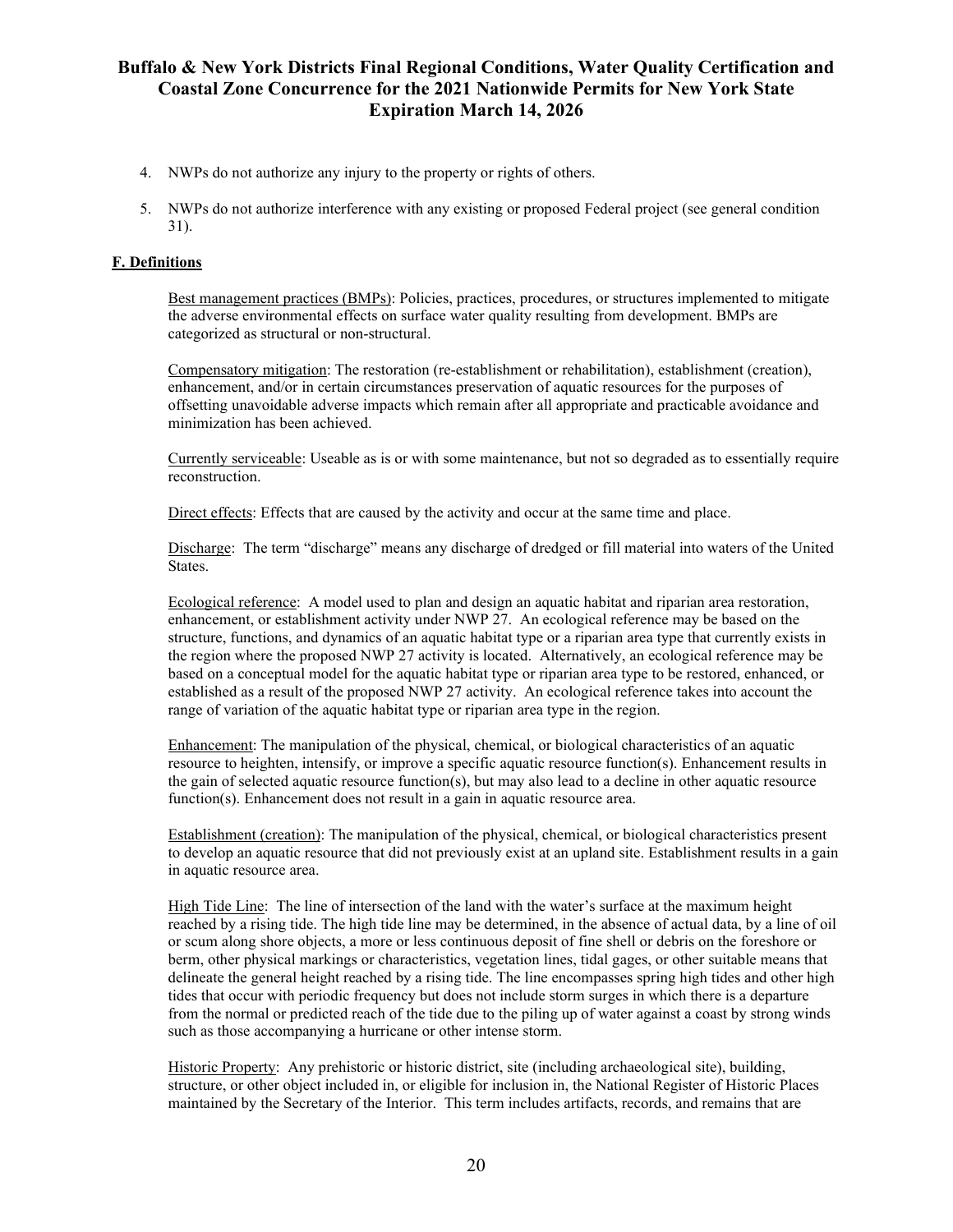related to and located within such properties. The term includes properties of traditional religious and cultural importance to an Indian tribe or Native Hawaiian organization and that meet the National Register criteria (36 CFR part 60).

Independent utility: A test to determine what constitutes a single and complete non-linear project in the Corps Regulatory Program. A project is considered to have independent utility if it would be constructed absent the construction of other projects in the project area. Portions of a multi-phase project that depend upon other phases of the project do not have independent utility. Phases of a project that would be constructed even if the other phases were not built can be considered as separate single and complete projects with independent utility.

Indirect effects: Effects that are caused by the activity and are later in time or farther removed in distance, but are still reasonably foreseeable.

Loss of waters of the United States: Waters of the United States that are permanently adversely affected by filling, flooding, excavation, or drainage because of the regulated activity. The loss of stream bed includes the acres of stream bed that are permanently adversely affected by filling or excavation because of the regulated activity. Permanent adverse effects include permanent discharges of dredged or fill material that change an aquatic area to dry land, increase the bottom elevation of a waterbody, or change the use of a waterbody. The acreage of loss of waters of the United States is a threshold measurement of the impact to jurisdictional waters or wetlands for determining whether a project may qualify for an NWP; it is not a net threshold that is calculated after considering compensatory mitigation that may be used to offset losses of aquatic functions and services. Waters of the United States temporarily filled, flooded, excavated, or drained, but restored to pre-construction contours and elevations after construction, are not included in the measurement of loss of waters of the United States. Impacts resulting from activities that do not require Department of the Army authorization, such as activities eligible for exemptions under section 404(f) of the Clean Water Act, are not considered when calculating the loss of waters of the United States.

Navigable waters: Waters subject to section 10 of the Rivers and Harbors Act of 1899. These waters are defined at 33 CFR part 329.

Non-tidal wetland: A non-tidal wetland is a wetland that is not subject to the ebb and flow of tidal waters. Non-tidal wetlands contiguous to tidal waters are located landward of the high tide line (i.e., spring high tide line).

Open water: For purposes of the NWPs, an open water is any area that in a year with normal patterns of precipitation has water flowing or standing above ground to the extent that an ordinary high water mark can be determined. Aquatic vegetation within the area of flowing or standing water is either non-emergent, sparse, or absent. Vegetated shallows are considered to be open waters. Examples of "open waters" include rivers, streams, lakes, and ponds.

Ordinary High Water Mark: The term ordinary high water mark means that line on the shore established by the fluctuations of water and indicated by physical characteristics such as a clear, natural line impressed on the bank, shelving, changes in the character of soil, destruction of terrestrial vegetation, the presence of litter and debris, or other appropriate means that consider the characteristics of the surrounding areas.

Perennial stream: A perennial stream has surface water flowing continuously year-round during a typical year.

Practicable: Available and capable of being done after taking into consideration cost, existing technology, and logistics in light of overall project purposes.

Pre-construction notification: A request submitted by the project proponent to the Corps for confirmation that a particular activity is authorized by nationwide permit. The request may be a permit application, letter,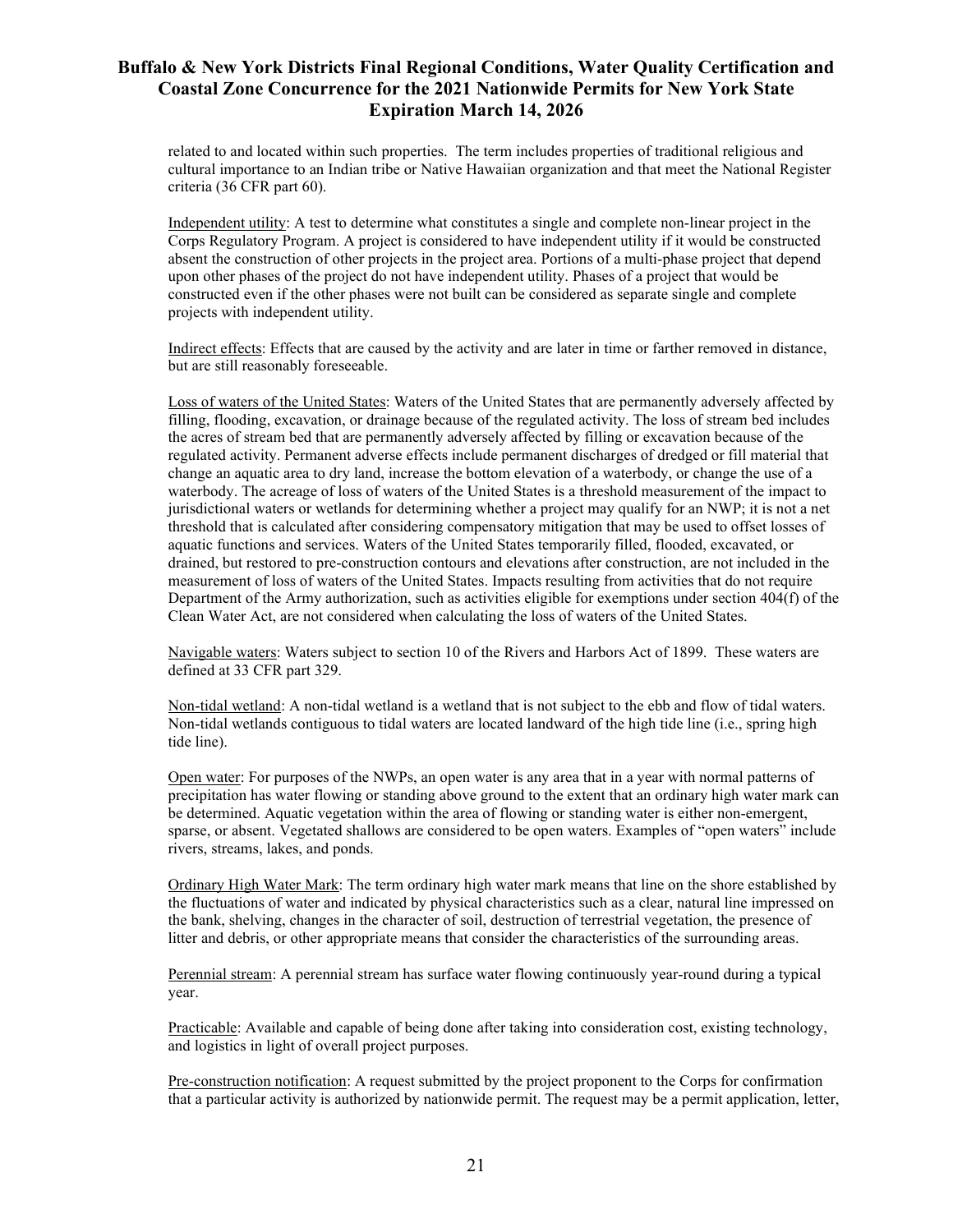or similar document that includes information about the proposed work and its anticipated environmental effects. Pre-construction notification may be required by the terms and conditions of a nationwide permit, or by regional conditions. A pre-construction notification may be voluntarily submitted in cases where preconstruction notification is not required and the project proponent wants confirmation that the activity is authorized by nationwide permit.

Preservation: The removal of a threat to, or preventing the decline of, aquatic resources by an action in or near those aquatic resources. This term includes activities commonly associated with the protection and maintenance of aquatic resources through the implementation of appropriate legal and physical mechanisms. Preservation does not result in a gain of aquatic resource area or functions.

Re-establishment: The manipulation of the physical, chemical, or biological characteristics of a site with the goal of returning natural/historic functions to a former aquatic resource. Re-establishment results in rebuilding a former aquatic resource and results in a gain in aquatic resource area and functions.

Rehabilitation: The manipulation of the physical, chemical, or biological characteristics of a site with the goal of repairing natural/historic functions to a degraded aquatic resource. Rehabilitation results in a gain in aquatic resource function, but does not result in a gain in aquatic resource area.

Restoration: The manipulation of the physical, chemical, or biological characteristics of a site with the goal of returning natural/historic functions to a former or degraded aquatic resource. For the purpose of tracking net gains in aquatic resource area, restoration is divided into two categories: re-establishment and rehabilitation.

Riffle and pool complex: Riffle and pool complexes are special aquatic sites under the  $404(b)(1)$ Guidelines. Riffle and pool complexes sometimes characterize steep gradient sections of streams. Such stream sections are recognizable by their hydraulic characteristics. The rapid movement of water over a course substrate in riffles results in a rough flow, a turbulent surface, and high dissolved oxygen levels in the water. Pools are deeper areas associated with riffles. A slower stream velocity, a streaming flow, a smooth surface, and a finer substrate characterize pools.

Riparian areas: Riparian areas are lands next to streams, lakes, and estuarine-marine shorelines. Riparian areas are transitional between terrestrial and aquatic ecosystems, through which surface and subsurface hydrology connects riverine, lacustrine, estuarine, and marine waters with their adjacent wetlands, nonwetland waters, or uplands. Riparian areas provide a variety of ecological functions and services and help improve or maintain local water quality. (See general condition 23.)

Shellfish seeding: The placement of shellfish seed and/or suitable substrate to increase shellfish production. Shellfish seed consists of immature individual shellfish or individual shellfish attached to shells or shell fragments (i.e., spat on shell). Suitable substrate may consist of shellfish shells, shell fragments, or other appropriate materials placed into waters for shellfish habitat.

Single and complete linear project: A linear project is a project constructed for the purpose of getting people, goods, or services from a point of origin to a terminal point, which often involves multiple crossings of one or more waterbodies at separate and distant locations. The term "single and complete project" is defined as that portion of the total linear project proposed or accomplished by one owner/developer or partnership or other association of owners/developers that includes all crossings of a single water of the United States (i.e., a single waterbody) at a specific location. For linear projects crossing a single or multiple waterbodies several times at separate and distant locations, each crossing is considered a single and complete project for purposes of NWP authorization. However, individual channels in a braided stream or river, or individual arms of a large, irregularly shaped wetland or lake, etc., are not separate waterbodies, and crossings of such features cannot be considered separately.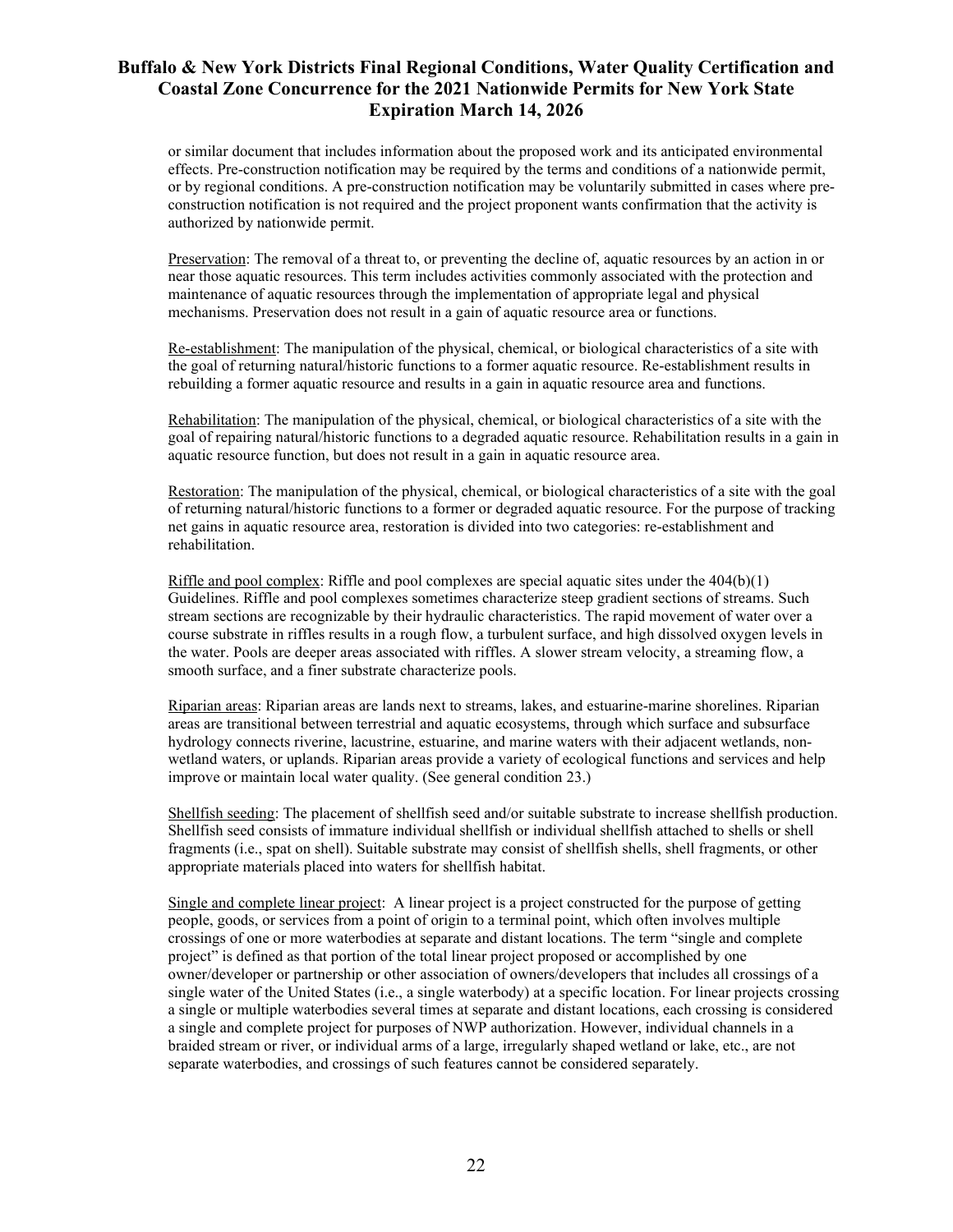Single and complete non-linear project: For non-linear projects, the term "single and complete project" is defined at 33 CFR 330.2(i) as the total project proposed or accomplished by one owner/developer or partnership or other association of owners/developers. A single and complete non-linear project must have independent utility (see definition of "independent utility"). Single and complete non-linear projects may not be "piecemealed" to avoid the limits in an NWP authorization.

Stormwater management: Stormwater management is the mechanism for controlling stormwater runoff for the purposes of reducing downstream erosion, water quality degradation, and flooding and mitigating the adverse effects of changes in land use on the aquatic environment.

Stormwater management facilities: Stormwater management facilities are those facilities, including but not limited to, stormwater retention and detention ponds and best management practices, which retain water for a period of time to control runoff and/or improve the quality (i.e., by reducing the concentration of nutrients, sediments, hazardous substances and other pollutants) of stormwater runoff.

Stream bed: The substrate of the stream channel between the ordinary high water marks. The substrate may be bedrock or inorganic particles that range in size from clay to boulders. Wetlands contiguous to the stream bed, but outside of the ordinary high water marks, are not considered part of the stream bed.

Stream channelization: The manipulation of a stream's course, condition, capacity, or location that causes more than minimal interruption of normal stream processes. A channelized jurisdictional stream remains a water of the United States.

Structure: An object that is arranged in a definite pattern of organization. Examples of structures include, without limitation, any pier, boat dock, boat ramp, wharf, dolphin, weir, boom, breakwater, bulkhead, revetment, riprap, jetty, artificial island, artificial reef, permanent mooring structure, power transmission line, permanently moored floating vessel, piling, aid to navigation, or any other manmade obstacle or obstruction.

Tidal wetland: A tidal wetland is a jurisdictional wetland that is inundated by tidal waters. Tidal waters rise and fall in a predictable and measurable rhythm or cycle due to the gravitational pulls of the moon and sun. Tidal waters end where the rise and fall of the water surface can no longer be practically measured in a predictable rhythm due to masking by other waters, wind, or other effects. Tidal wetlands are located channelward of the high tide line.

Tribal lands: Any lands title to which is either: 1) held in trust by the United States for the benefit of any Indian tribe or individual; or 2) held by any Indian tribe or individual subject to restrictions by the United States against alienation.

Tribal rights: Those rights legally accruing to a tribe or tribes by virtue of inherent sovereign authority, unextinguished aboriginal title, treaty, statute, judicial decisions, executive order or agreement, and that give rise to legally enforceable remedies.

Vegetated shallows: Vegetated shallows are special aquatic sites under the  $404(b)(1)$  Guidelines. They are areas that are permanently inundated and under normal circumstances have rooted aquatic vegetation, such as seagrasses in marine and estuarine systems and a variety of vascular rooted plants in freshwater systems.

Waterbody: For purposes of the NWPs, a waterbody is a "water of the United States." If a wetland is adjacent to a waterbody determined to be a water of the United States, that waterbody and any adjacent wetlands are considered together as a single aquatic unit (see 33 CFR 328.4(c)(2)).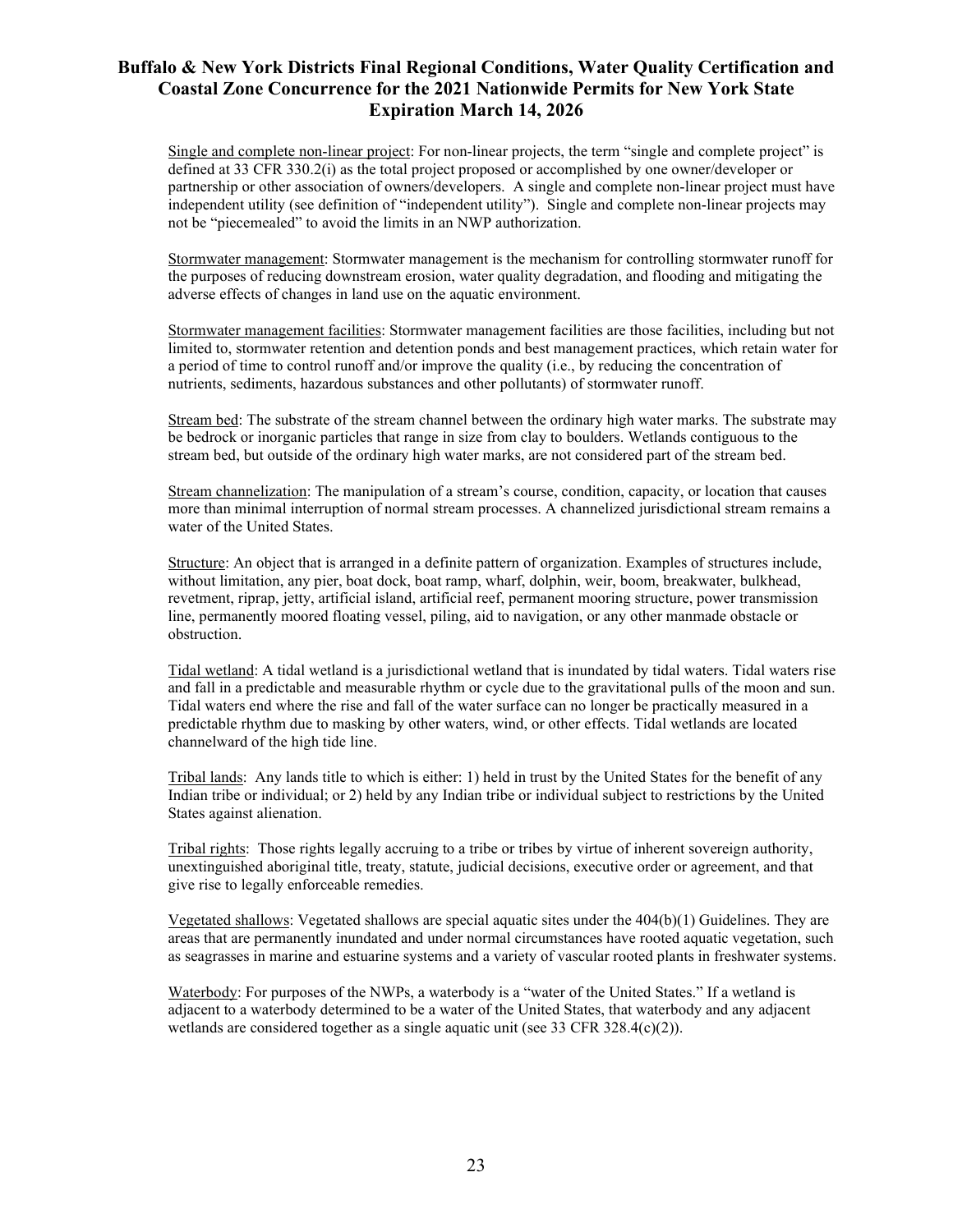#### **G. Buffalo and New York District General Regional Conditions These conditions apply to ALL Nationwide Permits.**

**G-A. Construction Best Management Practices (BMPs):** Unless specifically approved otherwise through issuance of a variance by the District Engineer, the following BMPs must be implemented to the maximum degree practicable, to minimize erosion, migration of sediments, and adverse environmental impacts. Note that at a minimum, all erosion and sediment control and stormwater management practices must be designed, installed and maintained throughout the entire construction project in accordance with the latest version of the *New York Standards and Specifications for Erosion and Sediment Control* and the *New York State Stormwater Management Design Manual*. These documents are available at[: http://www.d](http://www.dec.ny.gov/chemical/29066.html)ec.ny.gov/chemical/29066.html and <http://www.dec.ny.gov/chemical/29072.html>, respectively. Prior to the discharge of any dredged or fill material into waters of the United States, including wetlands, authorized by NWP, the permittee must install and maintain erosion and sedimentation controls in and/or adjacent to wetlands or other waters of the United States.

1. All synthetic erosion control features (e.g., silt fencing, netting, mats), which are intended for temporary use during construction, shall be completely removed and properly disposed of after their initial purpose has been served. Only natural fiber materials, which will degrade over time, may be abandoned in place.

2. Materials resulting from trench excavation for utility line installation or ditch reshaping activities which are temporarily sidecast or stockpiled into waters of the United States must be backfilled or removed to an upland area within 30 days of the date of deposition. Note: Upland options shall be utilized prior to temporary placement within waters of the U.S., unless it can be demonstrated that it would not be practicable or if the impacts of complying with this upland option requirement would result in more adverse impacts to the aquatic environment.

3. For trenching activities in wetlands the applicant shall install impermeable trench dams or trench breakers at the wetland boundaries and every 100 feet within wetland areas to prevent inadvertent drainage of wetlands or other waters of the United States.

4. Dry stream crossing methods (e.g., diversion, dam and pump, flume, bore) shall be utilized for culvert or other pipe, or utility installations to reduce downstream impacts from turbidity and sedimentation. This may require piping or pumping the stream flow around the work area and the use of cofferdams.

5. No in-stream work shall occur during periods of high flow, except for work that occurs in dewatered areas behind temporary diversions, cofferdams, or causeways.

6. Construction access and staging areas shall be by means that avoid or minimize impacts to aquatic sites (e.g. use of upland areas for access & staging, floating barges, mats, etc.). Discharges of fill material associated with the construction of temporary access roads, staging areas and work pads in wetlands shall be placed on filter fabric. All temporary fills shall be removed upon completion of the work and the disturbed area restored to pre-construction contours, elevations and wetland conditions, including cover type. All vegetation utilized in the restoration activity shall consist of native species.

7. All return flow from dredged material disposal areas shall not result in an increase in turbidity in the receiving water body that will cause a substantial visible contrast to natural conditions. (See NWP #16)

8. For activities involving the placement of concrete into waters of the U.S., the permittee must employ watertight forms. The forms shall be dewatered prior to the placement of the concrete. The use of tremie concrete is allowed, provided that it complies with New York State water quality standards.

9. New stormwater management facilities shall be located outside of waters of the U.S. A variance of this requirement may be requested with the submission of a PCN. The PCN must include justification which demonstrates that avoidance and minimization efforts have been met.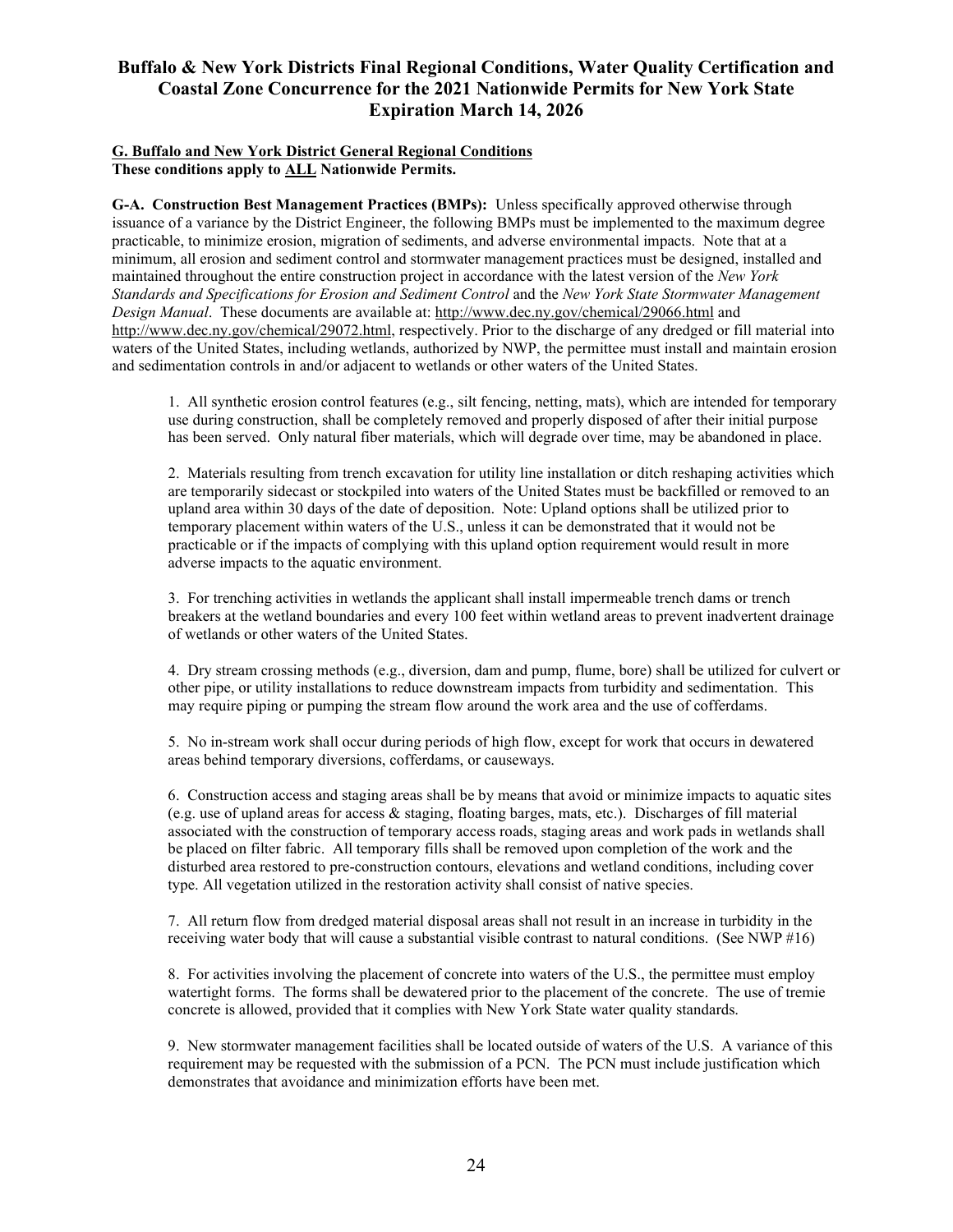10. To the maximum extent practicable, the placement of fill in wetlands must be designed to maintain pre-construction surface water flows/conditions between remaining on or off-site waters and to prevent draining of the wetland or permanent hydrologic alteration. This may require the use of culverts and/or other measures. Furthermore, the activity must not restrict or impede the passage of normal or expected high flows (unless the primary purpose of the fill is to impound waters). The activity may alter the preconstruction flows/conditions if it can be shown that it benefits the aquatic environment (i.e. wetland restoration and/or enhancement).

11. Stone aprons and scour protection placed in streams shall not extend higher than the stream bed in order to create a uniform grade and shall be filled with native stream bed material and supplemented with similarly sized material, if needed, to fill interstitial spaces to maintain water flow on the surface of the stream bed.

### **G-B. CULVERTS**

1. **ALL NEW OR REPLACEMENT CULVERTS IN STREAMS**, to the extent they are regulated, shall be constructed/installed in accordance with the following, in order to ensure compliance with NWP General Condition #2 – Aquatic Life Movement and #9 – Management of Water Flows:

a. Size: Bank-full flows shall be accommodated through maintenance of the existing bank-full channel cross sectional dimensions within a single culvert. Bank-full width is generally considered to be the top width at the stage where a stream begins to overtop its banks and spread into the floodplain. A bottomless culvert or bridge must be used to span the stream channel where practicable. If the stream cannot be spanned, the culvert width shall be minimum of 1.25 times width of the stream channel at the ordinary high water, which is generally equivalent to the width of the channel during the 2-year design storm.

b. Depth: To maintain low flow and aquatic life movement within culverts with a bottom, the culvert invert, including end sections, must be embedded. Specifically, the culvert must be installed with its bottom buried below the grade of the stream bed, as measured at the average low point, to a depth of a minimum of 20 percent of the culvert vertical rise (height) throughout the length of the culvert. (Note: When not practicable to do so due to small culvert size, it is acceptable to allow natural deposition to cover the interior of the culvert bed following placement of the culvert invert to the 20% depth.)

c. The dimension, pattern, and profile of the stream above and below the stream crossing shall not be permanently modified by changing the width or depth of the stream channel.

d. The culvert bed slope shall remain consistent with the slope of the adjacent stream channel.

Note 1: Use of the requirements alone will not satisfy the need for proper engineering and design. In particular, appropriate engineering is required to ensure structures are sized and designed to provide adequate capacity (to pass various flood flows) and stability (bed, bed forms, footings and abutments, both upstream and downstream). It is the permittee's responsibility to ensure the structure is appropriately designed.

Note 2: This condition does not apply to temporary culverts used for construction access that are in place for less than one construction season. However, compliance with General Conditions #2 and #9 still applies.

Note 3: For further guidance on identification of the Ordinary High Water mark, please see Regulatory Guidance Letter 05-05 available at: [https://www.usace.army.mil/Missions/Civil-Works/Regulatory-Program-and-](https://www.usace.army.mil/Missions/Civil-Works/Regulatory-Program-and-Permits/Guidance-Letters/)[Permits/Guidance-Letters/.](https://www.usace.army.mil/Missions/Civil-Works/Regulatory-Program-and-Permits/Guidance-Letters/)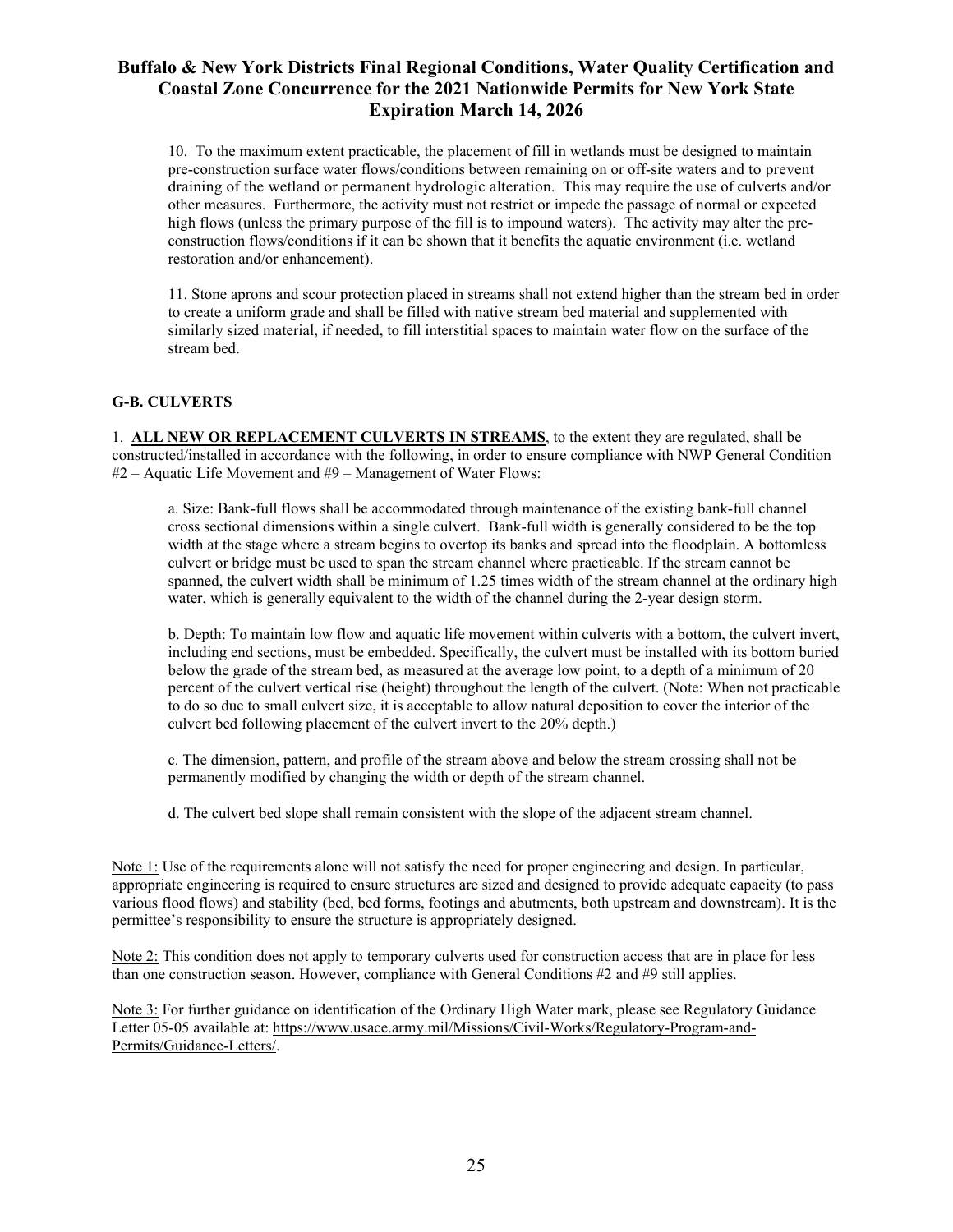

#### **Pre-Construction Notification (PCN) Requirements:**

A PCN is required for projects that do not meet all of the above requirements. In addition to the PCN requirements of General Condition #32, the PCN must include the following information:

- i. A statement indicating which of the above requirements will not be met by the proposed project;
- ii. Information as to why the use of such structures or measures would not be practicable;
- iii. A brief description of the stream discussing:
	- Site specific information (i.e. stream bed slope, type and size of stream bed material, stream type, existing natural or manmade barriers, etc.) assessed to determine appropriate culvert design and to ensure management of water flows and aquatic life movement.
	- Evaluation of the replacement for its impacts on: downstream flooding, upstream and downstream habitat (in-stream habitat, wetlands), potential for erosion and headcutting, and stream stability.
	- Flow/storm event the proposed culvert is designed to pass (2-year, 50-year, etc.)
- iv. Cross sections of the stream used to calculate the stream bed low point and ordinary high water width, consisting of:
	- Stream channel cross sections shall be taken at proximal locations to the crossing location to determine the average of the lowest points in elevation of the stream bed and the average width at ordinary high water.
		- o For new crossing locations, the average values from at least three measurements (project location and straight sections of the stream upstream and downstream) shall be used.
		- o For replacement of an existing structure, the average values from at least two cross sections (straight sections of the stream upstream and downstream from the existing structure representative of the natural channel) shall be used. Note: sections should not be taken in the immediate vicinity of the structure as the channel width may be affected by the structure and not provide an accurate representation of the natural channel.
	- This average low point shall be used to ensure low flow is maintained through the culvert and from which all embedment depths are measured.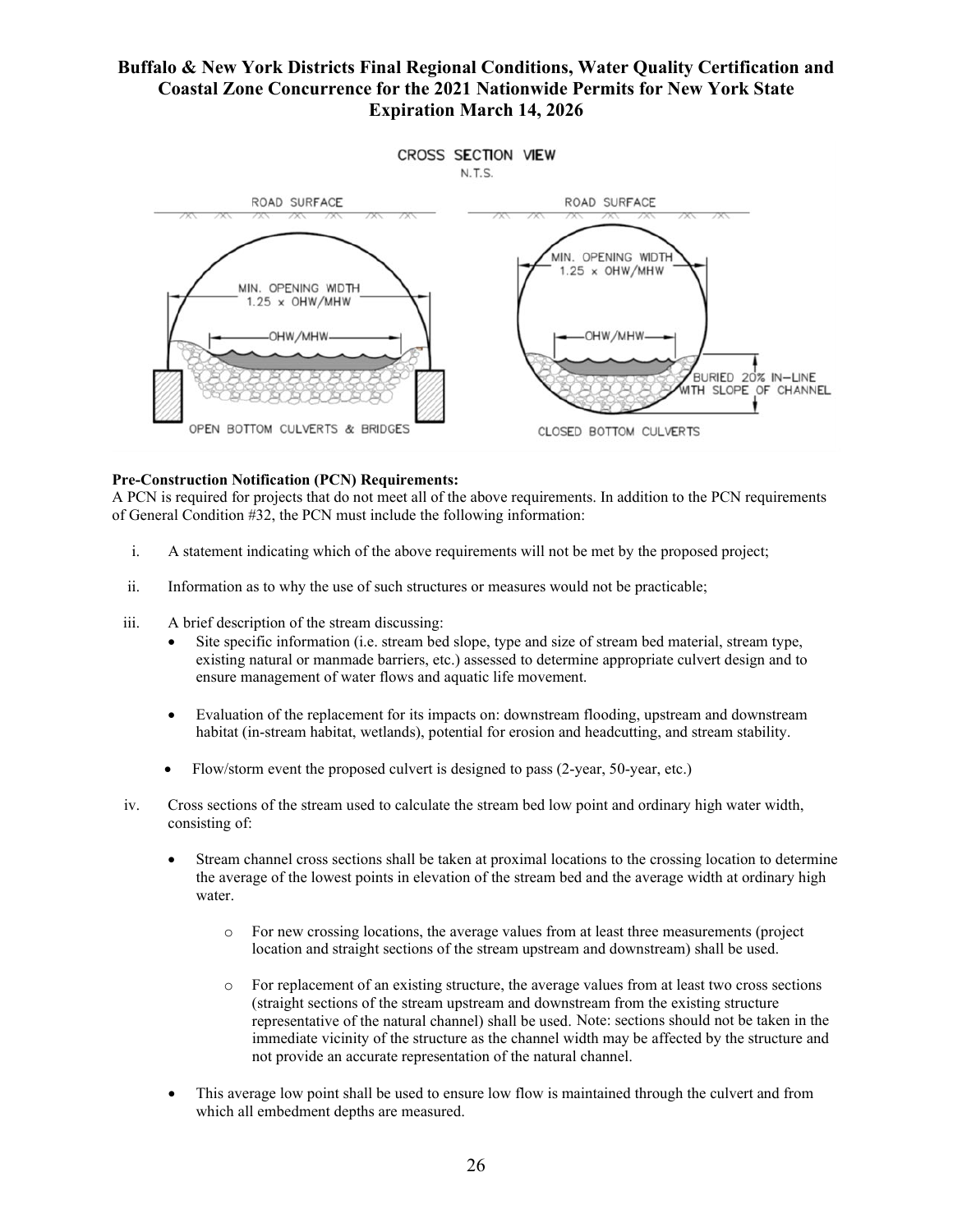- If the above cross section method was not practicable to use, an alternative method may be utilized. The PCN shall include justification for the method used including the data used and an explanation as to how it provides an equivalent measure.
- v. An evaluation of the effects the crossing would have on aquatic life movement and/or water flows; and
- vi. Mitigation measures that will be employed to minimize these effects. Mitigation measures may include, but are not limited to baffles, weirs, roughened channels, and grade control structures

A variance of the requirement(s) will be issued by the Corps if it can be demonstrated that the proposal would meet General Conditions #2 & #9 and would result in a less environmentally damaging practicable alternative (e.g. If compliance with any of the requirement(s) would result in detrimental impacts to the aquatic system then an alternate design should be proposed and a variance request submitted which outlines how compliance with the general conditions will be met.).

**2**. **ALL CULVERT REHABILITATION PROJECTS IN STREAMS**, to the extent they are regulated, not including culvert replacement projects (See 1 above), shall be constructed in accordance with the following, in order to ensure compliance with NWP General Condition #2 – Aquatic Life Movement and #9 – Management of Water Flows:

- a. An evaluation of the existing culvert shall be conducted prior to the proposed culvert rehabilitation to determine if the existing culvert is in compliance with NWP GC #2 and #9. Specifically, the culvert shall be evaluated regarding its effect upon aquatic life movements and low/ high water flow. If the above requirements in General Regional Condition B.1 (a)-(e) are met, then the culvert is considered in compliance with NWP General Conditions  $\#2 \& \# 9$ . (Potential evaluation methods to consider include: North Atlantic Aquatic Connectivity Collaborative (NAACC) (Note: Projects should not result in a reduction of the NAACC passability score by reducing passage or creating a barrier), US Forest Service Aquatic Organism Passage FishXing, etc.)
- b. A PCN is not required for projects that utilize cured-in-place pipe lining or other repair activities that do not raise the existing invert elevation such that it causes an impediment to the passage of either aquatic life movement or water flow, unless there is an existing impediment which will not be corrected by the proposed repair.
- c. A PCN is required for any culvert rehabilitation project that includes a culvert which is not in compliance with GC #2 and/or #9 (i.e. impedes aquatic life movement or water flow) and which will not be corrected by the proposed repair.
- d. A PCN is required for culvert rehabilitation projects which will involve pipe slip lining or other activities, including concrete invert paving and concrete lining that raise the existing invert elevation such that it causes an impediment to the passage of low flow or aquatic life movement. Slip lining is defined as the insertion of a smaller diameter pipe into an existing pipe by pulling pushing, or spiral winding.

#### **Preconstruction Notification (PCN) Requirements:**

In addition to the PCN requirements of General Condition #32, the PCN must include the following information:

- i. A summary of the evaluation required in Item a. above including average ordinary high water channel width and a discussion of the impediment(s) to aquatic life movement and/or water flow.
- ii. Information as to how the proposal will mitigate for the impediment. Mitigation measures may include, but are not limited to baffles, weirs, roughened channels, and grade control structures.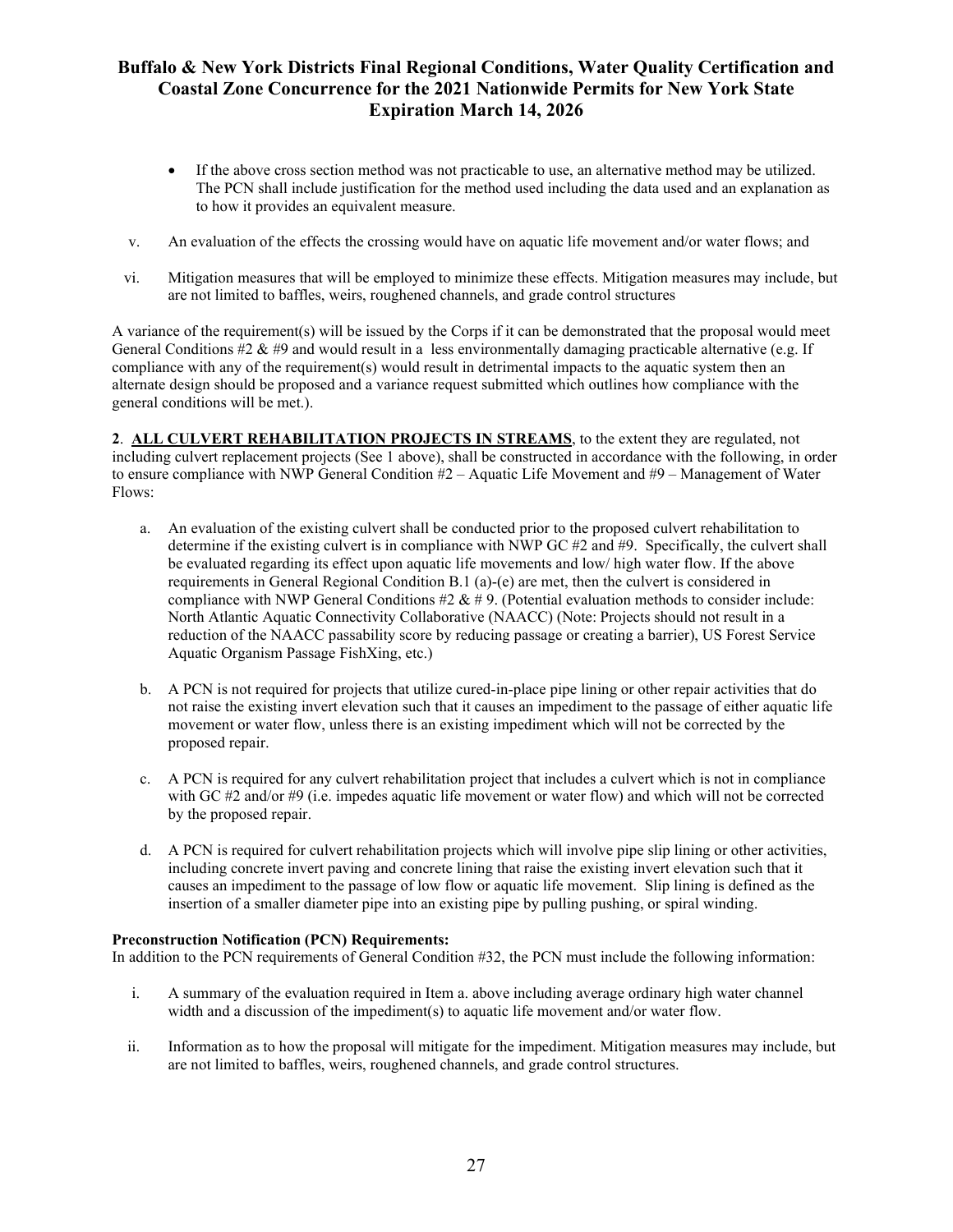**G-C.** No regulated activity authorized by a Nationwide Permit can cause the loss of areas classified as a bog or fen in the State of New York, as determined by the Buffalo or the New York District Corps of Engineers, due to the scarcity of this habitat in New York State and the difficulty with in-kind mitigation. The Districts will utilize the following document in the classification:

Reschke, C. March 2014. *Ecological Communities of New York State. Second Edition*. New York Natural Heritage Program. New York State Department of Environmental Conservation. Latham, N.Y. This document is available at the following location: [https://www.dec.ny.gov/animals/29384.html.](https://www.dec.ny.gov/animals/29384.html)

**G-D. National Wild and Scenic Rivers (NWSR):** The Upper Delaware River has been designated as a National Wild and Scenic River from the confluence of the East and West Branches below Hancock, New York, to the existing railroad bridge immediately downstream of Cherry Island in the vicinity of Sparrow Bush, New York. Also, the portion of the Genesee River located within Letchworth Gorge State Park, beginning at the southern boundary of the park and extending downstream to the Mt. Morris Dam, was designated by Congress as a permanent Study River in the Genesee River Protection Act of 1989. In accordance with General Condition #16, no activity may occur within a NWSR, including Study Rivers, unless the National Park Service (NPS) has determined in writing that the proposed work will not adversely affect the NWSR designation or study status**.** Therefore, a PCN is required for any NWP which would impact the designated portions of the Genesee River or the Upper Delaware River, unless NPS has previously indicated the project will not adversely affect the waterway. (Note: the applicant may not commence work under any NWP until the NPS determines in writing that the project will not adversely affect the NWSR even if 45-days have passed since receipt of the PCN package.) Information regarding NWSR may be found at**:** <https://www.rivers.gov/new-york.php>

**G-E. For all proposals requiring a pre-construction notification (PCN), in addition to the requirements in General Condition 32, the applicant should also include: (Note: inclusion of the materials will help expedite PCN review timeline.)**

**1. New York State/USACE Joint Application Form:** The application form shall be completed and signed and shall clearly indicate that the submission is a PCN. Buffalo District:<http://www.lrb.usace.army.mil/Missions/Regulatory/Application-Forms/> New York District: <https://www.nan.usace.army.mil/Missions/Regulatory/Obtaining-a-Permit/>

**2. Drawings:** The PCN must include legible, project drawings on 8.5" x 11" paper. Full size drawings may be submitted in addition to the  $8.5$ "  $\times$  11" plans to aid in the application review. Three types of illustrations are needed to properly depict the work to be undertaken. These illustrations or drawings are a Vicinity Map (i.e. a location map such as a USGS topographical map), a Plan View, and a Cross-Section Map. Each illustration should identify the project, the applicant, and the type of illustration (vicinity map, plan view or cross section). The Vicinity Map shall provide the location of the entire project site. In addition, each illustration should be identified with a figure or attachment number. The location map shall include the Latitude and Longitude or UTM coordinates of the project. For linear projects, the PCN shall include a map of the entire project including a delineation of all waters of the U.S. within the corridor. Aquatic resource information shall be submitted using the Cowardin Classification System mapping conventions (e.g. PFO, PEM, etc.)

**3. Color photographs:** The photos should be sufficient to accurately portray the project site, keyed to a location map and not taken when snow cover is present.

**4. Avoidance and Minimization:** The PCN should include a written narrative explaining how avoidance and minimization of temporary impacts and permanent losses of waters of the U.S. were achieved on the project site (i.e. site redesign, reduction in scope, alternate methods, etc.). It should include a description of the proposed construction practices that would be implemented to perform the proposed work and a description of the reasonably foreseeable direct and indirect effects to waters of the U.S. from the proposed construction practices.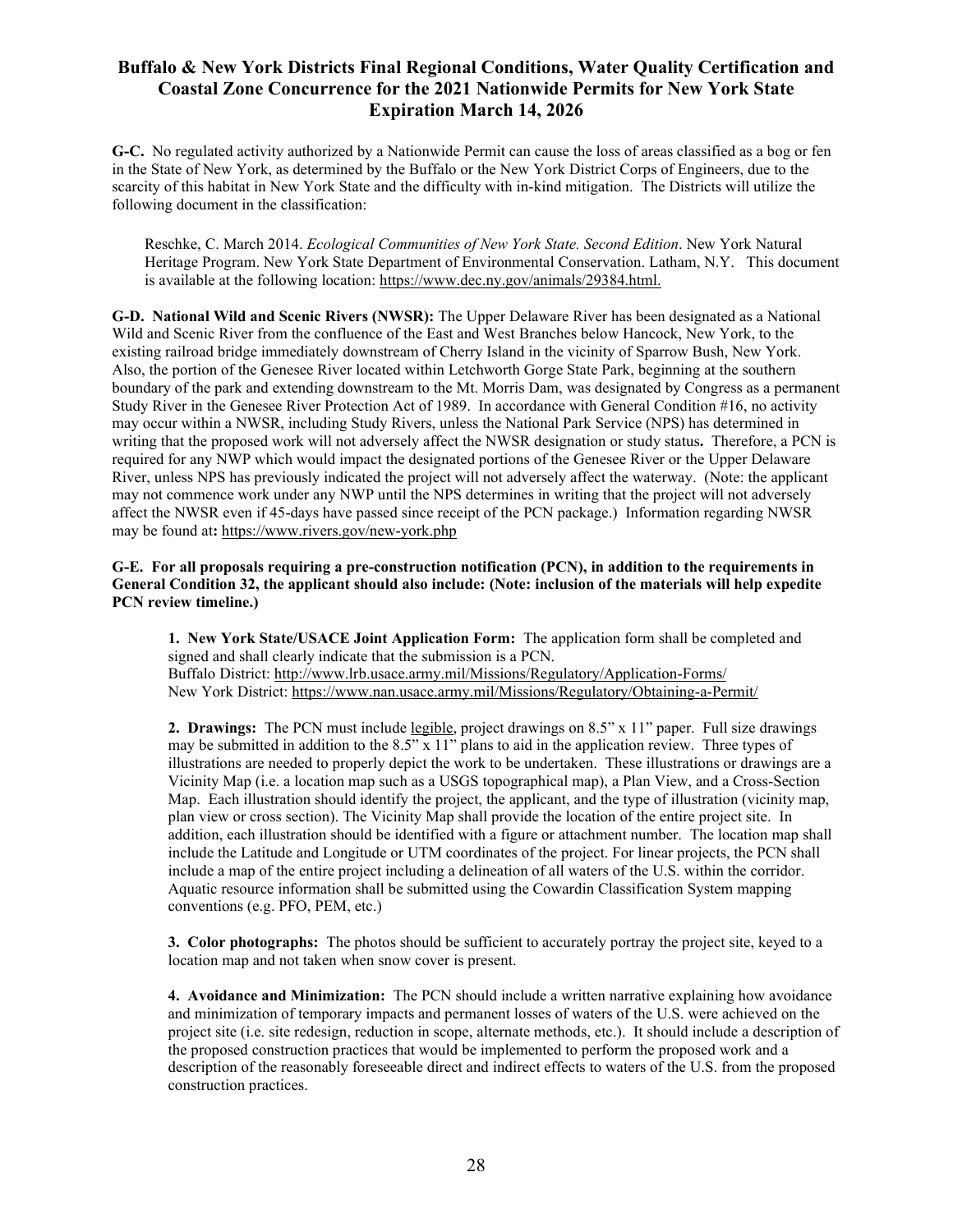**5. Mitigation** (See General Conditions 23 & 32(b)(6)): The PCN should include at least a conceptual compensatory mitigation plan for all projects resulting in the loss of greater than  $1/10<sup>th</sup>$  of an acre of wetlands and/or  $3/100$ <sup>th</sup> of an acre of stream. Mitigation conceptual plans submitted with the PCN must include the following information at a minimum: proposed compensation type (bank or in-lieu fee credit, restoration, creation, preservation, etc.), location and brief discussion on factors considered for site selection (i.e. soils, water source, potential for invasive species, etc.), amount proposed per resource type and a discussion of how the proposal will compensate for aquatic resource functions and services lost as a result of the project.

Note 1: All mitigation projects must comply with the Federal Regulations on compensatory mitigation (33 CFR 332) entitled "Compensatory Mitigation for Losses of Aquatic Resources: Final Rule", dated April 10, 2008, which is available at: [https://www.usace.army.mil/Missions/Civil-Works/Regulatory-Program-and-](https://www.usace.army.mil/Missions/Civil-Works/Regulatory-Program-and-Permits/mitig_info/)[Permits/mitig\\_info/](https://www.usace.army.mil/Missions/Civil-Works/Regulatory-Program-and-Permits/mitig_info/) and any applicable District Guidelines.

Note 2: Although a conceptual mitigation plan may be sufficient for the purposes of a PCN submission, a detailed mitigation plan must be approved by the Corps before any jurisdictional work may occur on the project site.

Note 3: If more than 0.10 acres of designated EFH habitat (as discussed in Section G-E.8. below) would be impacted such that habitat would be lost, compensatory mitigation at a minimum ratio of 1:1 is required. A ratio of more than 1:1 may be required depending upon the ecological value of the habitat to be lost or degraded and the form of compensatory mitigation proposed to be provided.

Note 4: For additional information regarding natural stream channel design, please refer to <https://www.epa.gov/cwa-404/natural-stream-channel-design-techniques-and-review> for the Natural Stream Channel Design Techniques and Review Checklist as developed by U.S. EPA and U.S. Fish and Wildlife Service.

**6. Nationwide Rivers Inventory:** The PCN should indicate if a river segment listed within the National Park Service Nationwide Rivers Inventory (NRI) is located within the proposed project area. NRI river segments are potential candidates for inclusion in the National Wild and Scenic River System (See General Condition #16). For project areas containing a listed NRI segment, the PCN shall also include a statement as to how adverse effects to the river have been avoided or mitigated. The list is available at: [http://www.nps.gov/ncrc/programs/rtca/nri/states/ny.html.](http://www.nps.gov/ncrc/programs/rtca/nri/states/ny.html)

**7. Historic or Cultural Resources:** In accordance with General Condition 20, a PCN is required for any non-federal activity which may have the potential to cause effects to any historic properties\* listed, determined to be eligible for listing on, or potentially eligible for listing on the National Register of Historic Places (NR). Please refer to General Condition 20 for submission requirements. In addition, all PCNs should include:

- a) A written statement indicating if any such properties may be affected by the proposed project.
- b) A copy of any completed archaeology or building/structure survey reports. If a survey has not been performed, the statement shall include a list of resources checked in the determination.
- c) Copies of any available correspondence from the New York State Office of Parks, Recreation, and Historic Preservation State Historic Preservation Officer (SHPO) regarding historic properties.
- d) Copies of any available correspondence from federally recognized Indian Nations regarding historic properties that may be affected by the project.
- e) Projects with ground disturbance may have the potential to cause effects to buried historic properties, regardless of occurring outside SHPO designated archaeological sensitive areas. Therefore, the PCN shall indicate if the ground disturbance will occur in any areas of previously undisturbed soil. For areas with prior disturbance, the PCN shall include a brief narrative describing the disturbance and its limit (i.e. type of disturbance, size of area with current undisturbed soil, size of area with existing disturbed soils, when the disturbance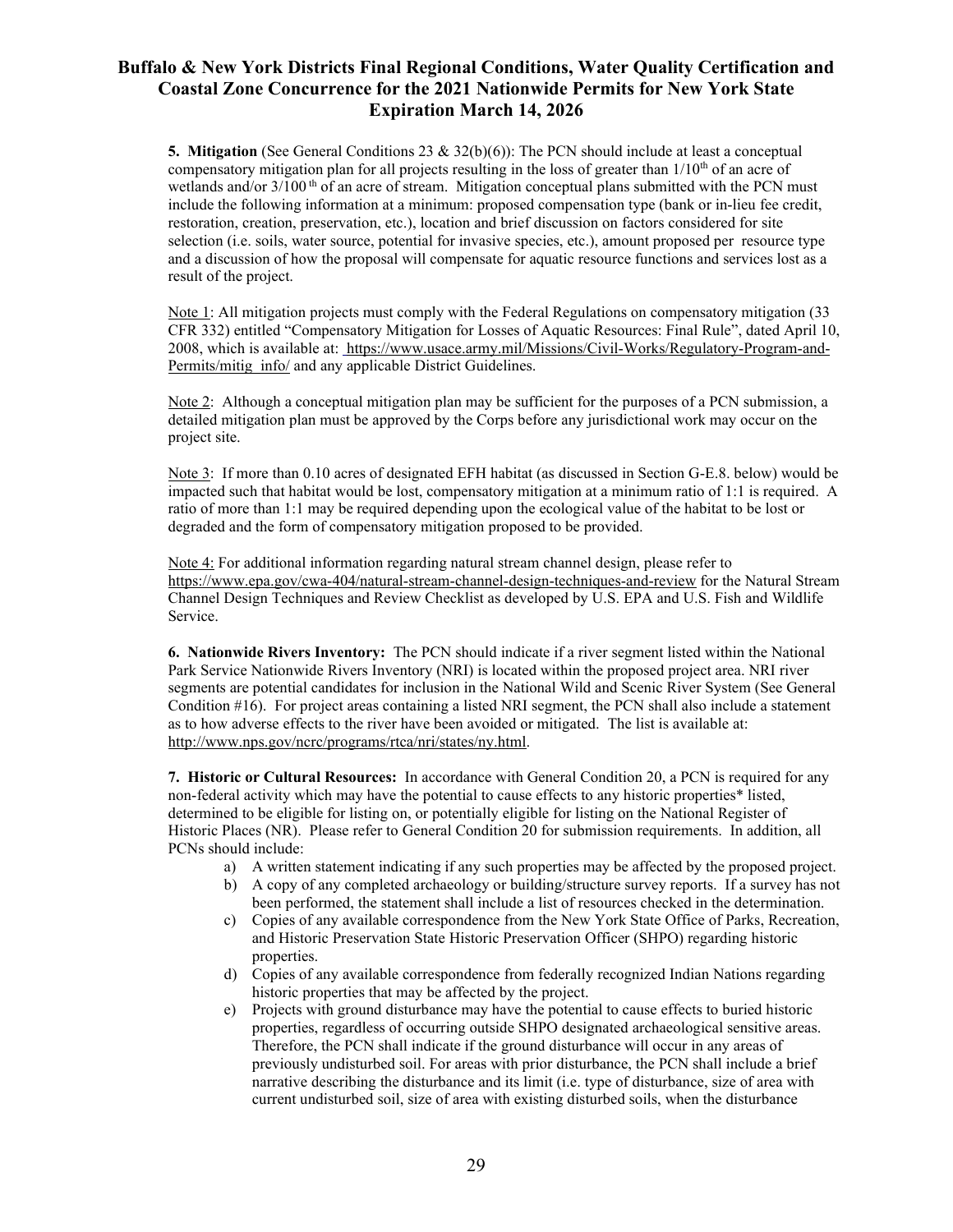occurred, an estimate on how deep the soil disturbance extends, etc.) as well as photos of the existing ground disturbance.

- f) Above ground buildings/structures that are over 50 years old and potentially affected by the project will need to be assessed to determine if they are eligible for the NR. The PCN shall: identify any structures present in the project area, which have not already been subject to SHPO review, include photos of the structures, and describe how the project would/would not affect them.
- \* see NWP definition section for further clarification

Note 1**:** Information regarding historic properties may be found at: [https://cris.parks.ny.gov.](https://cris.parks.ny.gov/) In addition, assistance regarding the determination of the presence of historic or cultural resources at or near the project site should be directed to SHPO.

Note 2**:** as stated in General Condition 20, if any listed, eligible or potentially eligible properties are present, the applicant shall not begin the activity until notified by the district engineer in writing either that the activity has no potential to cause effects or that consultation under Section 106 of the NHPA has been completed.

**8. Endangered Species and Essential Fish Habitat (EFH):** In accordance with General Condition #18, non-federal applicants must submit a PCN if any listed species or designated critical habitat might be affected or is in the vicinity of the activity (See Note 2 below), or if the activity is located in designated critical habitat. Please refer to General Condition #18 for submission requirements. In addition, all PCNs should include:

- a) a written statement and documentation concerning any Essential Fish Habitat (EFH) and any federally listed or proposed Threatened, Endangered, or Candidate (TE&C) species or designated and/or proposed critical habitat that might be affected or located in the vicinity of the project (See Note 2 below).
- b) an official TE&C species list printed within 90 days of the PCN submission, and a copy of any correspondence from the U.S. Fish and Wildlife Service (USFWS) and/or National Oceanic and Atmospheric Administration Fisheries Service (NOAA-Fisheries), regarding the potential presence of TE&C species on the project site. An applicant should use the USFWS Information for Planning and Consultation (IPAC) website (https://ecos.fws.gov/ipac) as the primary resource to determine if there may be listed Threatened or Endangered species. Information on NOAA-Fisheries (NMFS) species (both TE&C and EFH) can be found at: [https://www.greateratlantic.fisheries.noaa.gov/.](https://www.greateratlantic.fisheries.noaa.gov/) Region-specific information on NMFS species (both TE&C and EFH) can we found at: https://www.fisheries.noaa.gov/new-england-midatlantic/habitat-conservation/essential-fish-habitat-consultations-greater-atlantic-region. Regionspecific ESA information can be found at: [https://www.fisheries.noaa.gov/topic/consultations#endangered-species-act-consultations.](https://www.fisheries.noaa.gov/topic/consultations#endangered-species-act-consultations)
- c) For projects where TE&C species are listed, a discussion of potential TE&C species habitat within the project site (See USFWS T&E website for species habitat information). https://www.fws.gov/northeast/nyfo/es/section7.htm
- d) If there is potential habitat for any TE&C species within the project site the following, as applicable, shall be submitted:
	- i. The results of any habitat surveys and presence/absence surveys. Note: all surveys should be coordinated with the USFWS and/or NOAA-Fisheries (NMFS) prior to initiation.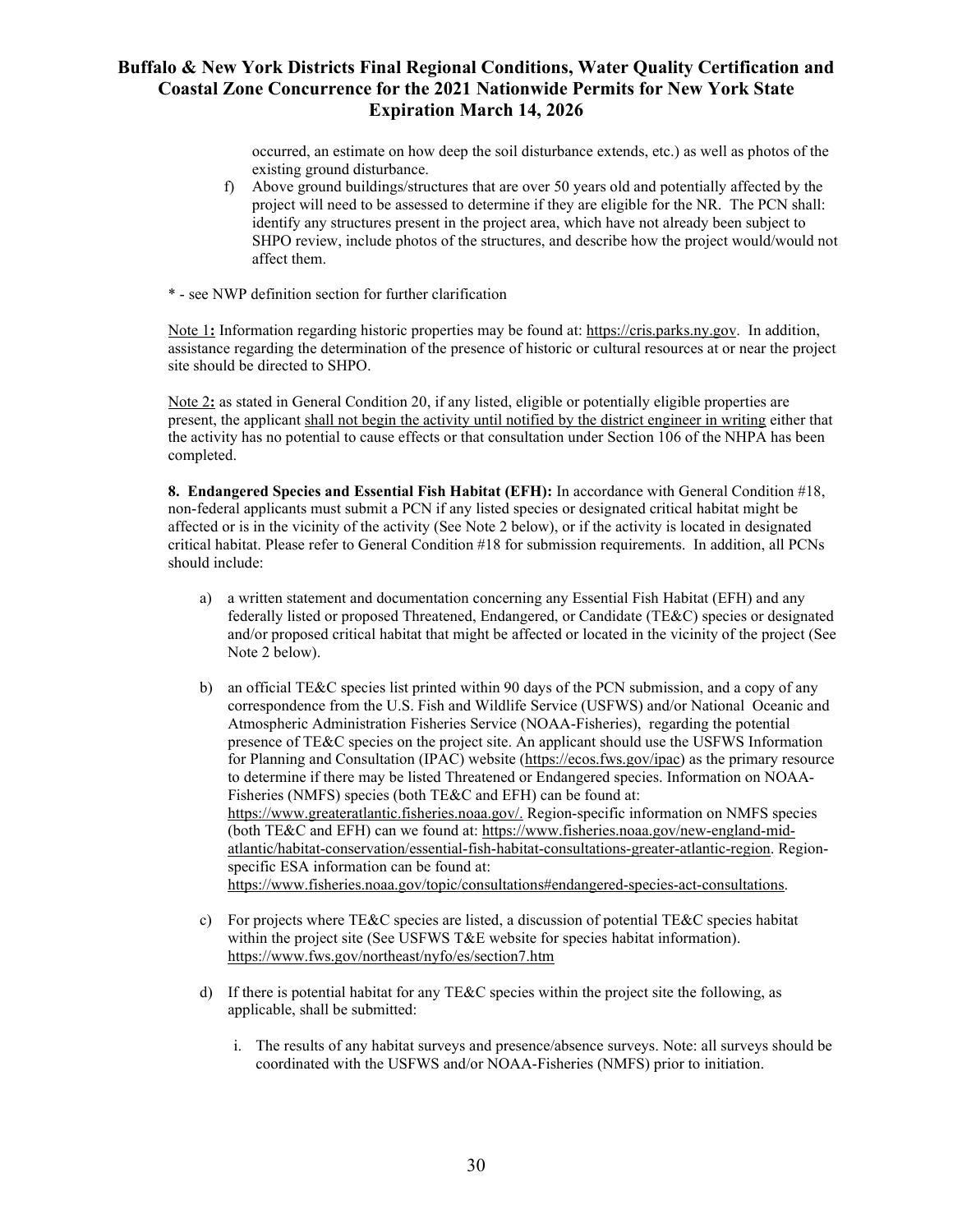- ii. A detailed description of the proposed project, including secondary impacts and approximate proposed project construction schedule of project activities (e.g. land clearing, utilities, stormwater management).
- iii. A description of the natural characteristics of the property and surrounding area (e.g. forested areas, freshwater wetlands, open waters, and soils) and a description of surrounding land use (residential, agricultural, or commercial).
- iv. A description of the area to be impacted by the proposed project (including the species, typical sizes (d.b.h.) and number or acres of trees to be removed, substrate of stream, etc.).
- v. The location of the above referenced property and extent of any project related activities or discharges clearly indicated on a copy of a USGS 7.5-minute topographic quadrangle (quad) with the name of the quad(s) and latitude/longitude clearly labeled.
- vi. A description of conservation measures to avoid, minimize and/or mitigate impacts to listed species.

Note 1**:** There are no known TE&C species or EFH species under the jurisdiction of the NOAA-Fisheries (NMFS) within the Buffalo District. Therefore, all Buffalo District requests for information regarding the presence of TE&C species should be directed to the USFWS. In addition, no EFH review is necessary within the following New York District counties: Clinton, Essex, Franklin, Fulton, Hamilton, Montgomery, Otsego, Schenectady, Schoharie and Warren.

Note 2**:** Please refer to the following websites for further guidance and information relating to regulatory permits & TE&C species in New York, including protocols for defining 'vicinity' for the Indiana and Northern long-eared bats:

> Buffalo District: [http://www.lrb.usace.army.mil/Missions/Regulatory/Endangered-](http://www.lrb.usace.army.mil/Missions/Regulatory/Endangered-Species/Endangered-Species-New-York/)[Species/Endangered-Species-New-York/](http://www.lrb.usace.army.mil/Missions/Regulatory/Endangered-Species/Endangered-Species-New-York/)

New York District: https://www.nan.usace.army.mil/Missions/Regulatory/Nationwide-Permits/

Note 3**:** General Condition #18 is emphasized, … "For activities where the non-Federal applicant has identified listed species or critical habitat that might be affected or is in the vicinity of the activity, and has so notified the Corps, the applicant shall not begin work until the Corps has provided notification that the proposed activity will have "no effect" on listed species or critical habitat, or until ESA section 7 consultation has been completed. **If the non-Federal applicant has not heard back from the Corps within 45 days, the applicant must still wait for notification from the Corps."**

Note 4: Where a PCN is required for Essential Fish Habitat consultation, refer to the following links for the Essential Fish Habitat Assessment Worksheet and Mapper utilized to inform the preparation of the worksheet:

- EFH Assessment Worksheet[: https://www.fisheries.noaa.gov/new-england-mid](https://www.fisheries.noaa.gov/new-england-mid-atlantic/habitat-conservation/essential-fish-habitat-assessment-consultations)[atlantic/habitat-conservation/essential-fish-habitat-assessment-consultations](https://www.fisheries.noaa.gov/new-england-mid-atlantic/habitat-conservation/essential-fish-habitat-assessment-consultations)
- EFH Mapper:<https://www.habitat.noaa.gov/protection/efh/efhmapper/>

Note 5: Where information is required for submerged aquatic vegetation (SAV) in the permit area or within 50 feet of the proposed work, please utilize the following map data:

• NYS Department of State SAV data:<http://opdgig.dos.ny.gov/#/search/SAV>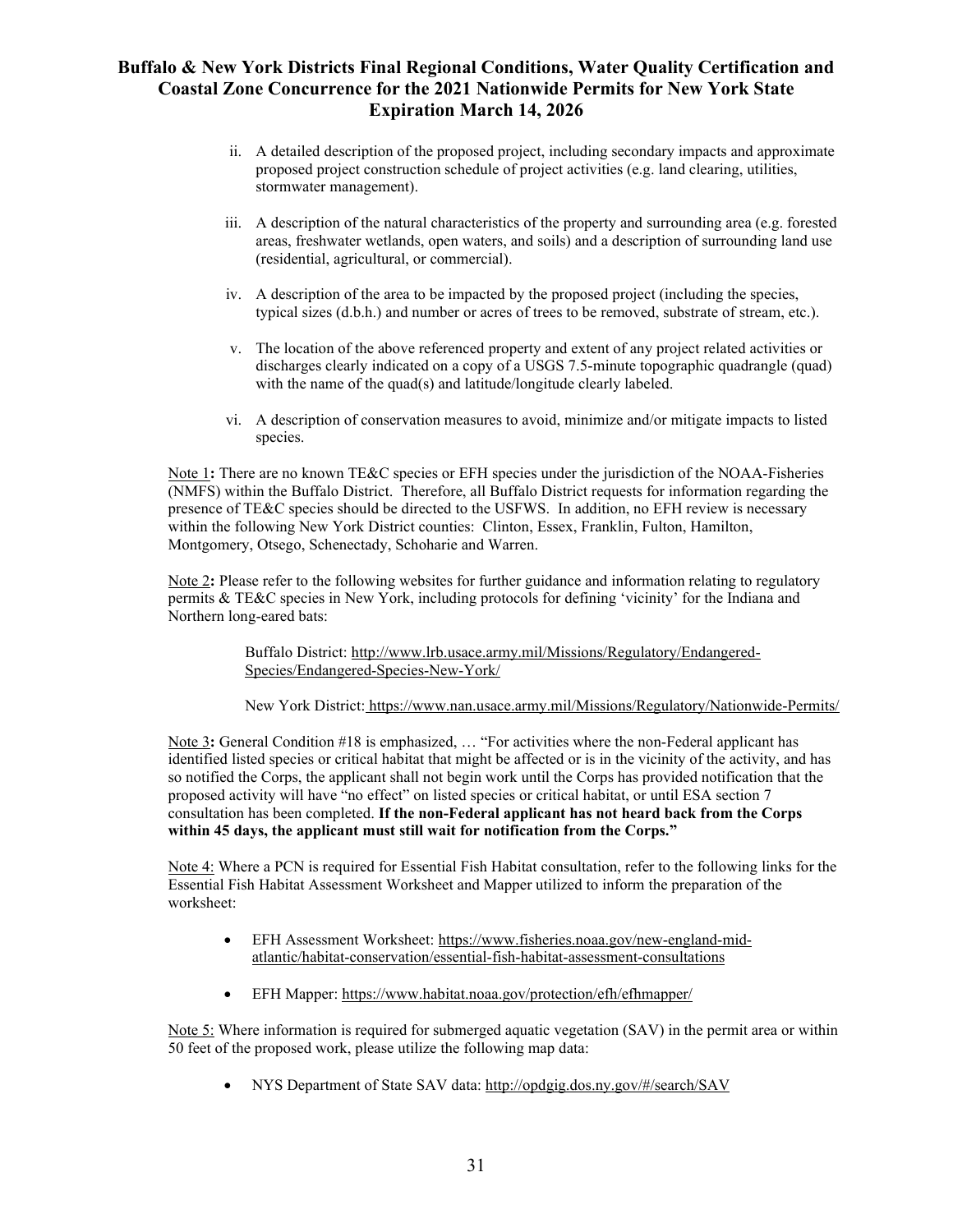• NYS GIS Clearinghouse (for SAV data in the Hudson River): <http://gis.ny.gov/gisdata/inventories/details.cfm?DSID=1209> and<http://gis.ny.gov/gisdata/inventories/details.cfm?DSID=1350>

**9. PCNs should be submitted electronically, if possible, in accordance with the instructions provided on the Districts' websites. When submitted by hard copy, without an electronic submission, then multiple copies of the PCN must be provided as follows**:

- a) One (1) additional copy of the PCN package shall be provided to USACE for coordination with Department of Defense Siting Clearinghouse (See NWP  $\#$  39, 51, 52 & 57 Notes) for:
	- i. overhead utility lines proposed under NWP #57 and
	- ii. any activity that involves the construction of a wind energy generating structure, solar tower, or overhead transmission lines proposed under NWP #39, 51 or 52
- b) Two (2) additional copies of the PCN package shall be provided to USACE when the project is located within the New York City Watershed, for coordination with the New York City Department of Environmental Protection.
- c) Five (5) additional copies of the PCN package shall be submitted to USACE for agency coordination in accordance with General Condition # 32(d)(2) for:
	- i. All NWP activities that result in the loss of greater than 1/2-acre of waters of the United States,
	- ii. NWP 13 activities in excess of 500 linear feet, fills greater than one cubic yard per running foot, or involve discharges of dredged or fill material into special aquatic sites;
	- iii. NWP 54 activities in excess of 500 linear feet or that extend into the waterbody more than 30 feet from the mean low water line in tidal waters or the ordinary high water mark in the Great Lakes.

### **G-F. CRITICAL RESOURCE WATERS**

In accordance with NWP General Condition (GC) #22, certain activities in Critical Resource Waters cannot be authorized under the NWP program or would require a PCN (see GC #22 for a list of the NWP activities that are either excluded or require a PCN).

Critical Resource Waters in New York State include the following:

1. **East-of-Hudson portion of the New York City Water Supply:** This area includes portions of Dutchess, Putnam and Westchester Counties as delineated on Enclosure 2.

2. **Hudson River National Estuarine Research Reserves (NERR):** The Hudson River NERR consists of four components: Piermont Marsh, Iona Island, Tivoli Bay, and Stockport Flats.

#### **H. NYSDEC General Water Quality Certification (WQC) Conditions applicable to all NWPs for which WQC has been provided are as follows:**

1. **Non-contamination of Waters** - All necessary precautions shall be taken to preclude contamination of any waters of the United States by suspended solids, resins, sediments, fuels,solvents, lubricants, epoxy coatings, paints, concrete, leachate, inadvertent returns of drilling muds ("frac-outs") or any other environmentally deleterious materials associated with the project.

2. **Installation and Replacement of Culverts** - To be covered under this blanket Water Quality Certification, all the following criteria must be met for culvert installations and replacements: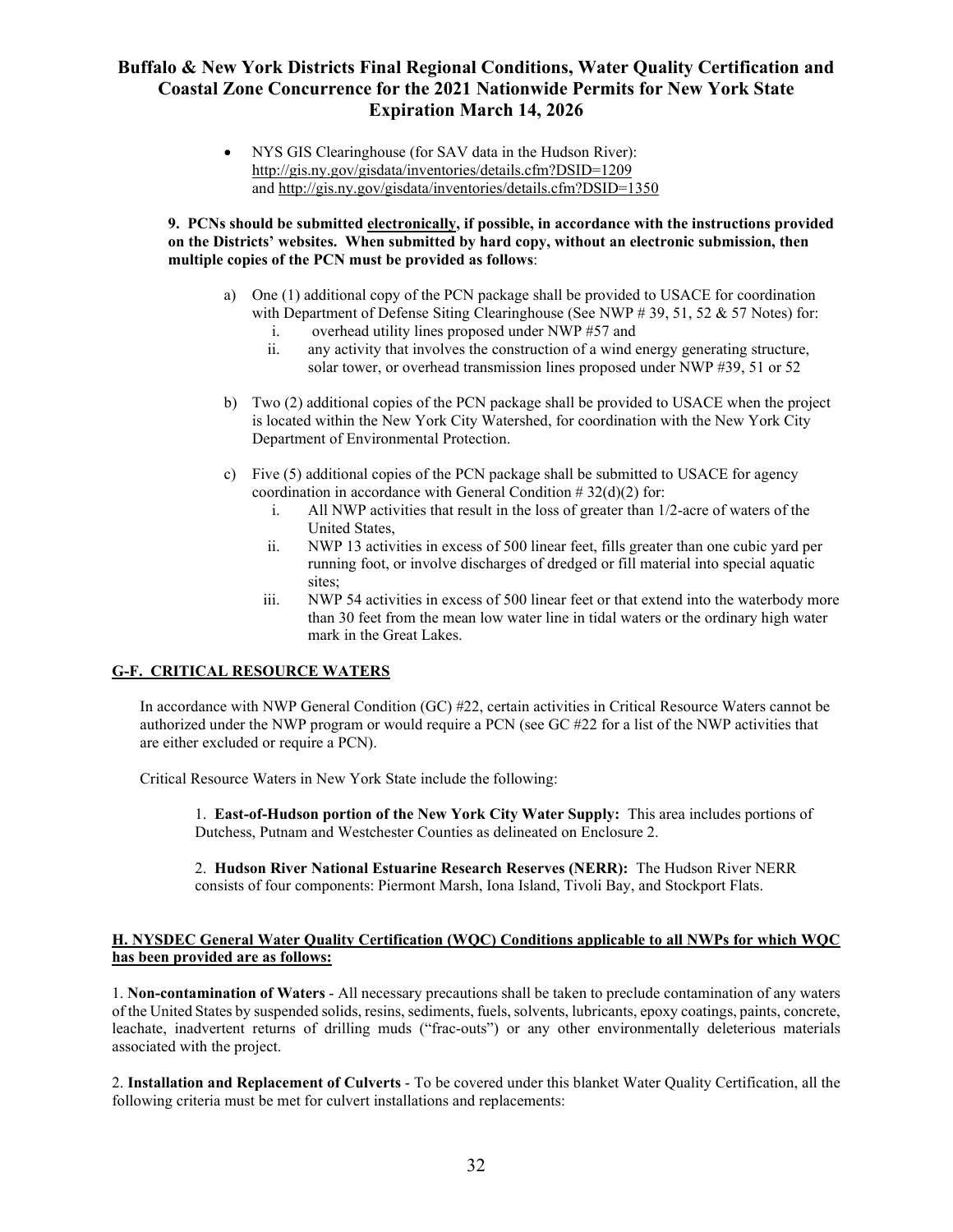- a) Culverts shall be designed to pass a storm event with an annual chance of 2% or less (i.e., 50-year storm event or greater) such that the water surface remains below the top of the inlet opening.
- b) All culverts with closed bottoms and culvert pipes must be appropriately embedded. Round culverts must be installed so that at least 20% of the culvert's vertical height is embedded below the existing stream bed at the outlet end of the culvert.
- c) Width of the structure must be a minimum of 1.25 times (1.25X) width of the Mean High-Water Channel.
- d) The slope of the stream bed within or under the culvert shall remain consistent with the slope of the adjacent stream channel. For slopes greater than 3%, an open bottom culvert must be used.
- e) This culvert must not be located under a roadway that provide sole access to "Critical Facilities"<sup>2</sup>.
- f) This certification does not authorize culvert rehabilitation projects that involve slip lining, invert paving, or similar treatments.
- g) This certification does authorize the rehabilitation of culverts utilizing Cure in Place Pipe Lining (CIPP) or concrete spray lining for culverts which currently meet Nationwide Permit General Condition # 2 - Aquatic Life Movements.

<sup>2</sup> Critical Facilities are defined as facilities designed for bulk storage of chemicals, petrochemicals, hazardous or toxic substances or floatable materials; hospitals, rest homes, correctional facilities, dormitories, patient care facilities; major power generation, transmission or substation facilities, except for hydroelectric facilities; major communications centers, such as civil defense centers; or major emergency service facilities, such as central fire and police stations. (See 6 NYCRR Part 502.4(a)(17).)

3. **Discharges and Disturbances Limits** - The following discharge and disturbance limits apply to this certification:

- For NWPs 5, 7, 13, 14, 15, 18, 19, 23, 25, 29, 31, 32, 34, 36, 37, 39, 40, 42, 45, 46, 48, 51, 57, and nonmaintenance activities under NWP 43 the following discharge limits apply:
	- a) Temporary or permanent discharges of dredged or fill material into wetlands and other waters of the United States must not exceed ¼ acre;
	- b) Temporary or permanent impacts (i.e., loss) to stream beds, lake shorelines, and ocean shorelines must not exceed 300 linear feet; and
	- c) The discharge area limit under paragraph (a) plus the equivalent stream, lake, or ocean impact area limit under paragraph (b) must not exceed 1/4 acre total.
- For NWPs 3, 4, 6, 20, 22, 27, 30, 33, 41 and maintenance activities under NWP 43, this certification authorizes discharges and disturbances up to the limit of the respective Nationwide Permit or regional conditions, whichever is most restrictive.
- If a project requiring coverage under two or more Nationwide Permits results in a temporary or permanent discharge or disturbance, the most restrictive threshold applies to the project.

#### 4. **Bulkheads** - Activities involving bulkheads are restricted as follows:

- a) This certification does not authorize the construction of new bulkheads or vertical walls.
- b) This certification does not authorize the waterward extension of existing bulkheads, except where minimally necessary to reface the bulkhead when in-place replacement is not feasible.
- c) New toe-stone protection may not extend more than 36 inches waterward from the existing bulkhead face.

5. **Maintenance of Water Levels** - This certification does not authorize any activity that results in a permanent water level alteration in waterbodies, such as draining or impounding, except for activities authorized by NWP 27.

6. **Dewatering** - Dewatering activities must be conducted in the following manner:

- a) Authorized dewatering is limited to immediate work areas that are within coffer dams or otherwise isolated from the larger waterbody or waters of the United States.
- b) Dewatering must be localized and must not drain extensive areas of a waterbody or reduce the water level such that fish and other aquatic organisms are killed, or their eggs and nests are exposed to desiccation, freezing or depredation in areas outside of the immediate work site.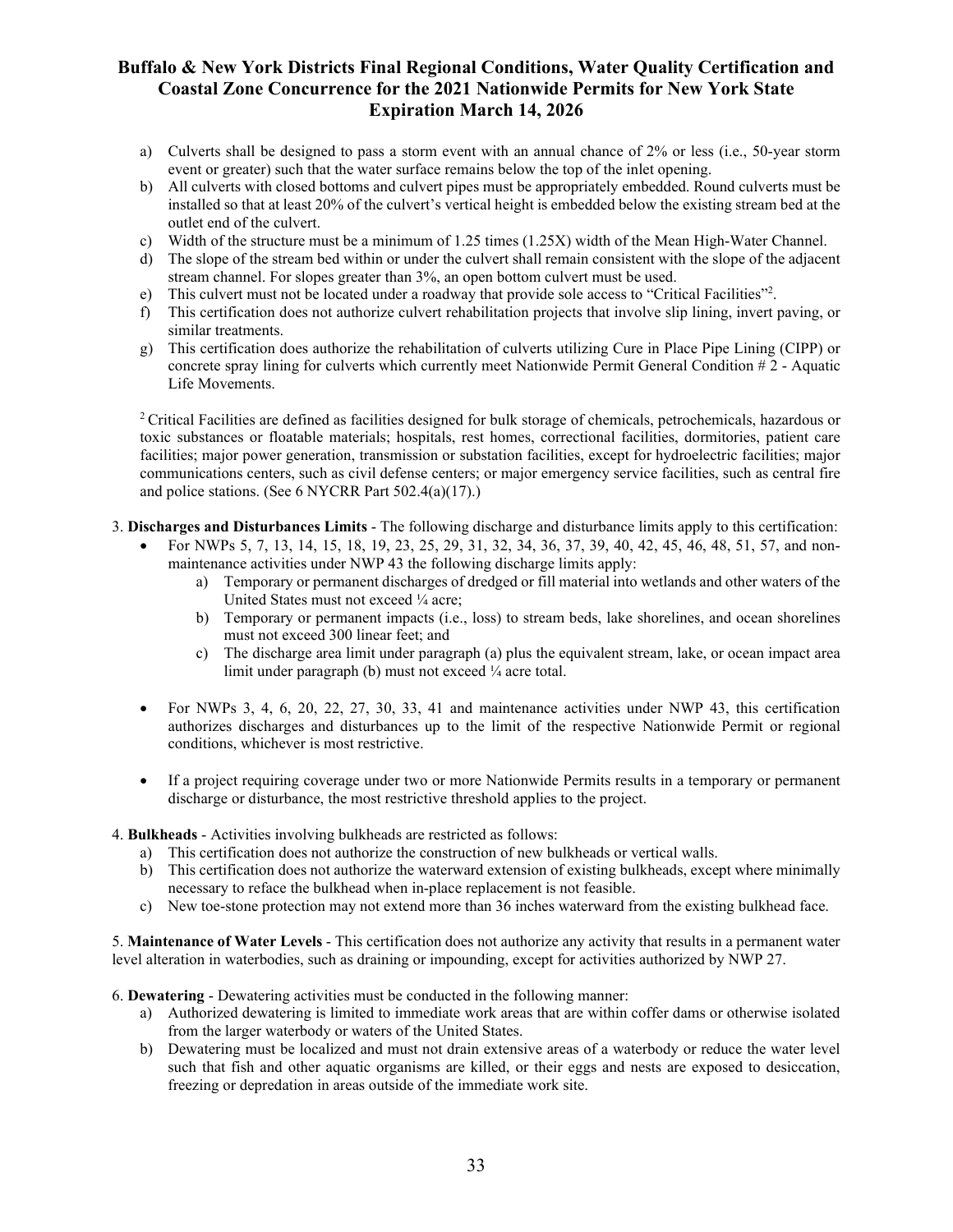- c) Cofferdams or diversions shall not be constructed in a manner that causes or exacerbates erosion of the bed or banks of a waterbody.
- d) All dewatering structures must be permanently removed, and disturbed areas must be graded and stabilized immediately following completion of work. Return flows from the dewatering structure shall be as visibly clear as the receiving waterbody.

7. **Horizontal and Directional Drilling** - For projects that involve horizontal or directional drilling, the permittee must prepare and implement a plan that addresses prevention, containment and cleanup of inadvertent drilling fluid returns or "frac-outs".

8. **Endangered or Threatened Species** - This certification does not authorize discharges likely to result in the take or taking of any species listed as endangered or threatened in 6 NYCRR Part 182.5 (a) or (b) or discharges likely to destroy or adversely modify the habitat of such listed species. To be eligible for coverage under this certification, applicants must either verify that the activity is outside of the occupied habitat of such species or, if located within the habitat of such species, obtain a determination from the NYS Department of Conservation Regional Office that the proposed activity is not likely to result in the take or taking of any species listed as endangered or threatened species listed in 6 NYCRR Part 182. Information on New York State endangered or threatened species may be obtained from the NYS Department of Environmental regional offices, the New York Natural Heritage Program in Albany, New York or on the DEC website at [https://www.dec.ny.gov/animals/38801.html.](https://www.dec.ny.gov/animals/38801.html)

9. **Rare Mollusks** - This certification does not authorize disturbances or discharges to waters of the United States that support mollusks listed as S-1 or S-2 on the New York State Natural Heritage database, unless DEC staff have determined that the project location does not contain mussels listed as S-1 or S-2 on the Natural Heritage database.

10. **Prohibition Period for In-water Work** - In-water work is prohibited in cold water trout fisheries (waterbodies classified under Article 15 of New York State Environmental Conservation Law with a "t" or "ts" designation), beginning October 1 and ending May 31.

To determine if the prohibition period is in effect for a particular water, contact the Regional Natural Resources Supervisor in the appropriate New York State Department of Environmental Conservation regional office. Water classification values can be found on the DEC's Environmental Resource Mapper available on the Department's website at https://gisservices.dec.ny.gov/gis/erm/. Work windows may be altered by the Regional Natural Resources Supervisor or their designee.

11. **Significant Coastal Fish and Wildlife Habitats** - This certification does not authorize any discharge occurring in a designated Significant Coastal Fish and Wildlife Habitat area pursuant to 19 NYCRR Part 602 (NYCRR, Title 19, Chapter XIII, Waterfront Revitalization of Coastal Areas and Inland Waterways). <https://www.dos.ny.gov/opd/programs/consistency/scfwhabitats.html>

12. **Coastal Erosion Hazard Areas** - This certification does not authorize projects that disturb greater than ¼ acre or 300 linear feet of waters of the United States within mapped Coastal Erosion Hazard Areas, as identified in New York State Environmental Conservation Law Article 34, and its implementing regulations, 6 NYCRR Part 505. <https://www.dec.ny.gov/lands/86541.html>

13. **Wild, Scenic and Recreational Rivers** - This certification does not authorize activities in any Wild, Scenic or Recreational River pursuant to 6 NYCRR Part 666 or state designated Wild, Scenic or Recreational River corridors. <https://www.dec.ny.gov/permits/6033.html>

14. **Federal Energy Regulatory Commission** - This certification does not authorize activities regulated by the United States Federal Energy Regulatory Commission (FERC). An individual Section 401 Water Quality Certification from DEC is required for all projects regulated by FERC.

15. **Preventing the Spread of Aquatic Invasive Species** - To prevent the unintentional introduction or spread of invasive species, the permittee must ensure that all construction equipment be cleaned of mud, seeds, vegetation and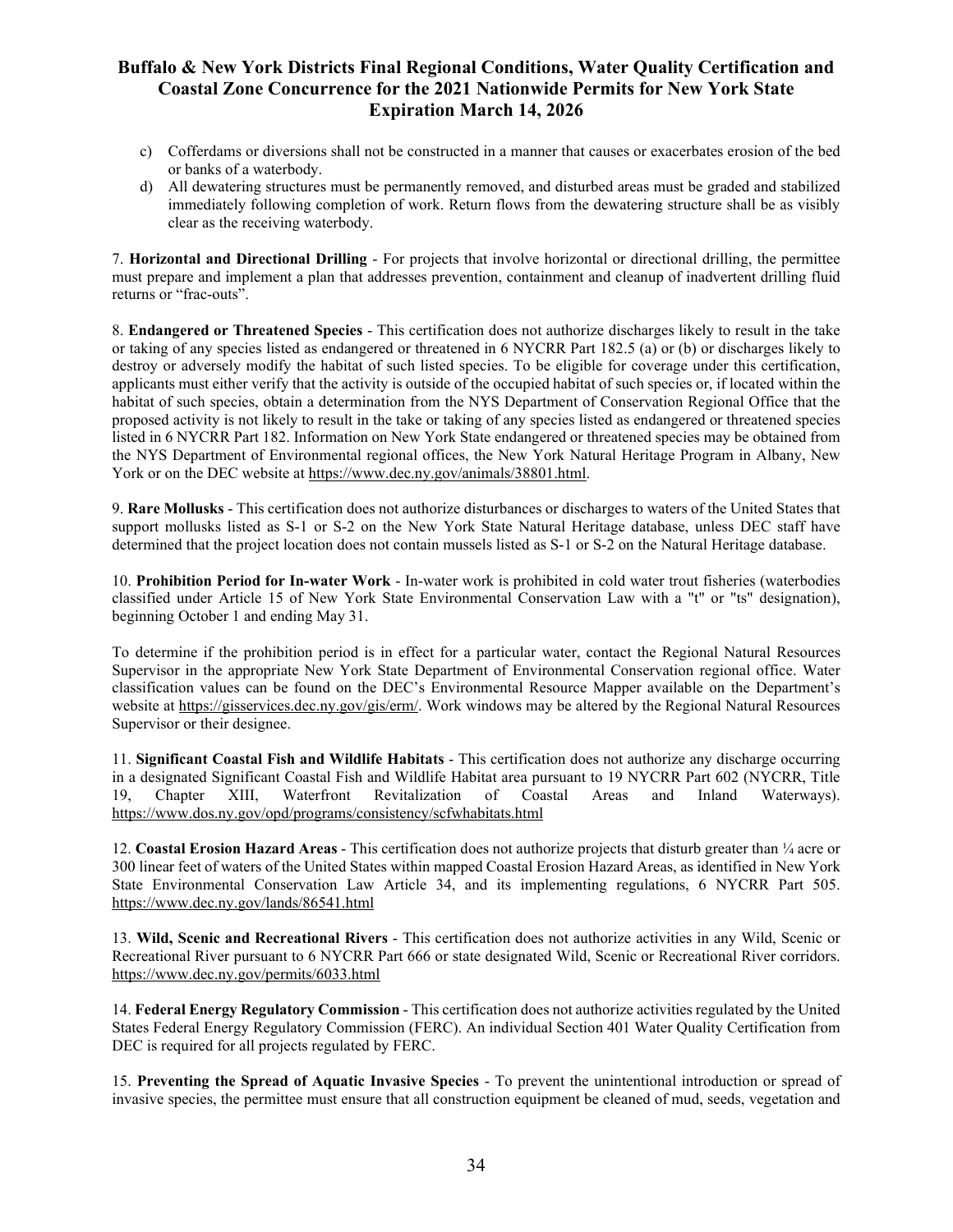other debris before entering any approved construction areas within waters of the United States. When using construction equipment, projects authorized under this Certification shall take reasonable precautions to prevent the spread of aquatic invasive species as required under the provisions in ECL § 9-1710.

16. **Utility Projects** - The following restrictions and conditions apply to activities involving utility projects:

- a) This certification does not authorize maintenance or other activities associated with hydroelectric power generation projects.
- b) This certification does not authorize the construction of substation facilities or permanent access roads in wetlands or within the Federal Emergency Management Agency mapped 100-year floodplain.
- c) Excess materials resulting from trench excavation must be permanently removed from the waters of the United States and contained so that they do not re-enter any waters of the United States.

#### **I. New York State Department of State (NYSDOS) Coastal Zone Management Consistency Determination Additional Information (applicable to all NWPs located within or affecting the NYS Coastal Zone):**

Where NYSDOS has objected to the USACE consistency determination, as outlined in the specific NWP listing in Section B above, the applicant must submit a request for an individual consistency determination to NYSDOS.

Further Information:

- Unless NYSDOS issues consistency concurrence or USACE has determined that NYSDOS concurrence is presumed, NWPs are not valid within the Coastal Zone.
- $\triangleright$  All consistency concurrence determination requests must be submitted directly to NYSDOS with a copy provided to USACE with any required Preconstruction Notification submissions.
- Limits of the coastal zone and details regarding NYSDOS submission requirements, including application forms can be obtained at: <https://www.dos.ny.gov/opd/programs/consistency/index.html>
- $\triangleright$  For additional information regarding the NYSDOS Coastal Zone Management program, their application forms, and requirements, please contact NYSDOS. See Section K for NYSDOS contact information.

#### **J. INFORMATION ON NATIONWIDE PERMIT VERIFICATION**

Verification of the applicability of these Nationwide Permits is valid until March 14, 2026 unless the Nationwide Permit is modified, suspended revoked, or the activity complies with any subsequent permit modification.

It is the applicant's responsibility to remain informed of changes to the Nationwide Permit program. A public notice announcing any changes will be issued when they occur and will be available for viewing at our website: http://www.lrb.usace.army.mil/Missions/Regulatory.aspx.

Please note in accordance with 33 CFR part 330.6(b), that if you commence or are under contract to commence an activity in reliance of the permit prior to the date this Nationwide permit expires, is suspended or revoked, or is modified such that the activity no longer complies with the terms and conditions, you have twelve months from the date of permit modification, expiration, or revocation to complete the activity under the present terms and conditions of the permit, unless the permit has been subject to the provisions of discretionary authority.

Possession of this permit does not obviate you of the need to contact all appropriate state and/or local governmental officials to ensure that the project complies with their requirements.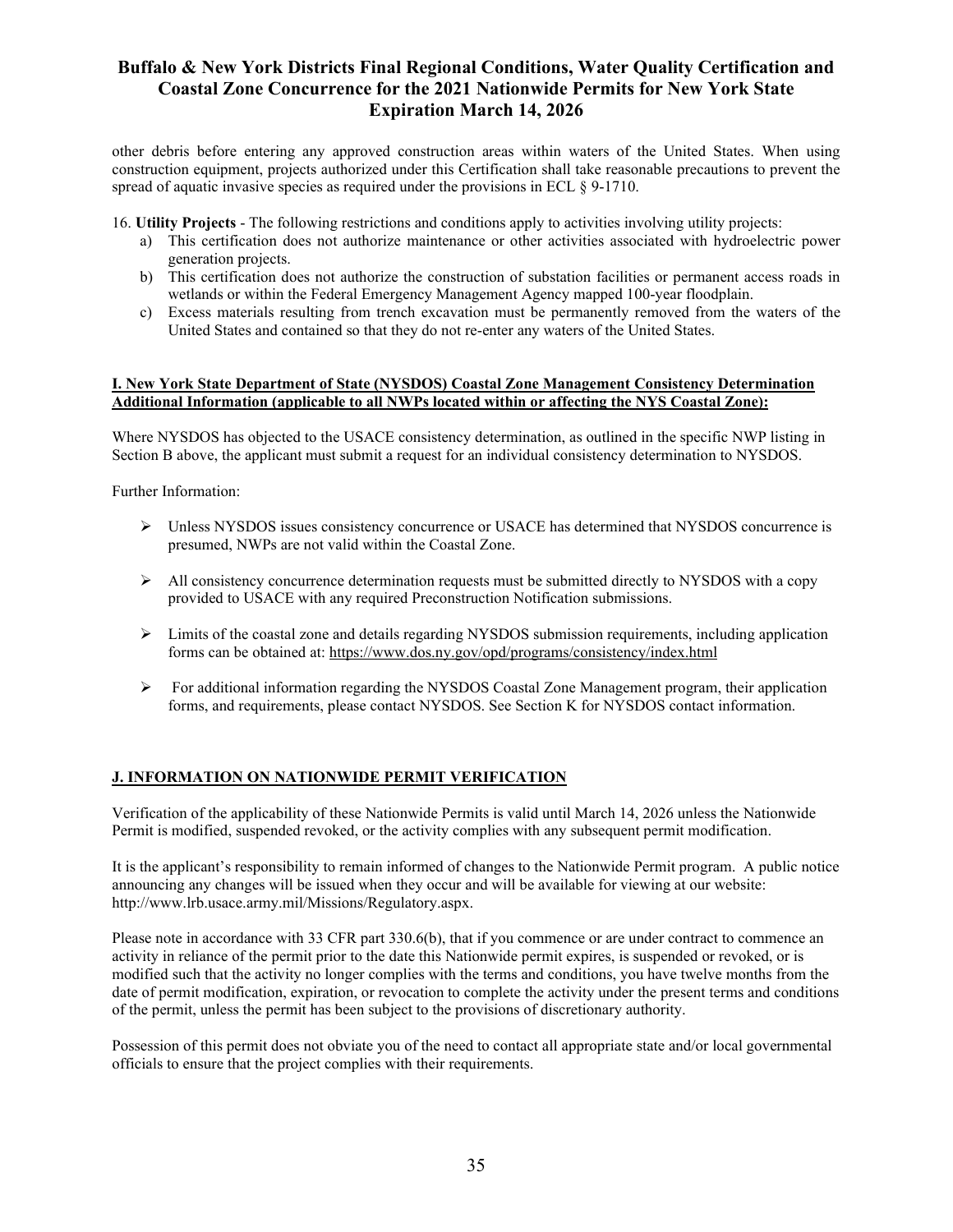#### **K. AGENCY CONTACT INFORMATION**

### **NYS Board on Electric Generation Siting and the**

**Environment (Siting Board)**

Three Empire State Plaza Albany, NY 12223-1350 (518)949-0798 Email: [Houtan.moaveni@dps.ny.gov](mailto:Houtan.moaveni@dps.ny.gov) [www.dps.ny.gov/SitingBoard](http://www.dps.ny.gov/SitingBoard)

# **NYS Department of Environmental Conservation**

www.dec.ny.gov

### **NYS DEC REGION 1**

Regional Permit Administrator SUNY @ Stony Brook 50 Circle Road Stony Brook, NY 11790-3409 (631) 444-0365

### **NYS DEC REGION 2**

Regional Permit Administrator 1 Hunter's Point Plaza 47-40 21st Street Long Island City, NY 11101-5407 (718) 482-4997

### **NYS DEC REGION 3**

Regional Permit Administrator 21 South Putt Corners Road New Paltz, NY 12561-1620 (845) 256-3054

### **NYS DEC REGION 4**

Regional Permit Administrator 1130 North Westcott Road Schenectady, NY 12306-2014 (518) 357-2069

### **NYS DEC REGION 4 Sub-Office**

Deputy Regional Permit Administrator 65561 State Hwy 10 Stamford, NY 12167-9503 (607) 652-7741

### **NYS DEC REGION 5**

Regional Permit Administrator PO Box 296 1115 Route 86 Ray Brook, NY 12977-0296 (518)897-1234

#### **NYS DEC REGION 5 Sub-Office**

Deputy Regional Permit Administrator PO Box 220 232 Golf Course Rd Warrensburg, NY 12885-0220 (518) 623-1281

#### **NYS DEC REGION 6**

Regional Permit Administrator 317 Washington Street Watertown, NY 13601-3787 (315) 785-2245

#### **NYS DEC REGION 6 Sub-Office**

Deputy Regional Permit Administrator 207 Genesee Street, Room 1404 Utica, NY 13501-2885 (315) 793-2555

#### **NYS DEC REGION 7**

Regional Permit Administrator 615 Erie Blvd. West, Room 206 Syracuse, NY 13204-2400 (315)426-7438

#### **NYS DEC REGION 8**

Regional Permit Administrator 6274 E. Avon - Lima Road Avon, NY 14414-9519 (585) 226-5400

### **NYS DEC REGION 9**

Regional Permit Administrator 270 Michigan Avenue Buffalo, NY 14203-2915 (716) 851-7165

### **NYS DEC REGION 9 Sub-Office**

Deputy Regional Permit Administrator 182 East Union Street, Suite 3 Allegany, NY 14706-1328 (716) 372-0645

### **NYS Department of Public Service (NYS DPS)**

Three Empire State Plaza Albany, NY 12223-1350 (518)949-0798 Email: [Houtan.moaveni@dps.ny.gov](mailto:Houtan.moaveni@dps.ny.gov) [www.dps.ny.gov](http://www.dps.ny.gov/)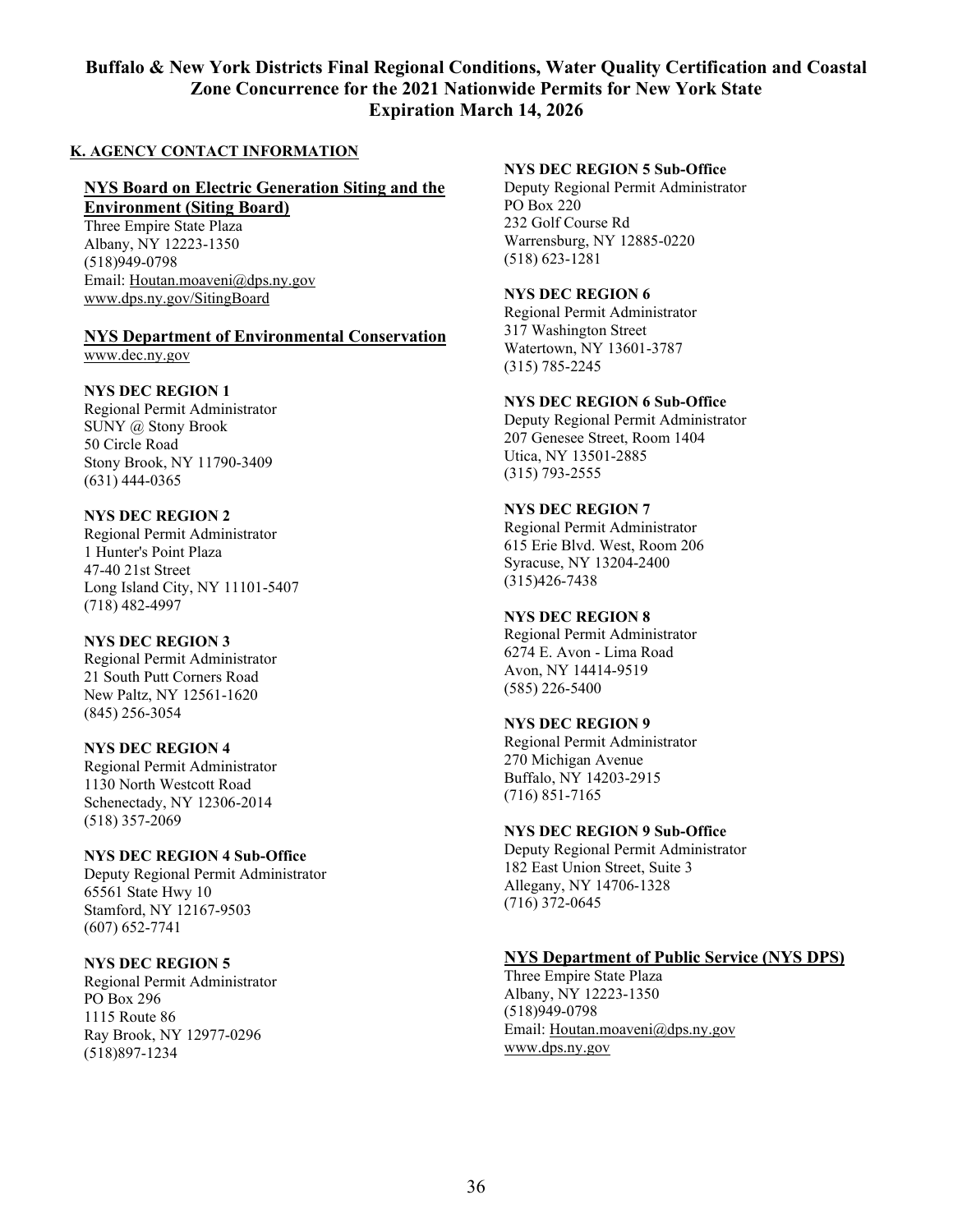### **NYS Department of State (NYSDOS)**

Office of Planning, Development And Community Infrastructure Consistency Review Unit One Commerce Plaza 99 Washington Avenue, Suite 1010 Albany, NY 12231-00001 (518) 474-6000 Email: [cr@dos.ny.gov](mailto:cr@dos.ny.gov) [https://www.dos.ny.gov/opd/programs/consistency/index.](blockedhttps://www.dos.ny.gov/opd/programs/consistency/index.html) [html](blockedhttps://www.dos.ny.gov/opd/programs/consistency/index.html)

#### **NYS Office of Renewable Energy Siting (ORES)**

Empire State Plaza 240 State Street P-1 South, J Dock Albany, NY 12242 www.ores.ny.gov 518-949-0798 Email: houtan.moaveni@ores.ny.gov

#### **Saint Regis Mohawk Tribe**

Water Resources Program 449 Frogtown Road Akwesasne, NY 13655 **www.srmt-nsn.gov**

#### **US Army Corps of Engineers**

(For DEC Regions 1, 2 and 3) **US Army Corps of Engineers, NY District (NAN)** ATTN: Regulatory Branch, Room 16-406 26 Federal Plaza New York, NY 10278-0090 For DEC Regions 1 & 2 - (917) 790-8511 For DEC Region 3 - (917) 790-8411 Email: CENAN-PublicNotice@usace.army.mil

(For DEC Regions 4, 5) **US Army Corps of Engineers, NY District (NAN) Upstate Regulatory Field Office** ATTN: CENAN-OP-RU, Bldg. 10, 3rd Floor North 1 Buffington Street, Watervliet Arsenal Watervliet, NY 12189-4000 (518) 266-6350 - Permits Processing Team (518) 266-6360 - Compliance & Enforcement Team Email: [cenan.rfo@usace.army.mil](mailto:cenan.rfo@usace.army.mil)

NAN Electronic Application Email: [CENAN-R-Permit-App@usace.army.mil](mailto:CENAN-R-Permit-App@usace.army.mil) NAN website: [http://www.nan.usace.army.mil](http://www.nan.usace.army.mil/)

(For DEC Regions 6, 7, 8, 9) **US Army Corps of Engineers, Buffalo District (LRB)** ATTN: Regulatory Branch 1776 Niagara Street Buffalo, NY 14207-3199 (716) 879-4330

LRB Electronic Application Email: LRB.NewYork.RegActions@usace.army.milLRB website**:** [www.lrb.usace.army.mil/Missions/Regulatory/](http://www.lrb.usace.army.mil/Missions/Regulatory/)

#### **US Environmental Protection Agency Region 2**

Wetlands Protection Section 290 Broadway, 24th Floor New York, NY 10007 212-637-3838 Email: Region2 CWA404@epa.gov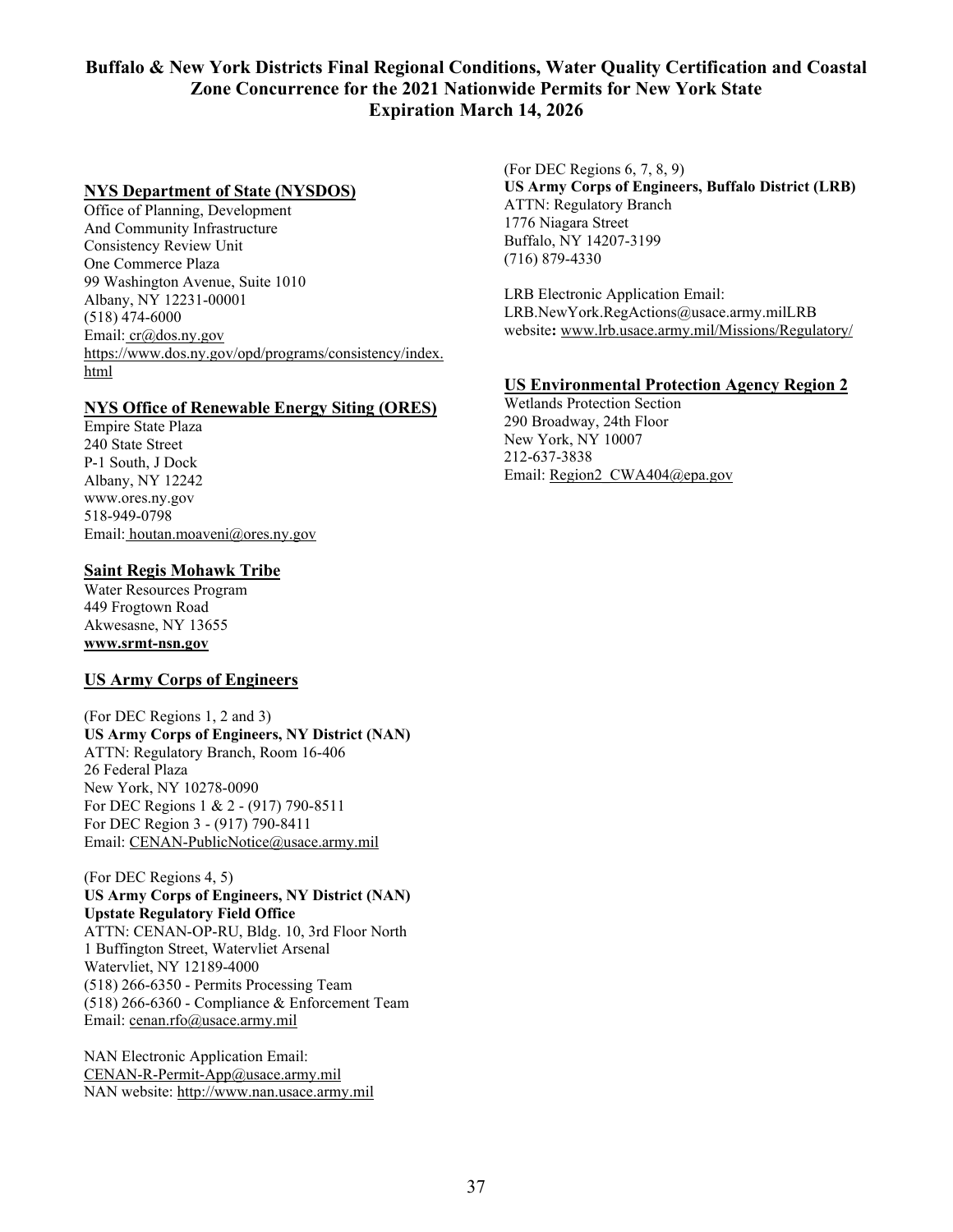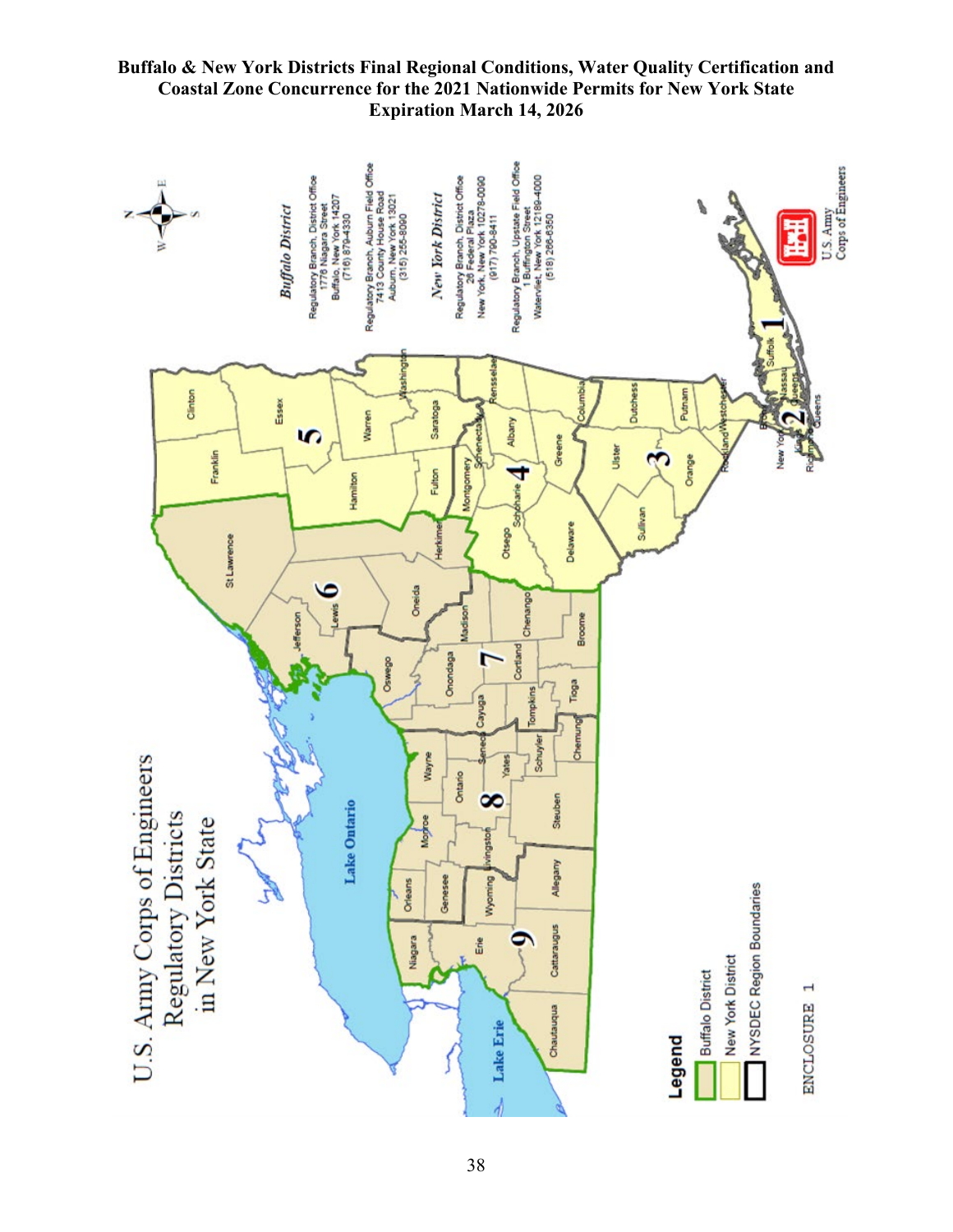

**ENCLOSURE 2**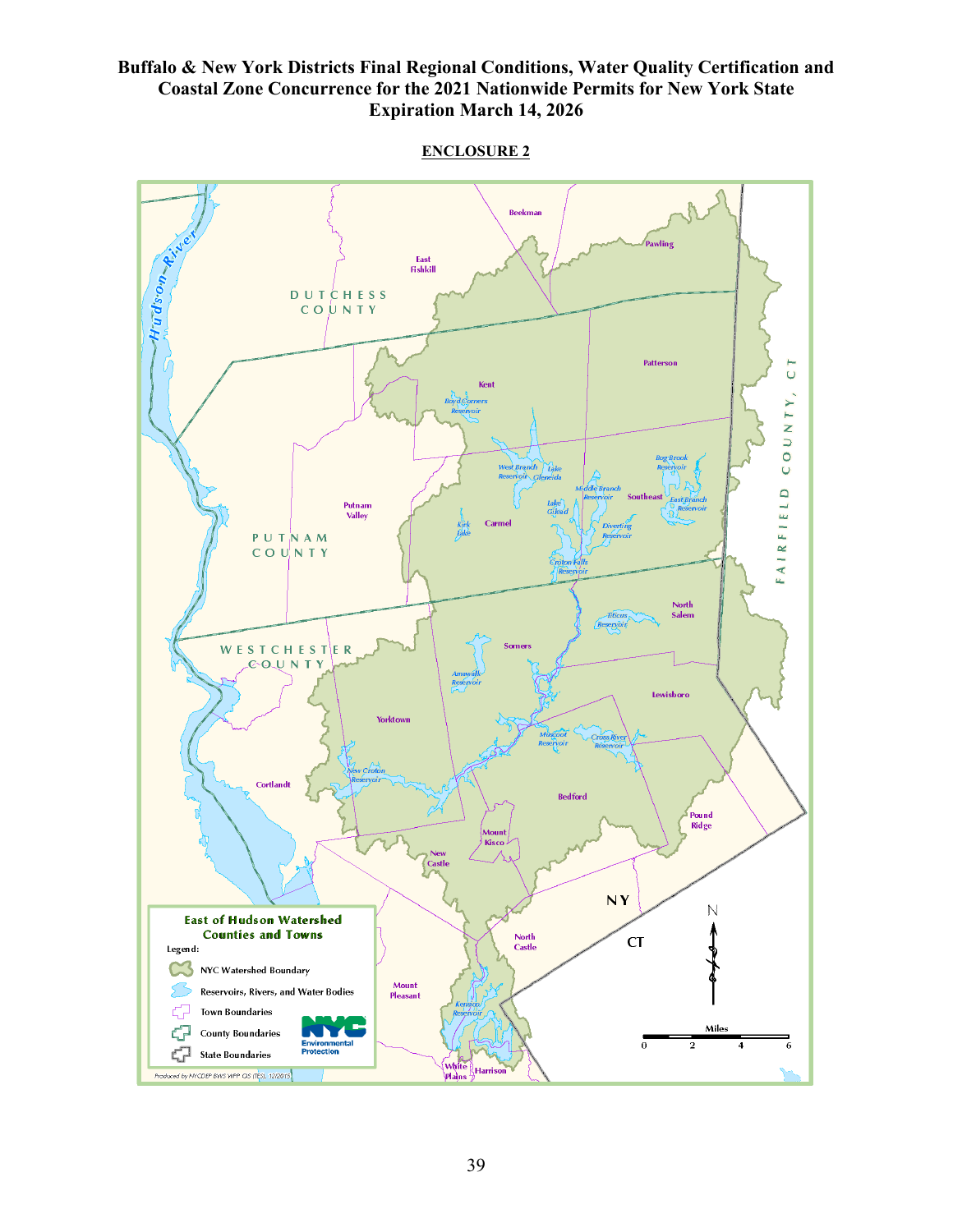#### **ENCLOSURE 3**

| <b>DEPARTMENT OF THE ARMY</b><br><b>U.S. ARMY CORPS OF ENGINEERS, NEW YORK DISTRICT</b><br><u>हित प</u><br>JACOB K. JAVITS FEDERAL BUILDING<br><b>26 FEDERAL PLAZA</b><br>NEW YORK NEW YORK 10278-0090<br>REPLY TO<br><b>ATTENTION OF</b> |  |                                                                                                                |  |
|-------------------------------------------------------------------------------------------------------------------------------------------------------------------------------------------------------------------------------------------|--|----------------------------------------------------------------------------------------------------------------|--|
| REGULATORY BRANCH                                                                                                                                                                                                                         |  | Attn: with the contract of the contract of the contract of the contract of the contract of the contract of the |  |
| <b>Commercial Mooring Buoy Application Additional Information</b>                                                                                                                                                                         |  |                                                                                                                |  |
| Permit Application Number NAN-                                                                                                                                                                                                            |  |                                                                                                                |  |
|                                                                                                                                                                                                                                           |  |                                                                                                                |  |
|                                                                                                                                                                                                                                           |  |                                                                                                                |  |
| Initial□Renewal□                                                                                                                                                                                                                          |  |                                                                                                                |  |
|                                                                                                                                                                                                                                           |  |                                                                                                                |  |
| <b>LOCATION OF MOORING:</b>                                                                                                                                                                                                               |  |                                                                                                                |  |
|                                                                                                                                                                                                                                           |  | Anchorage: Chart: On Scene Depth (ft.):                                                                        |  |
|                                                                                                                                                                                                                                           |  |                                                                                                                |  |
| <b>MOORING BUOY DATA:</b>                                                                                                                                                                                                                 |  |                                                                                                                |  |
|                                                                                                                                                                                                                                           |  |                                                                                                                |  |
| Chain size (in.): Scope (yds.): Chain size (in.):                                                                                                                                                                                         |  |                                                                                                                |  |
|                                                                                                                                                                                                                                           |  | Pennant length (yds.): Circ. /dia. (in.): Type:                                                                |  |
| <b>VESSEL/BARGE DATA:</b>                                                                                                                                                                                                                 |  |                                                                                                                |  |
| Max size $(LxBxD)$ : $x - x$ Max No. of barges:                                                                                                                                                                                           |  |                                                                                                                |  |
| Configuration (# abreast x # astern): x ___ Watch circle** (yds.): _____                                                                                                                                                                  |  |                                                                                                                |  |
| Swing Radius (yards):                                                                                                                                                                                                                     |  |                                                                                                                |  |

\* Please provide a copy of the NOAA chart showing your proposed mooring buoy location and the swing radius; also<br>identify the Anchorage Ground, if applicable

<sup>\*\*</sup> Watch Circle =  $\sqrt{(\text{length of scope})^2 - (\text{water depth})^2}$ Swing Radius = (Watch circle) + (Barge(s) length astern) + (Pendant length(s)) + (10% of swing radius). You must maintain an additional 10% of your Swing Radius from any adjacent mooring buoy Swing Radius for safety and maneuvering.